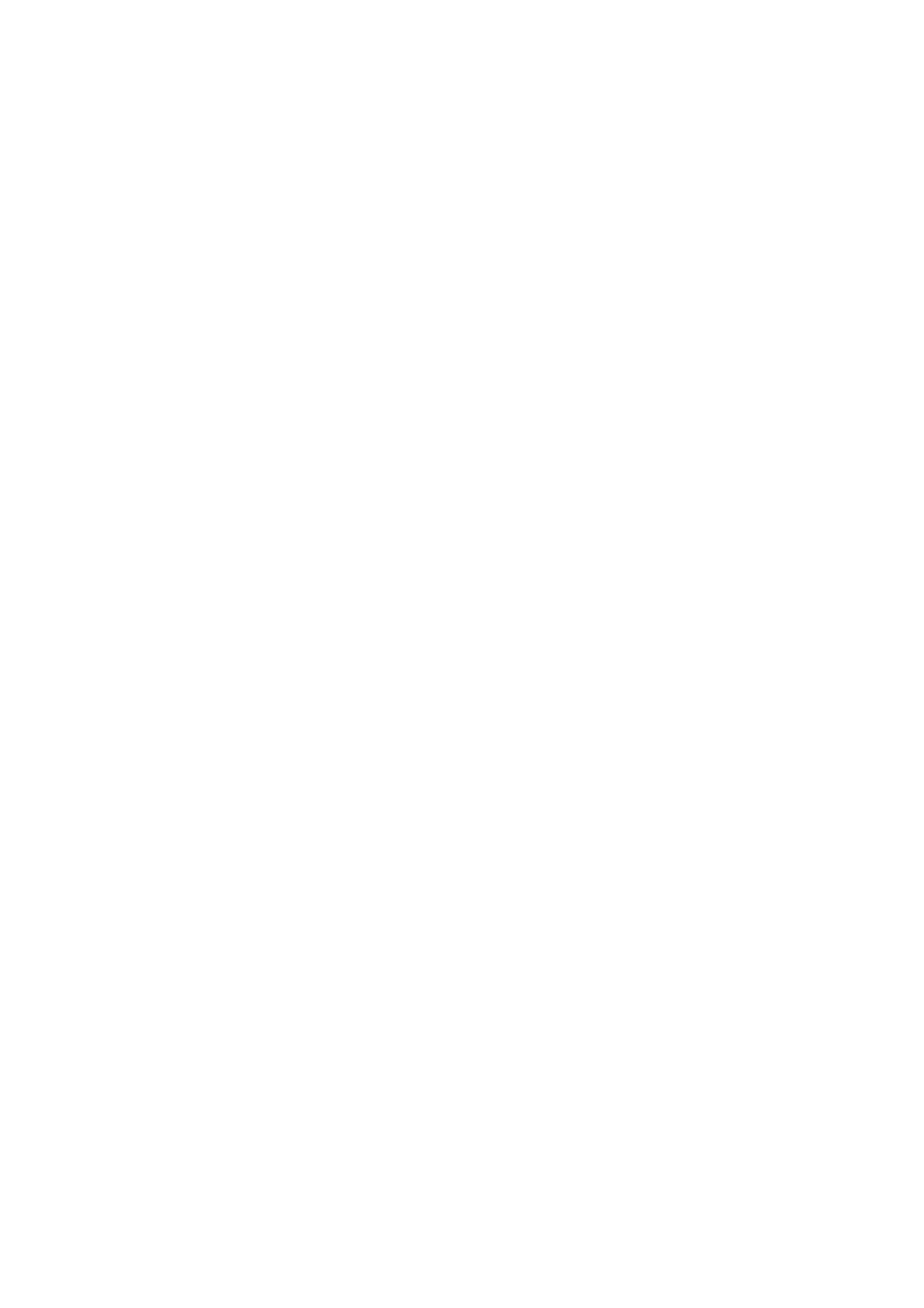# ASIA PACIFIC ECONOMIC PAPER NO. 365 2007

# **The Puzzle of Small Farming in Japan**

Yoshihisa Godo\* Meiji Gakuin University godo@eco.meijigakuin.ac.jp

**AUSTRALIA–JAPAN RESEARCH CENTRE CRAWFORD SCHOOL OF ECONOMICS & GOVERNMENT ANU COLLEGE OF ASIA AND THE PACIFIC**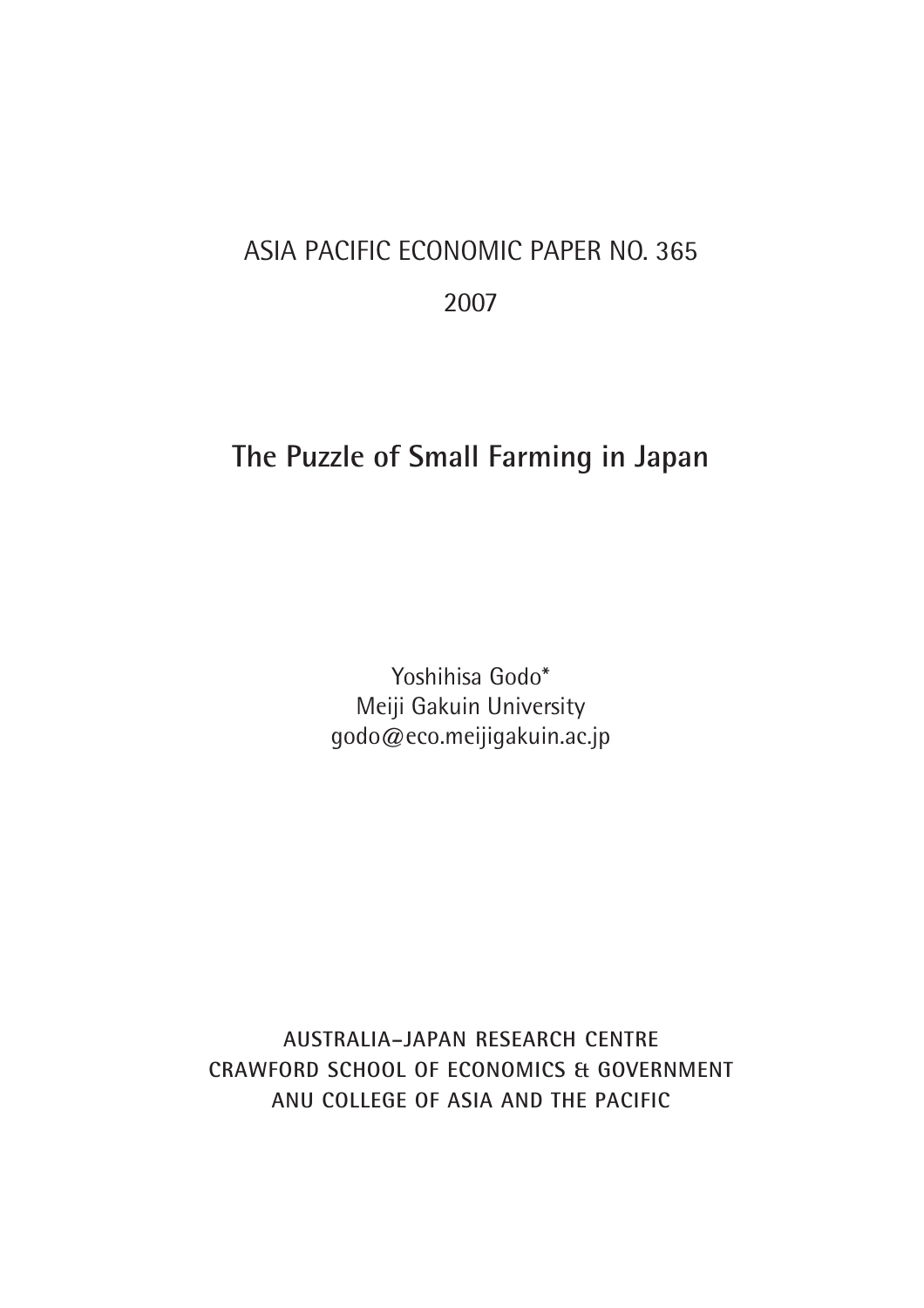**©** Yoshihisa Godo 2007

This paper may be reproduced by obtaining permission of the author or the AJRC, whichever is relevant.

*Asia Pacific Economic Papers* are published under the direction of the Editorial Committee of the Australia–Japan Research Centre (AJRC). Members of the Editorial Committee are:

Professor Jenny Corbett Executive Director Australia–Japan Research Centre The Australian National University, Canberra

Professor Emeritus Peter Drysdale Crawford School of Economics and Government The Australian National University, Canberra

Professor Christopher Findlay Professor of Economics University of Adelaide Adelaide, South Australia

Professor Stuart Harris Department of International Relations The Australian National University, Canberra

Dr Kazuki Onji Crawford School of Economics and Government The Australian National University, Canberra

Papers submitted for publication in this series are subject to double-blind external review by two referees.The views expressed in APEPs are those of the individual authors and do not represent the views of the Australia–Japan Research Centre, the Crawford School, or the institutions to which authors are attached.

The Australia–Japan Research Centre is part of the Crawford School of Economics and Government, The Australian National University, Canberra.

ISSN 0 728 8409 ISBN 0 86413 318 9

Australia–Japan Research Centre Crawford School of Economics and Government The Australian National University Canberra ACT 0200

Telephone: (61 2) 6125 3780 Facsimile: (61 2) 6125 0767 E-mail: ajrc@anu.edu.au URL: http://www.crawford.anu.edu.au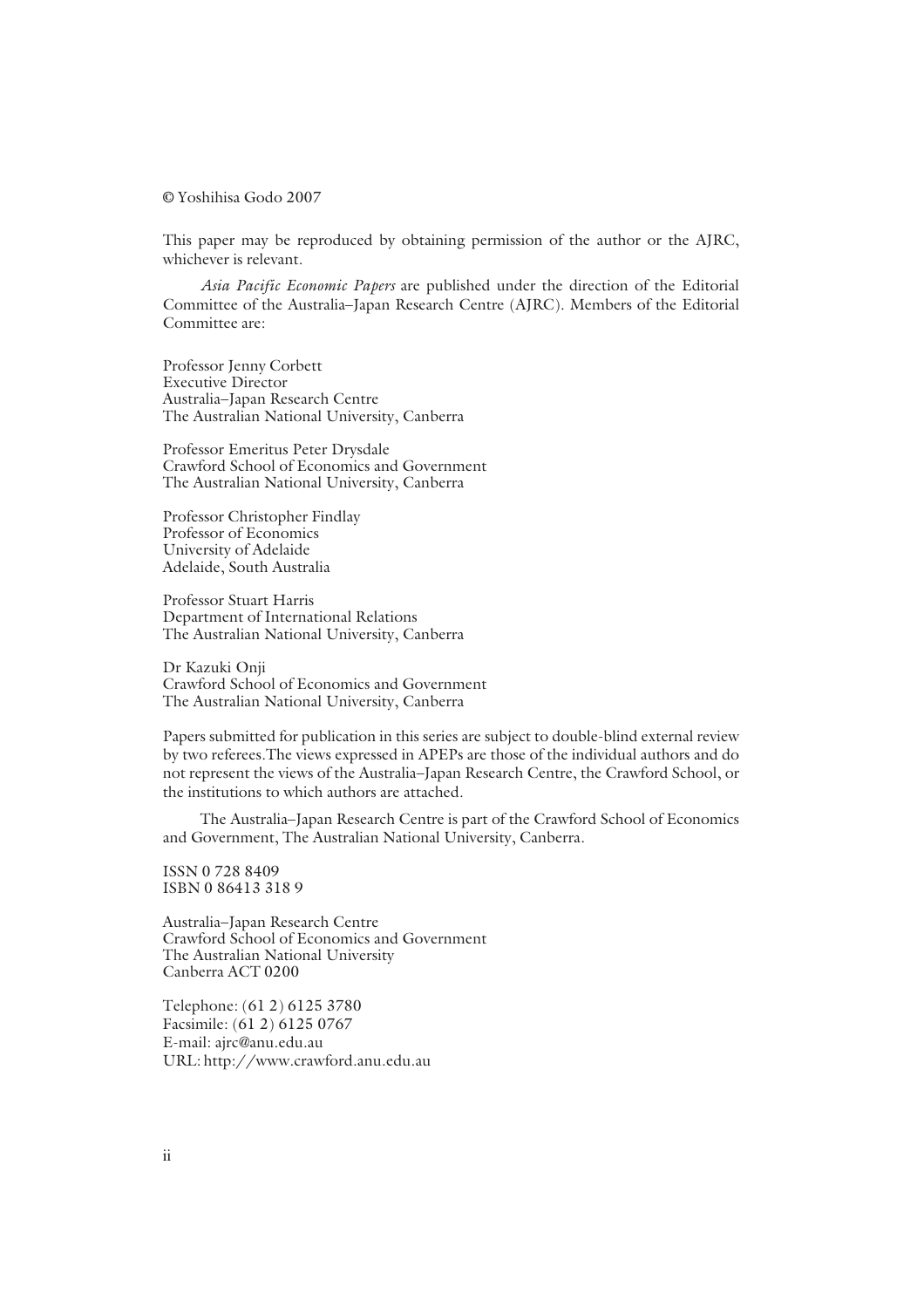## **CONTENTS**

| 2 Characteristics of Japan's agriculture and farmland  4           |
|--------------------------------------------------------------------|
|                                                                    |
|                                                                    |
| 5 The new and harmful direction of farmland policy 18              |
| 6 Popular but misguided discussions over farmland problems 23      |
| 7 Policy suggestions for new farmland regulations and taxation  25 |
|                                                                    |
|                                                                    |
|                                                                    |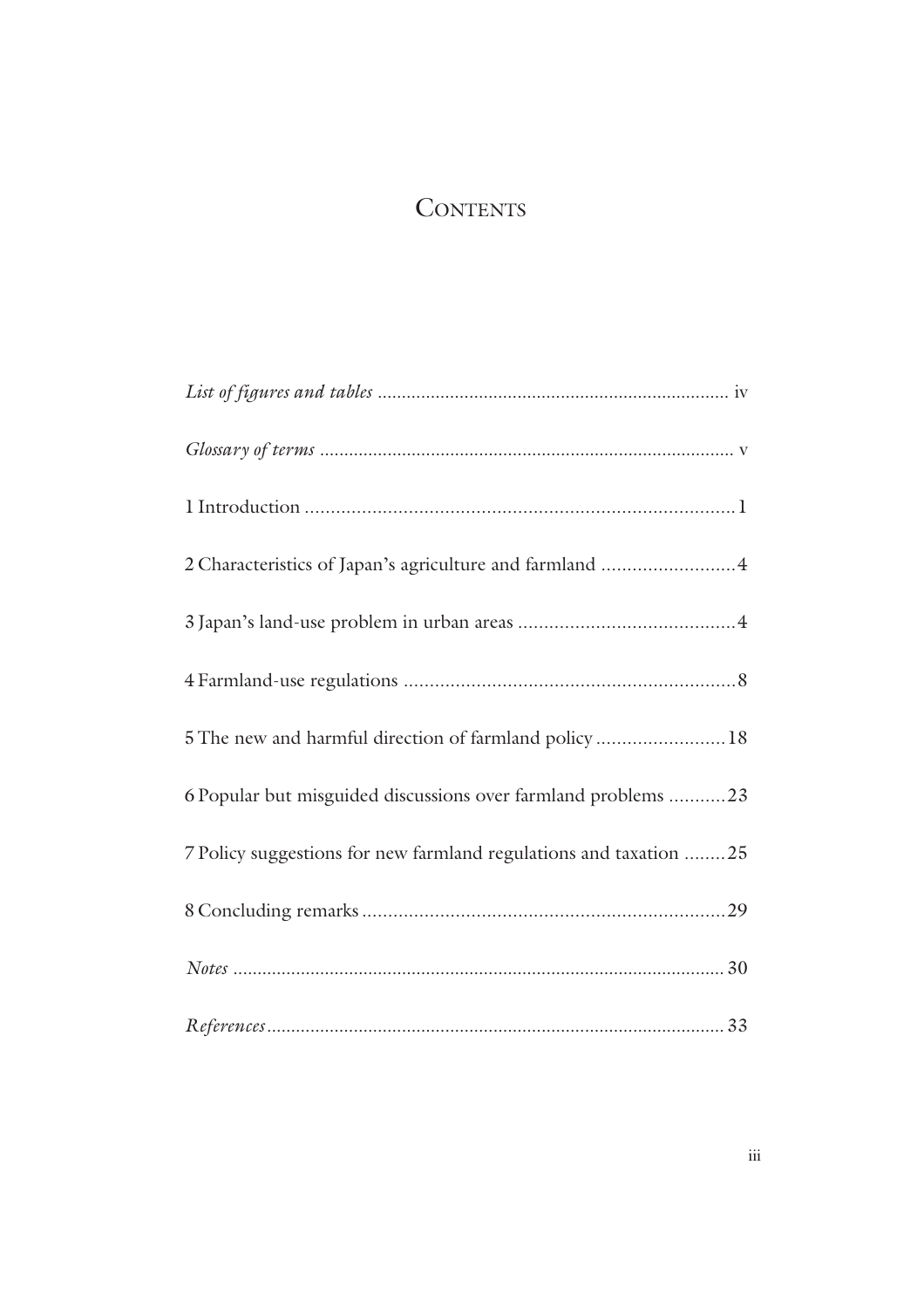# FIGURES

Figure 1 Comparison of trade prices of paddyfield ........................... 12

# **TABLES**

Table 1 Capital gain from farmland conversion................................. 13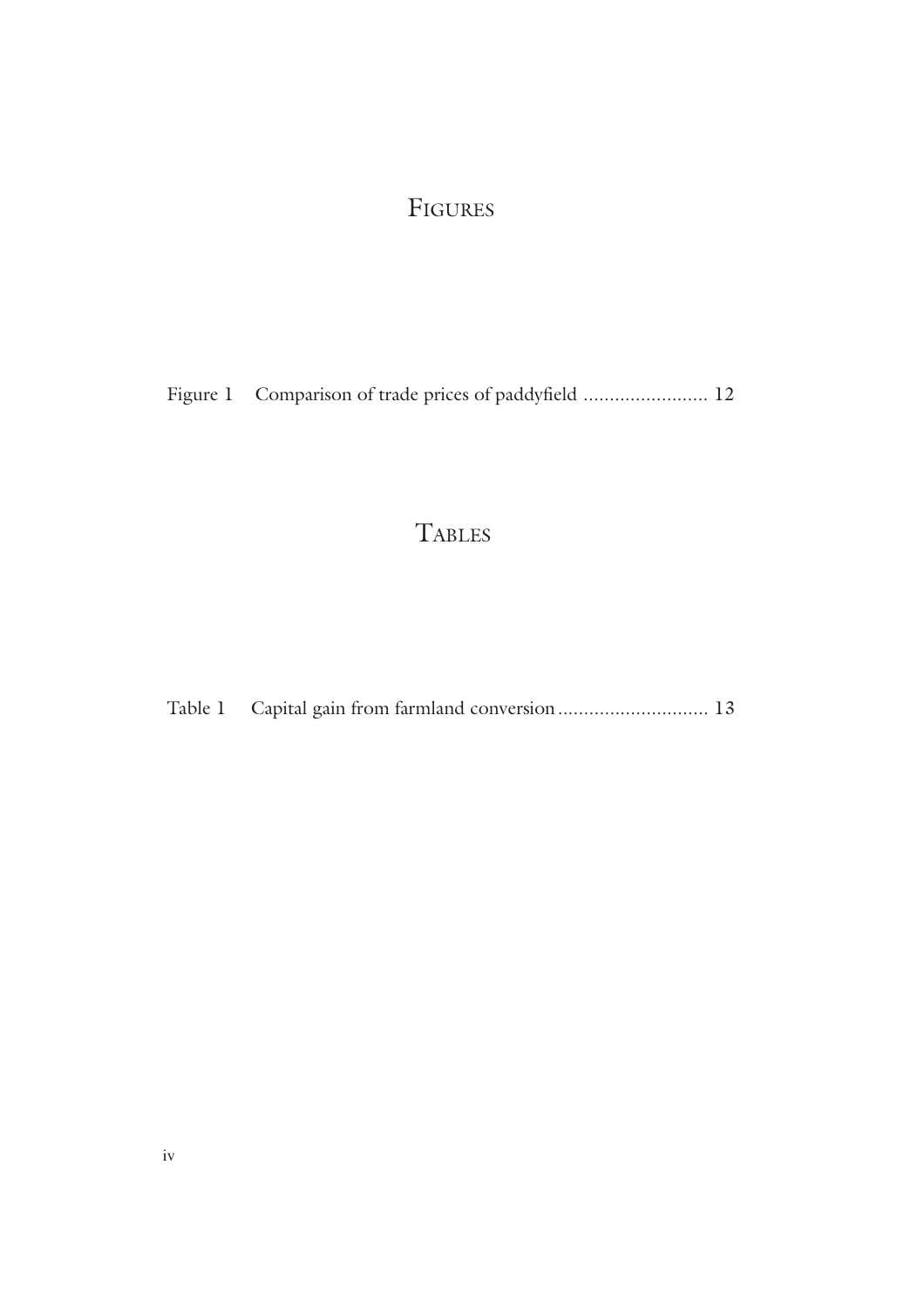# GLOSSARY OF TERMS

| <b>ACL</b>   | Agricultural Committee Law                                                                                     |  |  |  |  |
|--------------|----------------------------------------------------------------------------------------------------------------|--|--|--|--|
| ALL          | <b>Agricultural Land Law</b>                                                                                   |  |  |  |  |
| <b>CPL</b>   | City Planning Law                                                                                              |  |  |  |  |
| EAA          | Exclusively Agricultural Area as defined in the Law concerning<br>Construction of Agricultural Promotion Areas |  |  |  |  |
| <b>FTA</b>   | Free Trade Agreement                                                                                           |  |  |  |  |
| <b>LCAPA</b> | Law concerning Construction of Agricultural Promotion Areas                                                    |  |  |  |  |
| <b>LDP</b>   | Liberal Democratic Party                                                                                       |  |  |  |  |
| <b>MAFF</b>  | Ministry of Agriculture, Forestry and Fisheries                                                                |  |  |  |  |
| <b>MCA</b>   | Management and Coordination Agency                                                                             |  |  |  |  |
| <b>MLIT</b>  | Ministry of Land, Infrastructure and Transport                                                                 |  |  |  |  |
| <b>NIE</b>   | Newly industrialised economy                                                                                   |  |  |  |  |
| <b>UCA</b>   | Urbanisation Control Area as defined in the City Planning Law                                                  |  |  |  |  |
|              |                                                                                                                |  |  |  |  |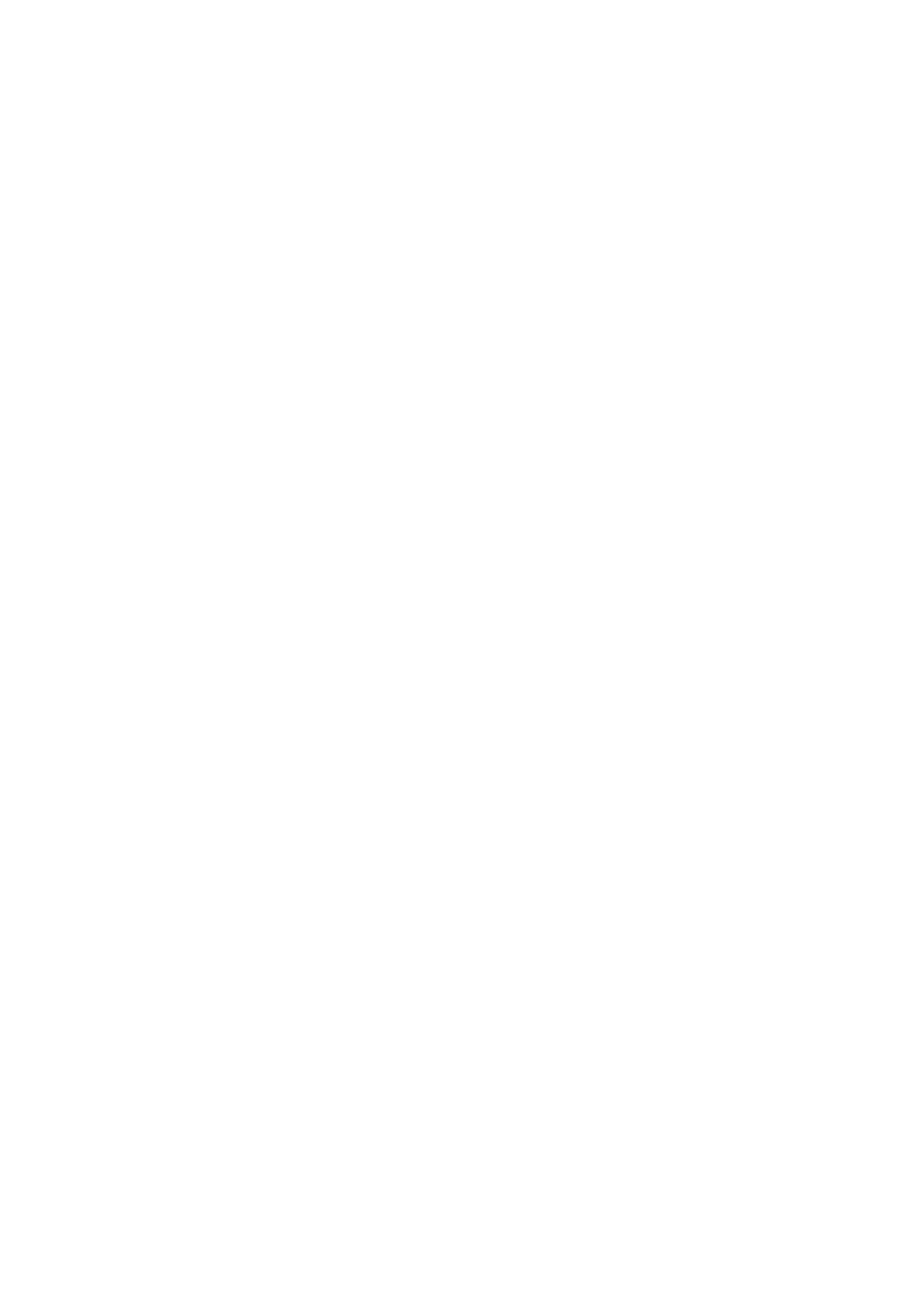## THE PUZZLE OF SMALL FARMING IN JAPAN

Japan's small farming represents a puzzle. Currently nearly three-quarters of farmland is operated by farmers whose farm size is well under optimal size. Being too small is the main reason for the high cost of Japanese farm products, so why does inefficient, small farming persist and market mechanisms not function? This paper explains the political dynamics whereby traditional small farming communities are powerful voting groups that prefer to maintain their political power rather than increase farm income. By exerting political pressure upon the authorities, farmers can obtain large returns through the manipulation of farmland-use regulations, even though such manipulation causes social harm by preventing efficient land use. Farmland problems are linked to the social problem of Japan's underdeveloped participatory democracy, which is a problem in East Asian countries as well. These issues are not generally discussed by the Japanese mass media and academics. This paper also includes the author's policy suggestions for new farmland-use regulations and taxation.

## **1 Introduction**

Japan's small farming presents a puzzle. The Ministry of Agriculture, Forestry and Fisheries (MAFF) and a majority of Japanese researchers estimate that optimal farm size is 15 hectares or more.<sup>1</sup> However, currently nearly three-quarters of farmland is operated by farmers whose farm size is less than three hectares.<sup>2</sup> Being too small is the most critical reason for the high cost of Japanese farm products. Why, then, does inefficient small farming persist?

This puzzle implies that market mechanisms do not function properly in the Japanese farmland market. If market mechanisms function properly, large farmers will dominate the Japanese agricultural sector by purchasing and/or borrowing farmland from small farmers. Japan is a developed, capitalist nation: what prevents market mechanisms from functioning in its farmland market? By solving this question, this paper aims to reveal the concealed reality of agricultural political dynamics in the Japanese agricultural sector.

Until now, an overwhelming majority of Japanese researchers have simply assumed the structure of small farming to be a historical legacy that is independent of economic factors.<sup>3</sup> However, it is quite unlikely that farmers behave without any economic reasons.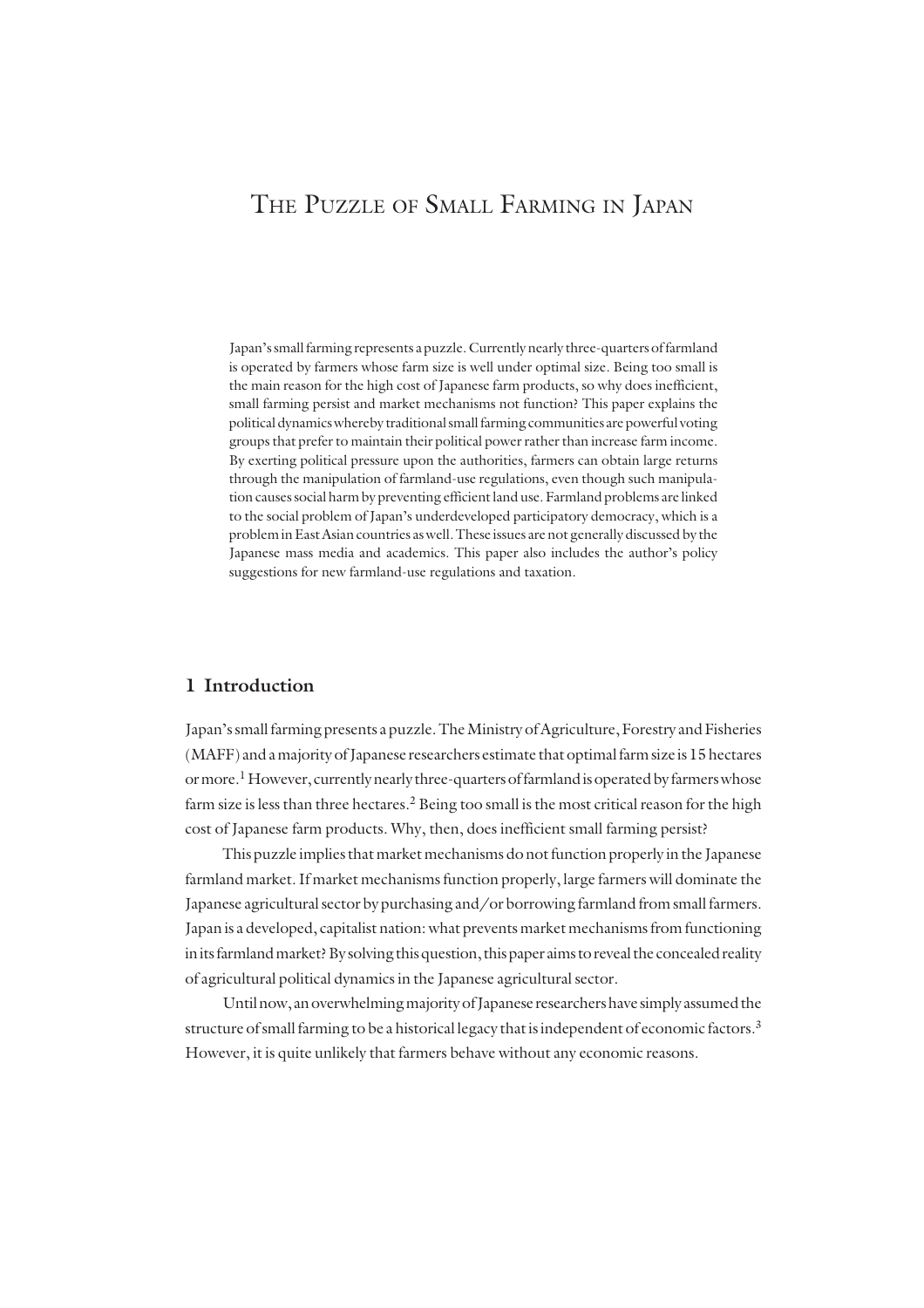In contrast to the majority view, Godo (2006) argues that there is a strong economic reason for small farming,<sup>4</sup> and focuses on the farmers' tactics of obtaining easy money by manipulating farmland-use regulations. These tactics are so dubious that farmers need invisible mantles to hide the reality. Godo (2006) is the first comprehensive study to reveal these invisible mantles. The answer to the puzzle of small farming in Japan can be summarised as follows:

- The meaning of 'high-quality farmland' in Japan is different from that in other developed nations (Australasia, North America and the European Union). A major difference is that 'high quality for farming' in Japan means 'high potential for farmland conversion'. The favourable conditions for today's farming are flatness, abundance of sunlight, conveniently-sized blocks of well-shaped plots, good supply and drainage of water and good access to roads. Ironically, these five conditions are also favourable for the conversion of farmland to non-agricultural uses such as the construction of shopping centres or public facilities.
- Because farmland has various externalities such as prevention of flood, many written laws stipulate various protections and regulations regarding farmland use. Among these, the Law concerning Construction of Agricultural Promotion Areas (LCAPA) is particularly important. The LCAPA authorises municipal governments to designate the zoning of Exclusively Agricultural Areas (EAAs). Farmers in EAAs are responsible for using farmland only for the purpose of farming. Abandonment of farming and conversion to non-agricultural uses is prohibited in EAAs. In return, the farmland in EAAs receives favourable treatment in taxation and allocation of agricultural subsidies. In addition, the MAFF makes a large number of farmland improvement investments in EAAs. These investments increase not only agricultural productivity but also the potential for farmland conversion.
- On the surface, the laws regarding farmland use are strict. In practice, however, the implementation of those laws is problematic. Farmland-use regulations are often manipulated if the authorities receive strong political pressure. A farmer's 'desirable' scenario is that, at ordinary times, his farmland is included in an EAA so that he can enjoy agricultural subsidies, the MAFF's farmland improvement investments, and a reduction of asset taxes. Then, when a farmland conversion plan (such as for a shopping centre or a public construction project) occurs, his farmland will be excluded from an EAA and the plan will be permitted by the local governor swiftly so that the farmer can enjoy capital gain. In order to realise this desirable scenario, farmers combine to apply pressure to the local authorities and politicians.
- An overwhelming majority of farmland owners (i.e. farmers) are more concerned with making money by manipulating farmland-use regulations than with making profits from farming. They prefer to maintain the structure of traditional small farming communities because it is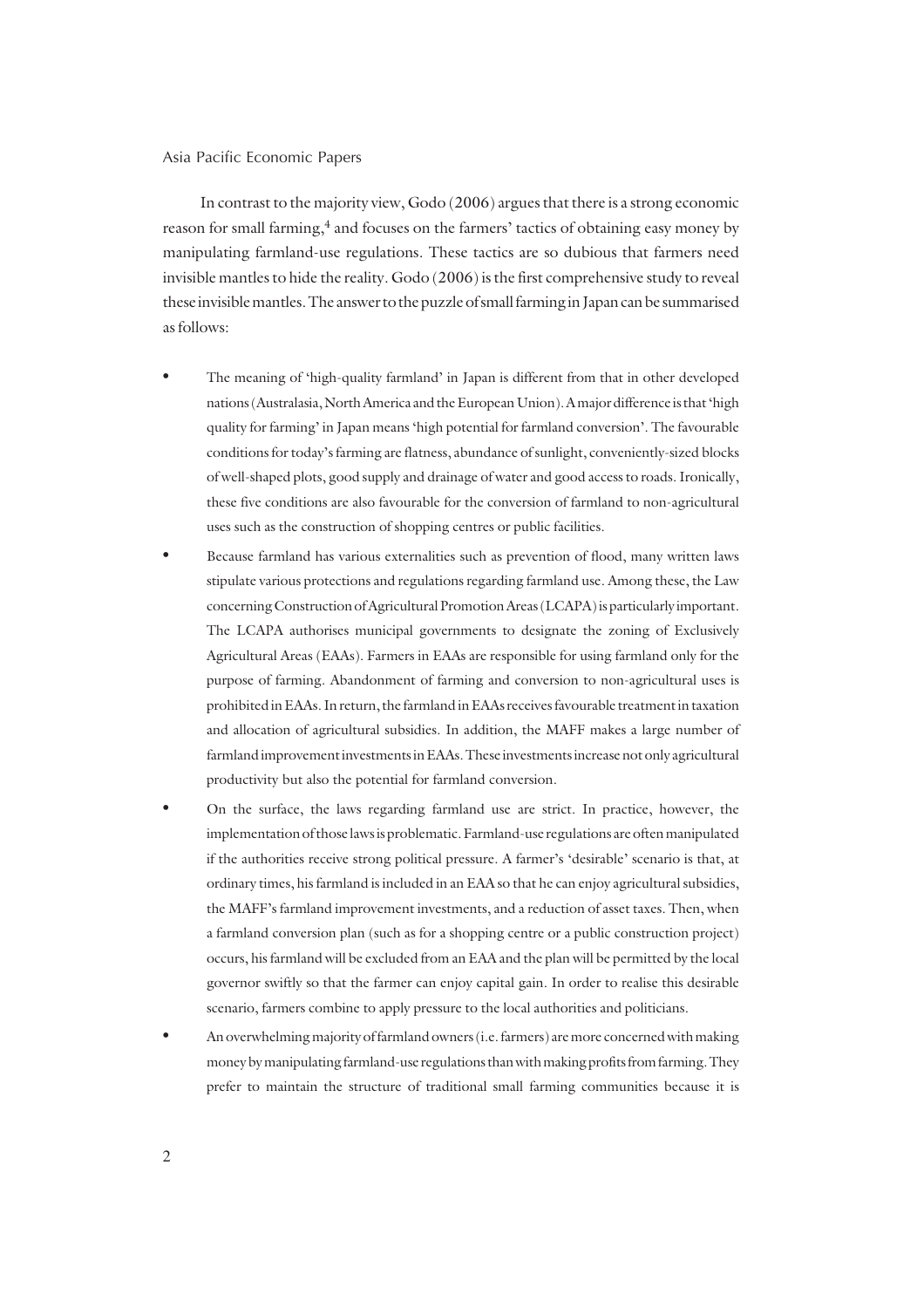favourable for forming good connections (including underground connections) with the authorities and politicians.

• A consequence of these factors is that farmland is slow to be amalgamated into larger holdings that could be used for more efficient, lower cost farming.

These points have not been openly discussed in Japan by the mass media or by researchers. This does not mean that the manipulation of farmland-use regulations is unimportant. On the contrary, as discussed in the latter part of this paper, this problem has roots in one of the most serious contradictions in Japanese society. It is such a deep-seated problem that Japanese citizens (including the mass media and academics) take the attitude of 'don't go asking for trouble'. As a result, the manipulation of farmland-use regulations has been treated as a taboo subject for open discussion in Japanese society.

 The author also finds that there was a turning point of agricultural political dynamics in the mid-1990s (Godo 2006). Since then, the MAFF and farmers have rushed to relax farmland-use regulations. As a result, unsystematic and short-sighted farmland conversion has been spreading nationwide. The acreage of idle farmland has been increasing. In effect, the MAFF and farmers have taken the initiative of dumping farmland: a course to selfdestruction.

This is the first paper written in English that solves the puzzle of small farming and related questions. Godo (2006) gets to the core of this paper. This puzzle is so arcane that socioeconomic arguments are necessary. Therefore this paper discusses not only Japan's agricultural sector, but also Japanese society overall. It points out that Japanese citizens' neglect of their responsibilities for participatory democracy is one cause of the rampant manipulation of farmland-use regulations. Not only Japan, but also East Asian societies in general, lack participatory democracy. Thus, while the primary objective of this paper centres on Japan's agriculture, this paper's discussion is informative for social studies of East Asian countries overall. For citizens in Japan's neighbouring countries, the harsh reality revealed by this paper should be regarded as an important lesson—a good example of what not to do.

Following this introductory section, Section 2 provides general information on Japanese agriculture and farmland. Section 3 examines urban land-use problems. Section 4 presents details of farmland-use regulations and traditional political dynamics in the Japanese agricultural sector. Section 5 explains the structural change in agricultural political dynamics that occurred in the mid-1990s. Section 6 studies popular misinformation on farmland problems distributed by the mass media and researchers. Section 7 provides this author's proposal for real farmland policy reform. Section 8 concludes.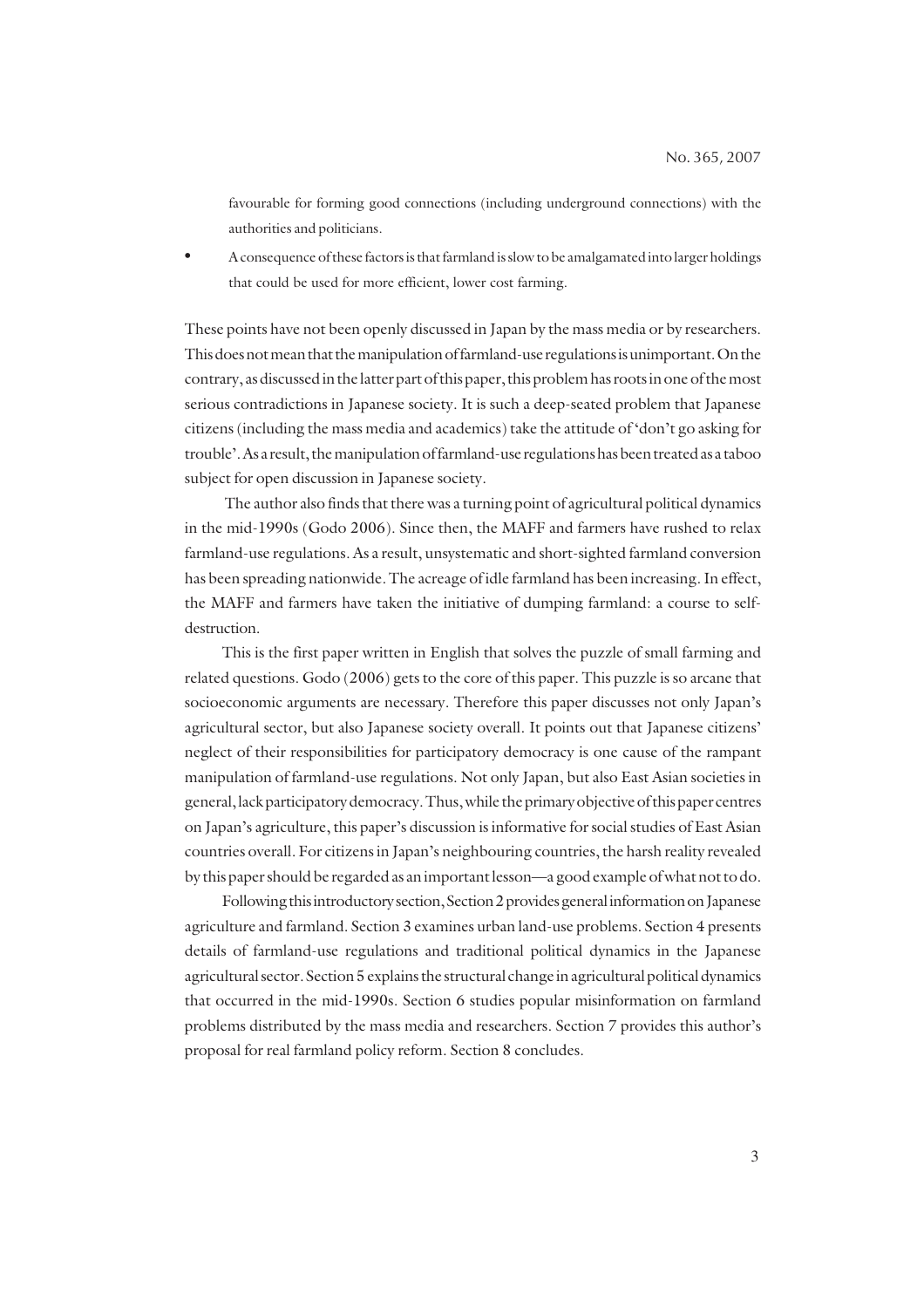### **2 Characteristics of Japan's agriculture and farmland**

The Japanese agricultural sector is infamous for its poor performance. For example, in spite of Japan imposing one of the highest levels of trade protection on farm products in the world, Japan is the only country among the industrialised economies that is decreasing its food sufficiency rate.<sup>5</sup> The OECD also presents evidence that the Japanese government's support on farm products (including non-fiscal support such as import barriers) exceeds the agricultural GDP. Such poor performance, however, does not mean low potential. Indeed, much evidence exists that implies a high potential for Japanese agriculture. For example, the MAFF estimates that if farmland is concentrated among optimal-size farmers, the average cost of farm products will be halved.<sup>6</sup> It is estimated that the border price ratio of rice is around 2.5 if the quality difference between domestic and foreign rice is adjusted.7 Thus, if farmland was accumulated by large farmers, Japan's rice sector would have been already prepared for perfect import liberalisation.

In addition, Japan has several technological advantages for producing high-valueadded farm products. For example, marketing and storage facilities are among the best in the world. Irrigation systems and agricultural machinery are highly developed. The emerging wealthy classes in the Asian NIEs already demonstrate strong demand for Japanese highvalue-added farm products. Since the income levels of those countries will keep growing, further demand for high-value-added farm products is also expected in the future. Thus, there is an enormous potential for Japanese agriculture.

In Japan, flat areas are so limited that there is almost no new land available to be opened up for farming. Thus, if a farmer wants to increase the size of his farm, he must buy or rent farmland from other farmers. If market mechanisms function properly, inefficient small farmers will exit farming by selling or lending their farmland to large farmers. Then, the high potential of Japanese agriculture would be realised. However, this potential has not yet been achieved. Farmland is slow to be amalgamated into larger holdings that could be used for more efficient, lower cost farming. This is because small farmers are more interested in maintaining their political power than in earning profits from farming (as is discussed in detail in Section 4). They live mainly on off-farm income, and their average income level is higher than that of urban workers (Godo, 2005). They can afford to lose money in farming.

### **3 Japan's land-use problem in urban areas**

It is logical to discuss land-use problems in general briefly before discussing farmland problems (because farmland is a part of land). Each country has its own systems and policies for land-use control. Each country has different land problems. Thus, in order to discuss a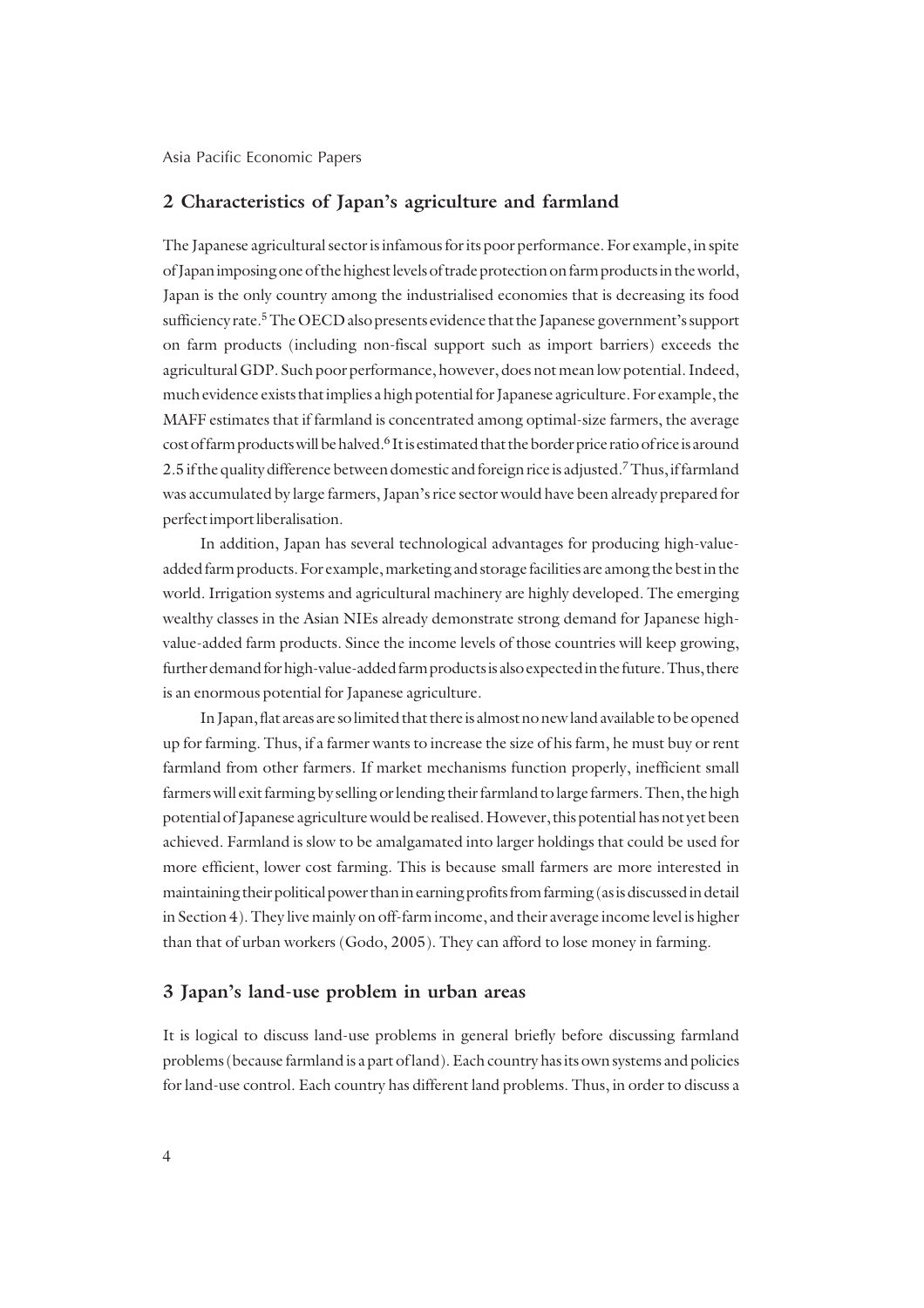country's land problems, researchers need a wide range of background knowledge on the country. Land-use problems are closely related to historical and cultural problems that may be unfamiliar to foreign researchers. In particular, in Japan, land-use problems are so touchy and unpleasant that citizens, researchers, the mass media and the authorities often take the attitude of 'don't go asking for trouble'. Instead of touching the core of land use problems, they often frame misguided (apparently meaningful but actually useless) discussions. This attitude increases the difficulty and complexity of Japan's land-use problems.

In any country, urban planning is necessary for urban citizens to live together peacefully and comfortably. Urban land use is a typical case of strong externalities. Everyone would be happy to be allowed to escape land-use regulations. However, everyone agrees with the necessity of land-use regulations because it is obvious that the situation would be hectic if everyone used the land without considering the inconvenience of others.

In this sense, land-use regulations are similar to parking regulations. Everyone accepts the necessity of parking regulations although everyone personally dreams of parking his car freely anywhere he likes. In the case of parking regulations, police officers, who are neutral towards local people's personal benefits, are authorised to implement parking regulations according to the rules designed by the central government. In contrast, in the case of landuse regulations, who should design the regulations and who should implement them are big problems. In a dictatorship, the regime designs urban planning and enforces it without listening to voices from the local residents. However, in the case of a democratic society, since land use should be in the field of self-government, great importance should be placed on the local people's personal interests. Simultaneously, personal interests should not be overemphasised so as to avoid causing social disorder. This is a huge dilemma in democratic societies.

Participatory democracy presents a solution to this dilemma. Typical cases of participatory democracy for land-use planning are found in the United States: local citizens accept the responsibility for involvement in land-use planning. Fierce discussions take place at public meetings such as the City Planning Council. Local citizens are also engaged in implementation of city planning. Citizens monitor each other strictly to ensure the plan is not violated.

Unfortunately, Japan has failed in involving its citizens in urban planning. Although Japanese cities have Development Committees, which are analogous to the City Planning Councils of the United States, they are so inactive that they are often likened to automatic endorsers. It is not difficult for a developer to have the Development Committee's endorsement for his development plan unless the plan contains some obvious violation of the law.

The high-rise building problem in urban areas represents a typical example. In urban areas, there are many conflicts about construction plans for high-rise buildings. The residents of a neighbourhood where a high-rise building is planned lodge strong complaints against the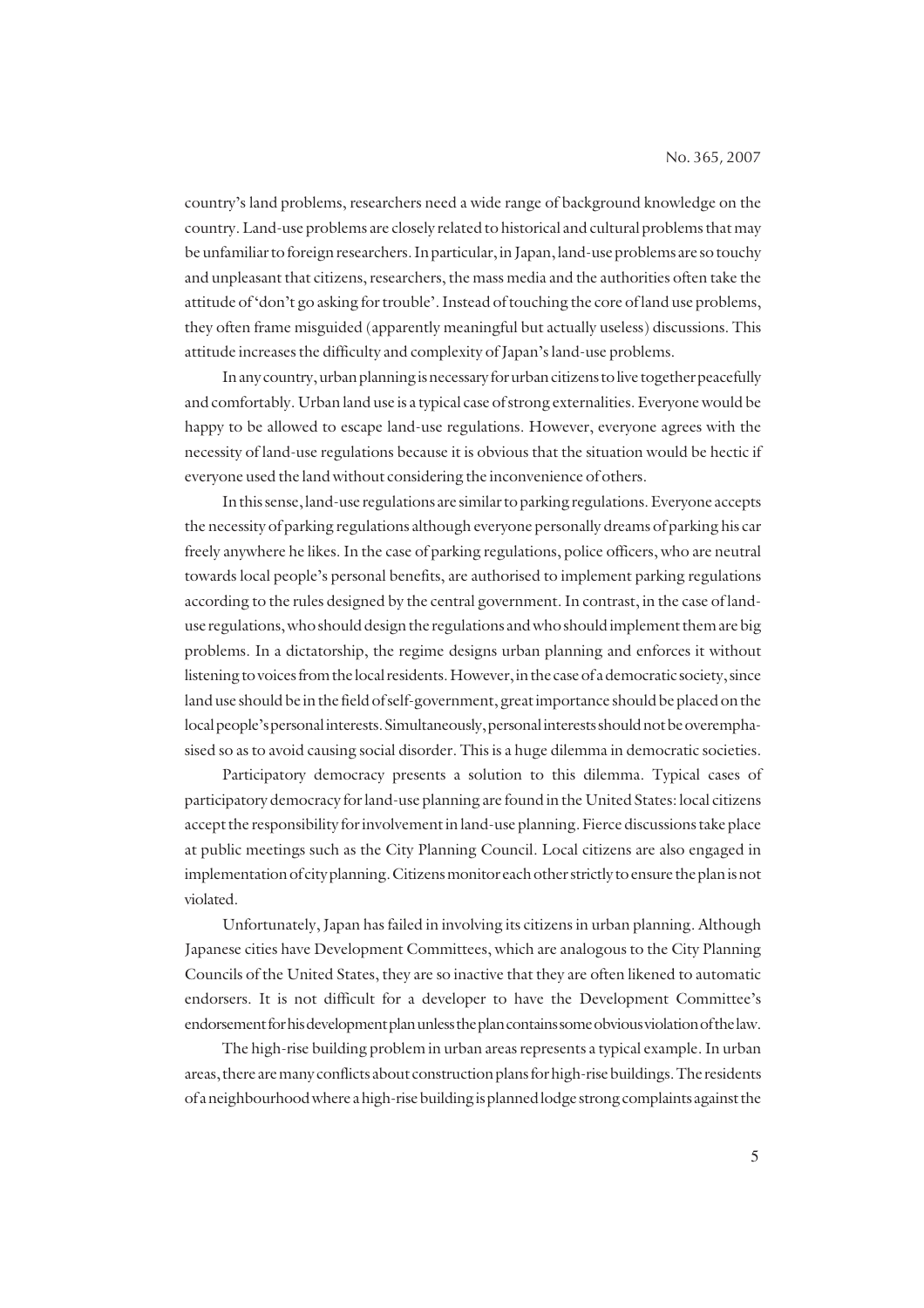plans saying that the planned building would block sunlight from the neighbouring houses. In order to show their indignation against the construction of such buildings, neighbouring residents protest by posters and rallies in front of the construction site. This is the 'high-rise building problem', which is widespread in Japanese urban areas. Those neighbours protest so fiercely that construction companies are often forced to extend construction periods and postpone advertisements for buyers. In order to avoid additional interest rate burdens and troubles with new tenants, construction companies sometimes pay extra money to protesters to settle disputes.

This is not a matter of written laws, but a matter of bad habits of Japanese society. Japanese society is weak in taking a stance against racketeering over land use, which is an old ploy for *yakuza* (Japanese gangster organisations) to make money. For example, *yakuza* members sometimes occupy offices as tenants without lawful rights and ask the landlords to pay 'consolation money' if the landlords want them to depart from the offices. Even though no laws require landlords to pay such consolation money, they often prefer to yield to *yakuza* rather than to have long drawn-out negotiations with them. However, such racketeering is not exclusive to *yakuza*. As the above-mentioned high-rise building problem shows, even 'good' citizens try to extract money from construction companies by racketeering over land use.

If urban dwellers really wanted to eliminate the risk of construction of high-rise buildings in their residential areas, they could request the municipal governments to introduce zoning regulations that prohibit high-rise buildings before construction companies bring forward plans for such buildings. However, urban dwellers often do not want such zoning regulations at ordinary times because they know that their land will be purchased at high prices if a developer brings forward a construction plan for high-rise buildings. Urban dwellers welcome construction plans for high-rise buildings if the plans include procurement of their own land. However, they oppose plans fiercely if they include the neighbour's land rather than their own land.

Such selfish behaviour results in disorder surrounding urban land use, which produces huge headaches in Japanese society.8 For example, residential housing and business accommodation are entangled with each other so unsystematically in Tokyo that citizens suffer from traffic congestion, destruction of scenery, noise pollution and wasteful land usage, even in flourishing areas. This can be compared to the situation in which parking regulations end up being ineffectual.

Urban planning is merely one of many examples of Japanese citizens sabotaging their responsibilities in a participatory democracy. Another typical example can be seen in the ambiguous attitude of citizens towards the jury system that will start in 2009. While a majority of Japanese citizens agree with the necessity of its introduction, most of them want to escape from jury duty because they dislike sacrificing their leisure time for such public duties.9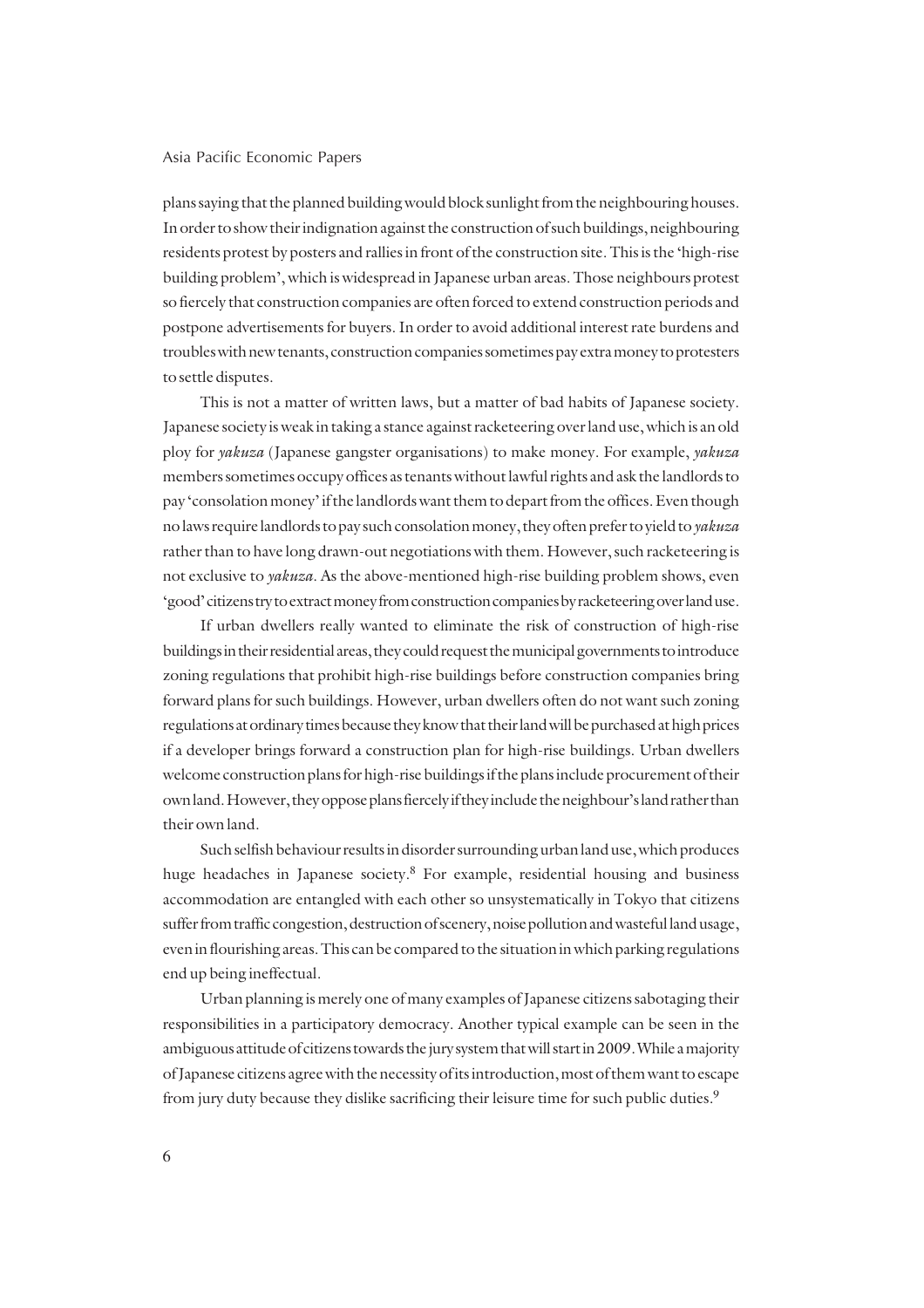Why do Japanese citizens show such little regard for their duties of participatory democracy? This is a weighty and difficult question. The answer is not simple. However, it seems legitimate to point out two important reasons for the Japanese citizens' lack of responsibility. One is the short duration of Japan's experience of democracy: it is only 60 years since democratisation took place under the Occupation in the late 1940s. Before the Pacific War, the Japanese regime was a 'top-down' style of government. Citizens were expected to be obedient to the regime. In this situation, citizens were not allowed to resist despotism of the authorities or bureaucrats. Sacrificing personal interests for the national interest was the highest virtue in pre-war Japan. A typical example can be seen in pre-war Japan's fascistic slogan of 'For the Great Empire of Japan'. As a reaction to pre-war Japanese fascism, insubordination to authority was praised in the post-war period. Assertion of personal interests against higher authority is regarded as being equivalent to democracy. Such a simplified understanding of democracy might have been useful for the early years of the post-war period when a few vestiges of fascism remained in Japanese society. This oversimplification, however, retarded the development of participatory democracy in Japan.

Social development in Japan can be characterised as imitation of Western society. Japan imitated not only Western production technologies but also the Western social system. Democracy is also something Japan has imitated from Western society. Both the assertion of private rights and participatory democracy are the important components of democracy. For citizens, the assertion of private rights is easy to imitate. Participatory democracy, however, is difficult to imitate. Thus, while assertion of private rights has been already fully introduced, participatory democracy is still retarded in Japanese society.10

Another reason for Japanese citizens' lack of a sense of civic responsibility is the homogeneity of Japanese society. Japan is one of the most homogeneous societies of developed countries. Language, ethnicity and religious problems have been less fierce here than in any other developed country. In Japan, people can guess each others' feelings relatively easily. Accordingly, Japanese citizens prefer mutual understanding with each other, without clear words. In this social environment, it is difficult to develop participatory democracy. The passive attitudes common among Japanese citizens also sometimes cause serious problems. When Japanese citizens do have conflicts with each other, they are at a loss as to how to devise a solution.

As a result of the lack of participatory democracy, Japanese citizens tend to attribute blame to the authorities (or bureaucrats) without mentioning anything about citizens' responsibilities. At ordinary times, they oppose any intervention by the authorities over the use of their own land by criticising the authorities for the violation of private rights (such farfetched understanding of 'private rights' is obviously undeserved). On the other hand, if citizens find something inconvenient or uncomfortable in other people's land use, they blame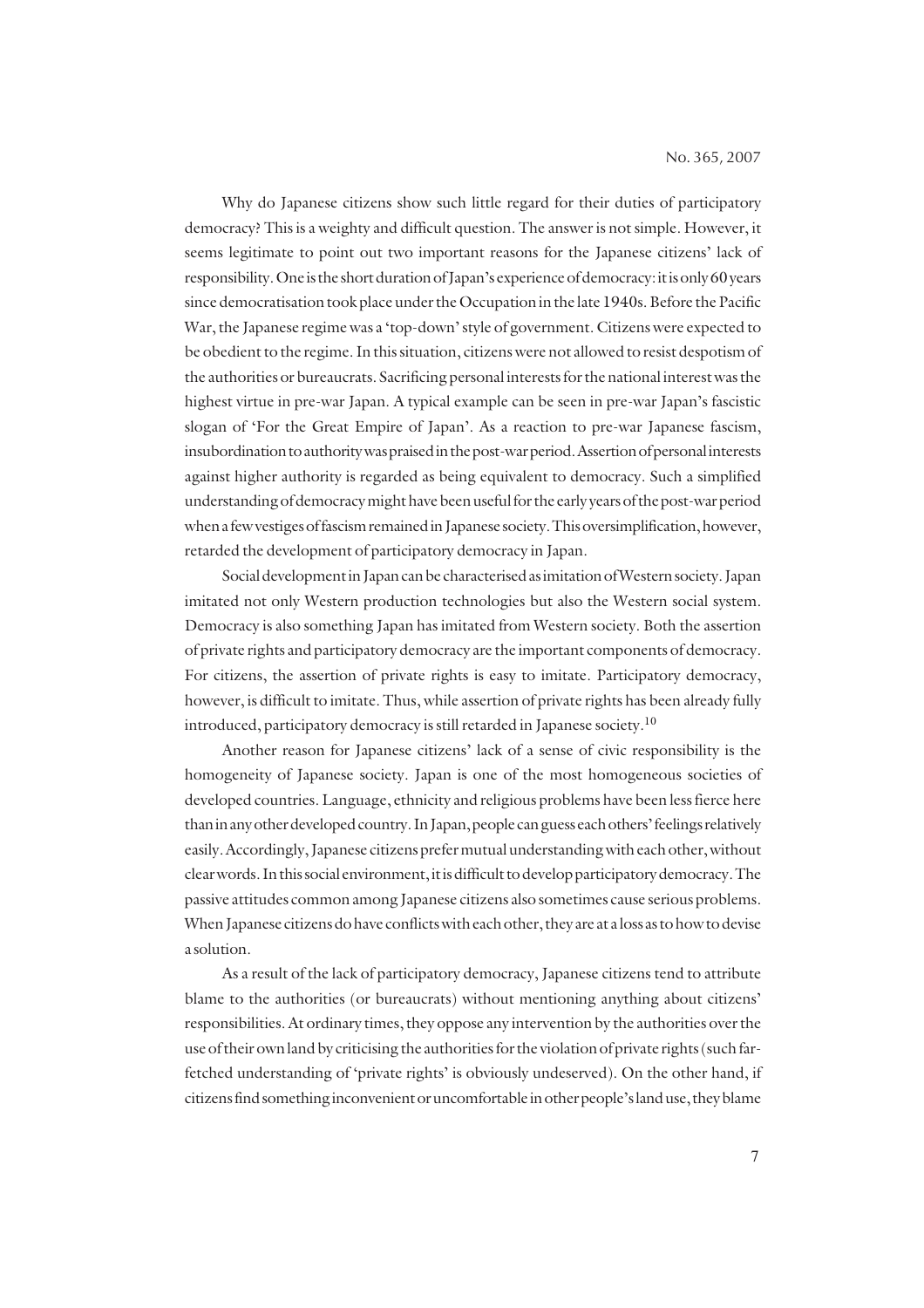the authorities for not having regulated such land use. For example, citizens who find their house blocked from sunlight by a neighbouring building that was built lawfully will blame the municipal government for neglecting to protect citizens' rights to enjoy the sunlight, even though the municipal authorities may have no legal rights to stop a lawful construction plan.

In today's Japan, manipulation of urban land-use regulations is not rare, particularly if influential politicians are involved. Igarashi and Ogawa (2003) describe this situation as 'no rules'. Japan has various zoning regulations for urban land use. For example, the City Planning Law (CPL) stipulates that construction of new buildings should be strictly controlled in areas designated as the Urbanisation Control Area (UCA) by the municipal government. The CPL prohibits construction of new buildings in the UCA with the exception of 'very rare' cases. However, 'very rare' cases can happen easily, particularly if influential politicians are involved. In 2000, the Ministry of Land, Infrastructure and Transport (MLIT) revised the CPL to allow local governments to remove the UCA zoning regulations. This revision introduced further short-sighted and hazardous land developments into urban areas.

Unfortunately, Japan's mass media and academics tend to avoid straightforward discussions about the irresponsible attitude of citizens toward urban land-use problems. This reflects the general tendency for the media and academics to avoid discussing any problems that make citizens feel uncomfortable: discussion about citizens' irresponsibility is a kind of taboo. It is a popular strategy for the media and academics to play up to citizens by blaming the government (including bureaucrats), large enterprises and foreign countries without mentioning anything about citizens' sometimes unpleasant, but critically important, duties of participatory democracy.

Since land use is difficult to change once buildings are constructed, poor land use is a serious negative legacy for future generations. Short-sighted development may bring easy money for landowners and developers. Citizens deal with their feelings of remorse by chitchatting about unimportant (and sometimes fake) issues. In this sense, Japanese society is under collective self-hypnosis. All citizens, media, and academics unconsciously avoid confronting the unpleasant fact that citizens' irresponsible attitude toward participatory democracy is hurting future generations (as well as today's generation).

#### **4 Farmland-use regulations**

The previous section describes the concealed reality of Japanese citizens' selfish behaviour regarding urban land use, which damages public interests (particularly those of future generations). The basic structure of the farmland-use problems is similar to that of urban land-use problems. Yet farmland-use problems are much more complicated and serious than urban land-use problems, as described below.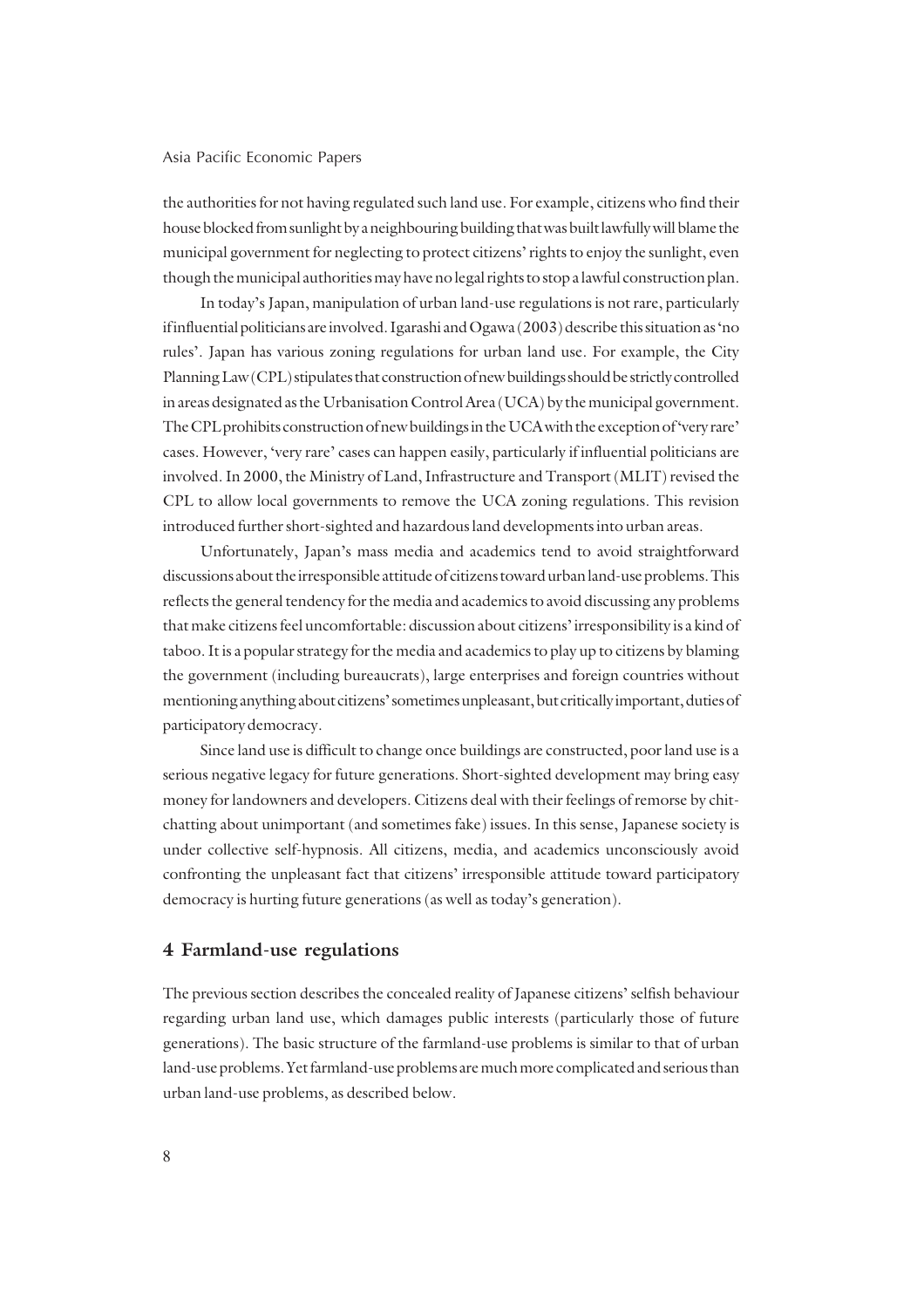## *Characteristics of Japan's farmland*

It would be useful to provide a quick review of the geographical and ecological characteristics of Japan's farmland before discussing the problems in detail. Although Japan has huge rainfall, water runs quickly into the ocean because of the mountainous topography. Thus, farmers need a highly sophisticated water control system. Japan's water usage for paddy fields is unique in the eyes of Australasians, North Americans and Europeans. Paddy fields represent more than 50 per cent of Japan's total farmland. Hydrologically, it can be compared to a retarding basin. A paddy field plain consists of many small plots of land. Water drawn from a floodgate of a river goes though all the plots in a farming community by order (from upper plots to lower plots) slowly but continuously. Because of this continuous water flow, rice farming in Monsoon Asia is free from the continuous cropping hazard that is the biggest farming problem in Australasia, North America and Europe.

Since farmers in a Japanese farming community share the same water, inappropriate water usage on one plot badly affects farming in other plots on the paddy field plain. In addition, once noxious insects swarm into one plot, they will move to all the neighbouring plots along the water flow. In these circumstances, a farmer's private rights of water usage are accompanied by duties as a member of the farming community. This demonstrates the importance of collaboration by farmers on the usage of farmland and water within the farming community. As a precondition for the collaboration, every farmer must have sufficient farming skills and social awareness.

A traditional farming community in Japan consists of around twenty farm households. Each farmer has several tiny plots of land at different parts of a paddy field plain. The total farm size of an individual farmer is around 1.0 hectare. Therefore, farm ownership turns into a mosaic pattern in a paddy field plain. This mosaic structure is reasonable for traditional small farming. Since a farmer's paddy field plots adjoin different farmers' plots at different parts of a paddy field plain, farmers can routinely and daily observe each other's activities. This makes collaboration on water and farmland usage easier.

Geographically, Japan's limited availability of flat land produces another serious problem for farming. It is almost impossible for farmers to open up new farmland in Japan. In particular, high-quality farmland, which consists of flat and well-shaped plots of paddy field, is very limited. If a farmer wants to enlarge his farm size, he must purchase or borrow farmland from other farmers. Likewise, a new entrant to the agricultural sector must find some farmers who want to quit farming or reduce their farm sizes. However, finding such suppliers of farmland is a big problem. As will be described in this section, the majority of existing small farm owners are not interested in farming, but are so set on obtaining capital gain from future opportunities of farmland conversion that they are very reluctant to sell farmland to other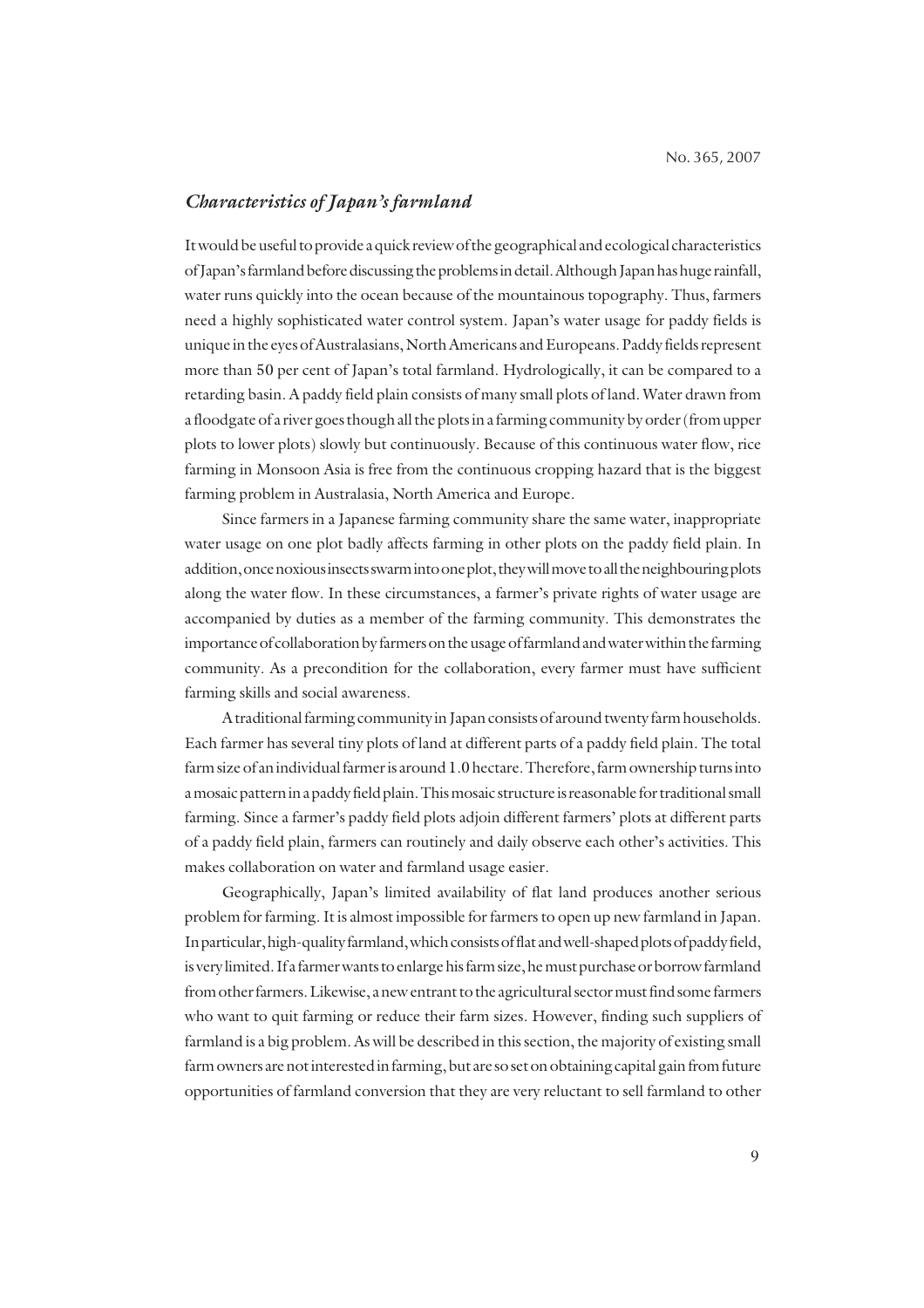farmers. Since users' rights are often overprotected in Japan (*yakuza*'s tactics in the previous section is such an example), farmers are also often unwilling to lease farmland.

The way to improve soil fertility is also different between Japan and non-Asian developed countries. Continuous farming with careful input of base manure and deep ploughing is the best way to increase the fertility of a paddy field. Such improvement activities increase the soil fertility significantly only if they are continued for several years. In other words, even if farmers do a bad job of fertility improvement, rice yield will not change for some years. However, the serious long-term damages of soil fertility from such shoddy work will unavoidably appear later. In non-Asian developed countries, fertility improvement activities (such as leaving farmland fallow with a green, manure crop) are easy for outsiders to observe. However, as discussed above, in Japanese farming, it is difficult for outsiders to investigate whether farmers are undertaking effective fertility improvement measures. Thus, preventing fertility exploitation is a big problem in the Japanese agricultural sector. The structure of a traditional small farming community presents a solution for this problem. Since farmers live in the same community for generations, they are under strong pressure not to abuse soil fertility.

In sum, the structure of the traditional small farming community in Japan can be seen as a clever system for operating small farms. As long as small farming is efficient, the traditional structure may be workable. However, since the remarkable development of labour-saving technologies in the post-war period, the traditional structure has hindered agricultural productivity improvements.

#### *Agricultural committees*

Some elements of collaboration among farmers can be achieved on the basis of implicit contracts between farmers in a farming community. However, for some delicate issues such as property ownership problems, collaboration needs a written legal basis. Indeed, there is a special organisation that authorises various kinds of farmland property ownership issues at the local level: the agricultural committee system. The Agricultural Committee Law (ACL) requires every municipal government to have its own Agricultural Committee. Members are elected by mutual vote among farmers.<sup>11</sup> All the farmers who own more than 0.5 hectare in the municipality are eligible to vote.

The Agricultural Committee is entitled to make various important decisions on farmland issues. For example, a person wishing to purchase or rent farmland in a municipality must obtain the Agricultural Committee's permission by showing sufficient farming skills and sociability. The ACL stipulates that the Agricultural Committee is also responsible for promoting the local agricultural sector. For example, if a farmer has a strong determination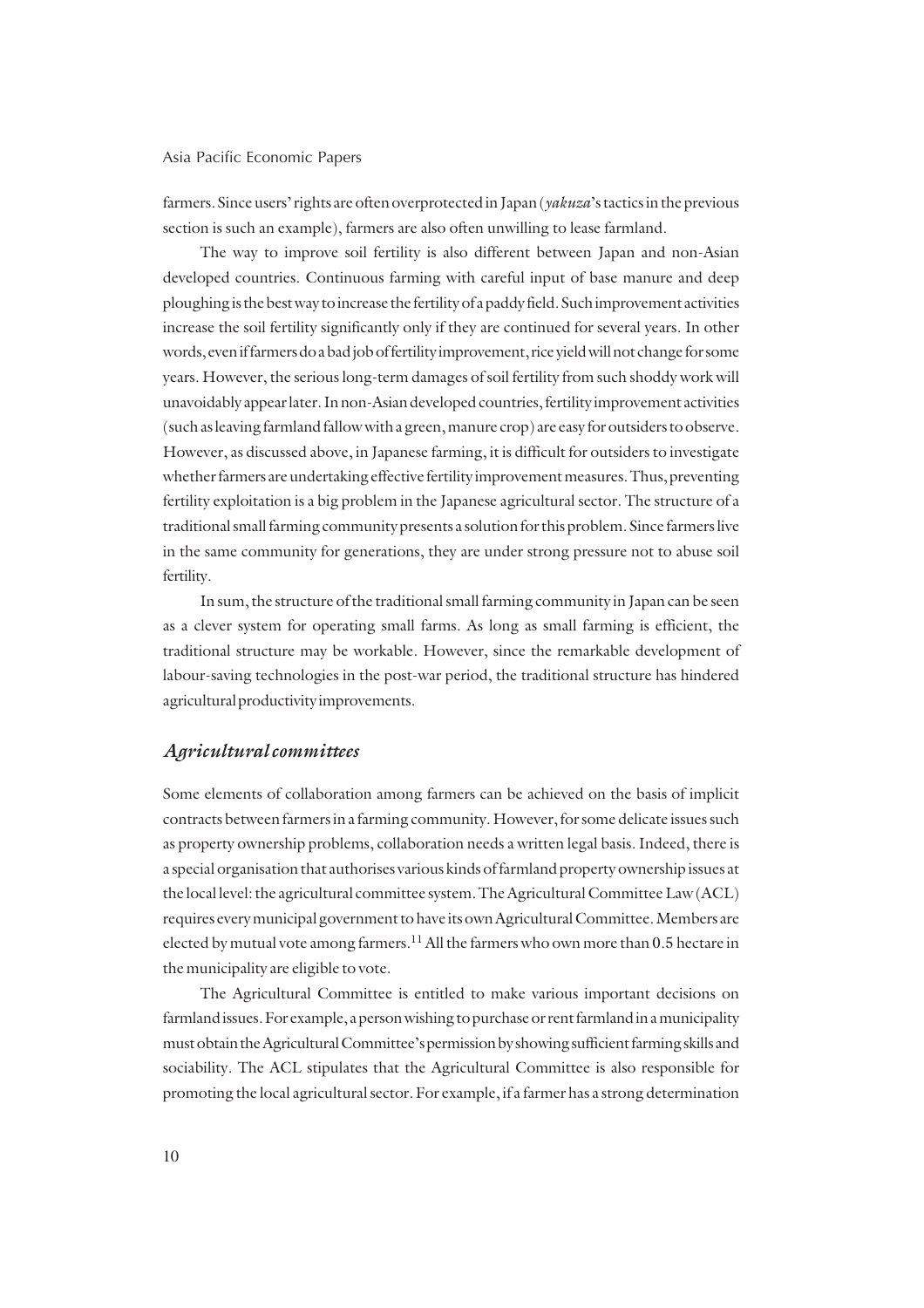and the capability of expanding his farm size, the Agricultural Committee in the village should help him by seeking farmers who may be willing to reduce their farm-size (or exit from farming). This intermediary activity is called 'liquidation of farmland'. The MAFF repeatedly announces that 'liquidation of farmland' is critical to improve the productivity of Japan's agricultural sector.

Farmers who pass the Agricultural Committee screening are allowed to use the farmland and have a responsibility to use it appropriately for agriculture. If a farmer does not use farmland appropriately, the municipal government is entitled to force the farmer to transfer the rights of the inappropriately used farmland to those who have the will and ability to farm it. The Agricultural Committee should collaborate with the municipal government in enforcing such mandatory transfers. This is also a part of the Agricultural Committee's mandate of 'liquidation of farmland'. The Agricultural Committee is also entitled to play an important role in farmland conversion regulations (see below).

### *Necessity of farmland conversion regulations*

The meaning of 'high-quality farmland' in Japan is different from that in other developed nations (Australasia, North America and the EU). In Japan, 'high quality for farming' means 'high potential for farmland conversion'. The favourable conditions for today's farming are flatness, abundance of sunlight, conveniently-sized blocks of well-shaped plots, good supply and drainage of water and good access to roads. Ironically, these five conditions are also favourable for farmland conversion for non-agricultural uses such as shopping centres and public facilities. This irony comes from Japan's geographical limitation of flat areas. Japan's population density is at the highest level in the world, and agricultural land use and urban land use compete with each other for the limited flat areas.<sup>12</sup>

When farmland is converted to non-agricultural use, the price is 30–140 times higher than its earning capacity under agricultural use (see Figure 1). Even when used for farming, its selling value is 3–80 times higher than its farming earning capacity. This reflects farmers' expectations of capital gain from farmland conversion: the value is too high if agricultural production is the sole motivation of purchasers.

Table 1 shows the magnitude of farmland conversion. As can be seen, only 0.5 per cent of farmland has been converted for non-agricultural land use. This percentage is not negligible, however, because a farmer can expect a nearly 15 per cent chance of farmland conversion during his period as the head of a family (one generation being approximately 30 years). Table 1 also demonstrates that revenue from farmland conversion is nearly 50 per cent of the total value of farm products even in non-metropolitan areas. Since farmers obtained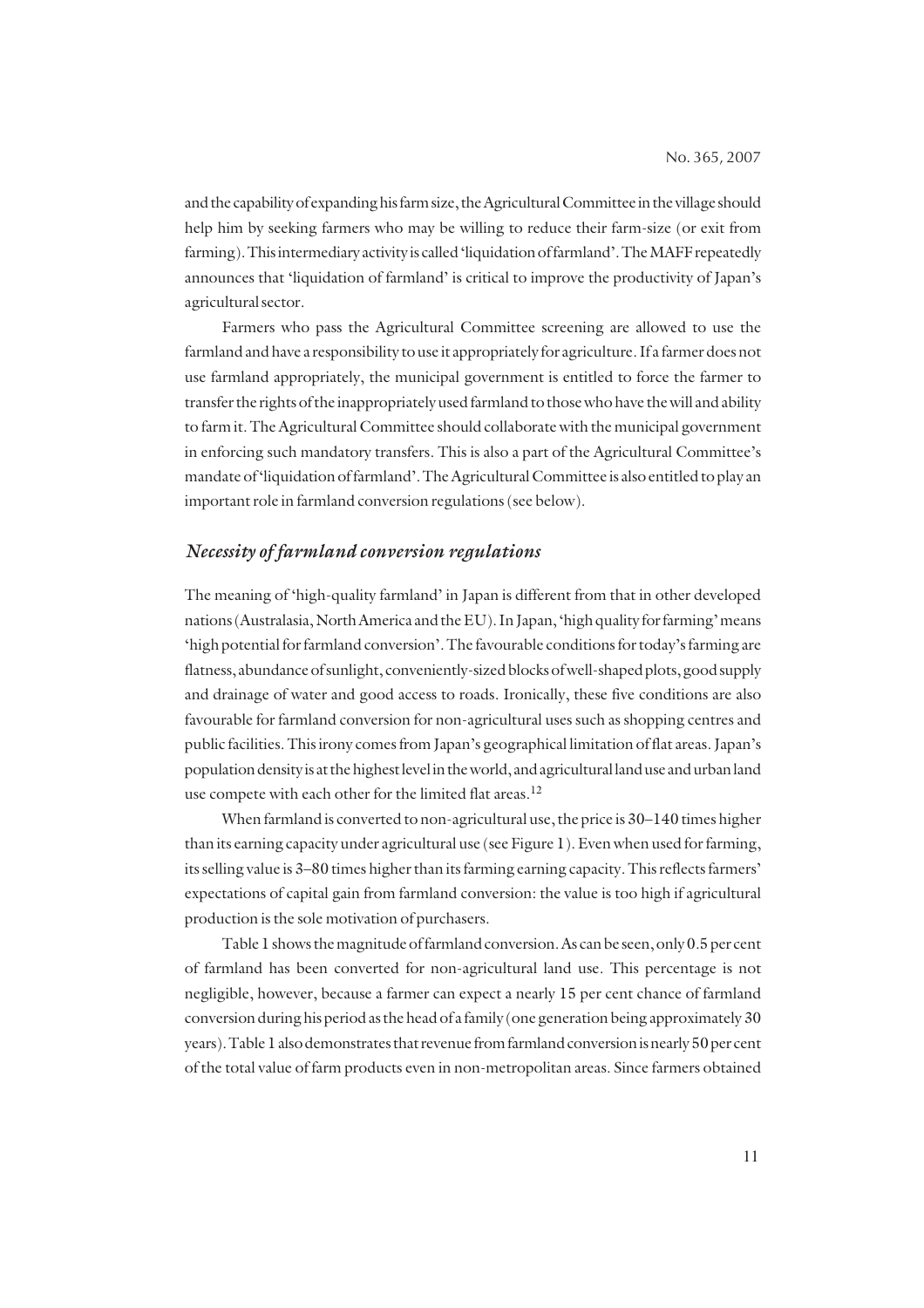





(or inherited) their farmland at very low cost, this revenue is clear profit. Table 1 shows that capital gain from farmland conversion is more important than any crop production.

Table 1 shows a downward trend in the total acreage of farmland and capital gains from farmland conversion over the past ten years. This reflects the decrease of public construction and large development plans after the collapse of the 'bubble' in the early 1990s. However, there is evidence that illegal farmland conversion increased during those ten years.<sup>13</sup> Since Table 1 includes legal farmland conversion only, the real acreage and capital gain may not have decreased over this period.

Japan's paddy field system has two types of externality. One is the externality to the neighbouring plots. As described above, poor usage of water and farmland in a plot may spread negative side effects over all the plots in the community.<sup>14</sup> Likewise, conversion of one plot may affect farming of all the paddy field in the rural community. The other type of externality is about macroeconomic concerns beyond the agricultural sector. Paddy field has positive environmental externalities such as the protection of endangered species and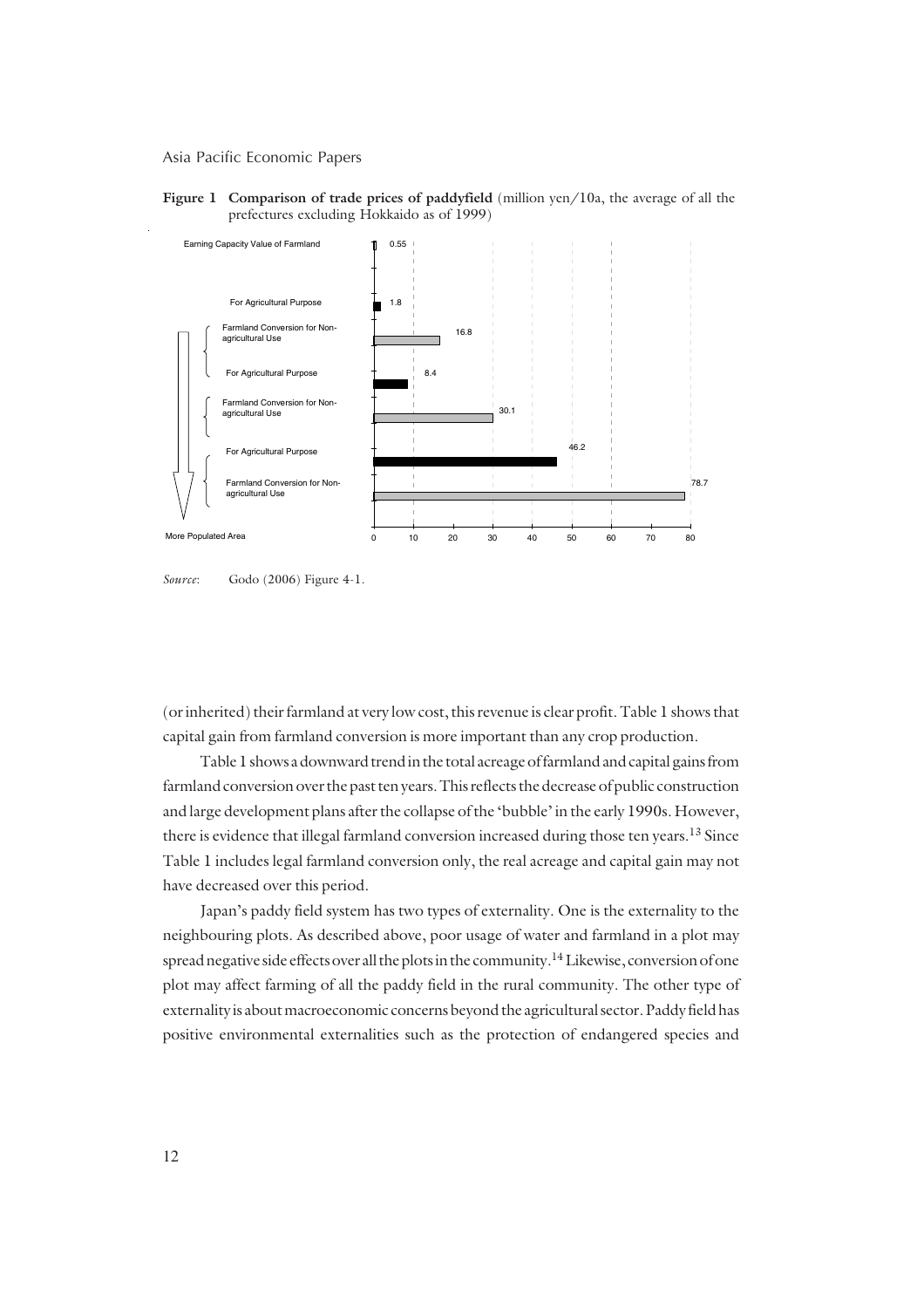| Years       | Farmland conversion in<br>total farmland<br>$(\% )$                 | Farmers' capital gain from<br>farmland conversion |                      | Ratio between farmers'<br>capital gain from<br>farmland conversion and<br>total value of farm |
|-------------|---------------------------------------------------------------------|---------------------------------------------------|----------------------|-----------------------------------------------------------------------------------------------|
|             |                                                                     | billion yen                                       | $(1990 \text{ yen})$ | products $(\%)$                                                                               |
|             | 44 prefectures (all prefectures except Hokkaido, Tokyo and Okinawa) |                                                   |                      |                                                                                               |
| 1975-79     | 0.50                                                                | 2,986                                             | (4096)               | 48                                                                                            |
| 1980-84     | 0.47                                                                | 4,420                                             | (5046)               | 66                                                                                            |
| 1985-89     | 0.48                                                                | 6,347                                             | (6667)               | 92                                                                                            |
| 1990-94     | 0.57                                                                | 10,026                                            | (9594)               | 138                                                                                           |
| 1995-99     | 0.49                                                                | 6,835                                             | (6611)               | 103                                                                                           |
| $2000 - 03$ | 0.39                                                                | 4,787                                             | (4884)               | 82                                                                                            |
|             | 36 prefectures (non metropolitan areas)                             |                                                   |                      |                                                                                               |
| 1975–79     | 0.45                                                                | 1,490                                             | (2044)               | 28                                                                                            |
| 1980-84     | 0.41                                                                | 1,961                                             | (2239)               | 35                                                                                            |
| 1985-89     | 0.41                                                                | 2,520                                             | (2647)               | 44                                                                                            |
| 1990-94     | 0.50                                                                | 3,668                                             | 3510)                | 61                                                                                            |
| 1995-99     | 0.45                                                                | 3,133                                             | 3030)                | 57                                                                                            |
| $2000 - 03$ | 0.34                                                                | 2,338                                             | (2385)               | 49                                                                                            |

#### **Table 1 Capital gain from farmland conversion**

*Source*: Godo (2006) Table 4-2.

prevention of soil erosion. In addition, the majority of Japanese citizens support the protection of paddy field from the viewpoint of food security.

Farmland conversion for non-agricultural uses is inevitable as a result of changes in economic conditions. However, given these externalities of farmland, regulation for farmland conversion is necessary. How to strike the balance between demands for farmland conversion from non-agricultural sectors and the necessity of preservation of high-quality farmland is a serious question.

## *Regulations on farmland conversion*

Current regulations on farmland conversion are complicated. Various regulations of different laws refer to farmland conversion. In order to convert farmland legally, farmers and/or developers must satisfy all the relevant complicated laws. Among the laws, the Law concerning Construction of Agricultural Promotion Areas (LCAPA), the Agricultural Land Law (ALL), and the City Planning Law (CPL) are particularly important.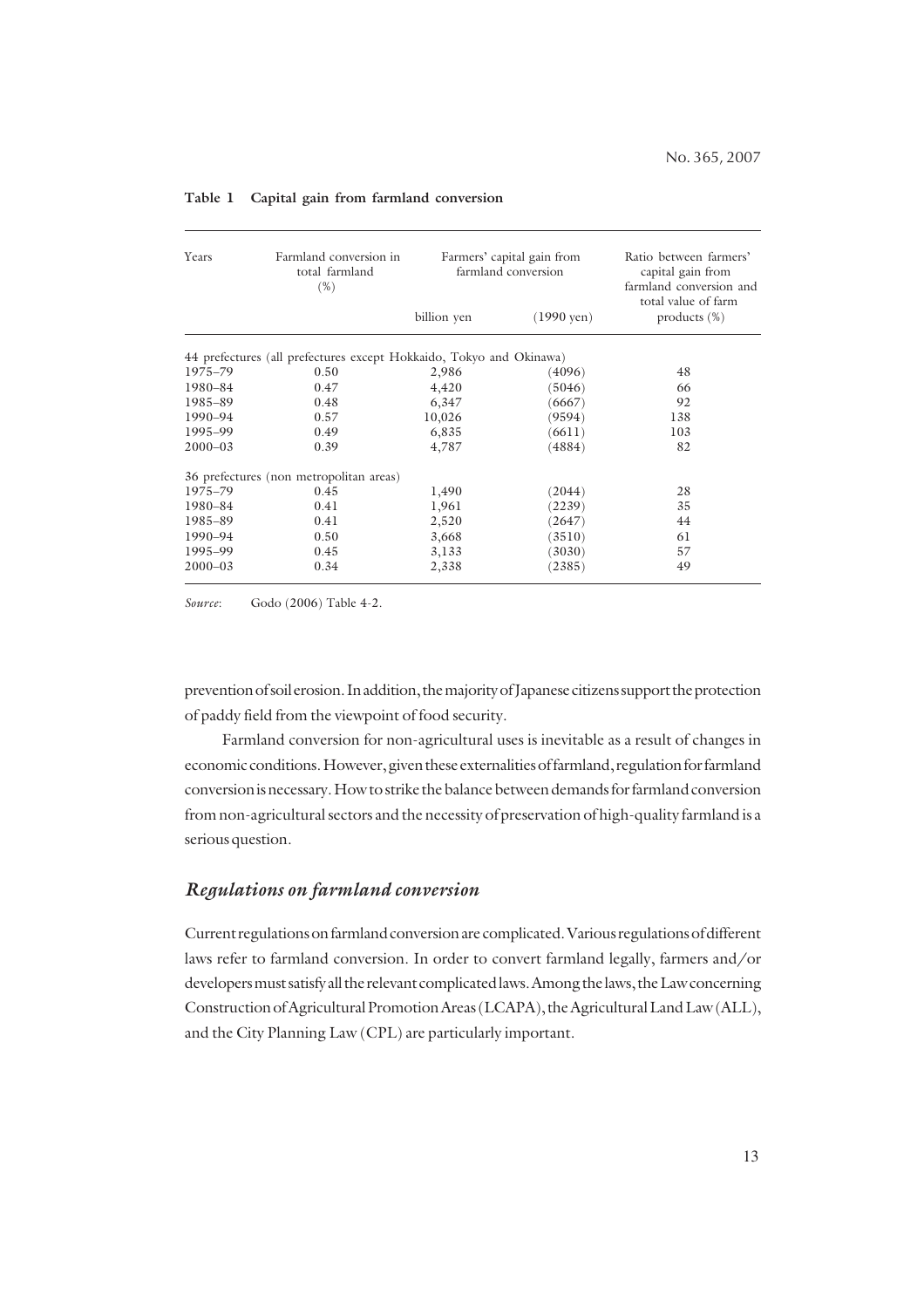### *Law concerning construction of agricultural promotion areas (LCAPA)*

The LCAPA authorises municipal governments to designate the zoning of Exclusively Agricultural Areas (EAAs). Farmers in EAAs are responsible for using farmland only for the purpose of farming. In return, the MAFF gives priority to EAAs when allocating agricultural subsidies. Abandonment of farming and conversion to non-agricultural uses are strictly prohibited in EAAs. The total acreage of EAA represents nearly 80 per cent of total farmland. This percentage is quite high compared with Korea, which has a similar zoning regulation but designates only 50 per cent of farmland as exclusively protected for agricultural use. Roughly speaking, except for plots of land on the edges of rapid urbanisation or in steeply sloping areas, an overwhelmingly large portion of paddy field in Japan is included in EAAs.

Municipal governments are supposed to revise EAA zoning when significant change occurs in the local economy. How frequently the zoning revisions should occur is a difficult question. Too infrequent zoning revision will prevent swift adaptation to changing economic conditions, so that the local economy will become depressed. Conversely, too frequent revision will undermine the meaning of the zoning so that farmers lose the incentive of investing in soil fertility, which is necessary to maintain and improve agricultural productivity. Because of the huge costs of demolishing built structures, land use cannot be easily changed once a construction project has occurred. Particularly in the case of farmland, conversion for non-agricultural uses is irreversible, and conversion from urban land use to agricultural land use is almost impossible. Thus, too frequent revision of zoning may generate short-term farmland development, which may be contrary to long-term social benefits.

The MAFF has guidelines about the frequency of zoning revision: municipal governments should have 10-year zoning plans and should not change zoning in less than five years. However, this guideline is not legally enforceable. It is only a goal to work towards, not necessarily to be implemented. The MAFF does not check whether this guideline is observed by municipal governments.

#### *Agricultural land law (ALL)*

Even for paddy field in non-EAA areas, farmland conversion is regulated by the ALL, which requires the prefectural governor's permission when a farmer converts his farmland for nonagricultural uses.15 In order to obtain the governor's permission, a farmer must submit details of the farmland conversion plan and explain why he wants to convert the land. The Agricultural Committee examines the proposal and classifies the proposed farmland into four types according to the quality of the land and the externalities to the neighbouring farmland: Types A, 1, 2 and 3. The ALL regards farmland of Types A and 1 as the farmland that should be strictly protected from farmland conversion.<sup>16</sup> Conversion of farmland of Types A and 1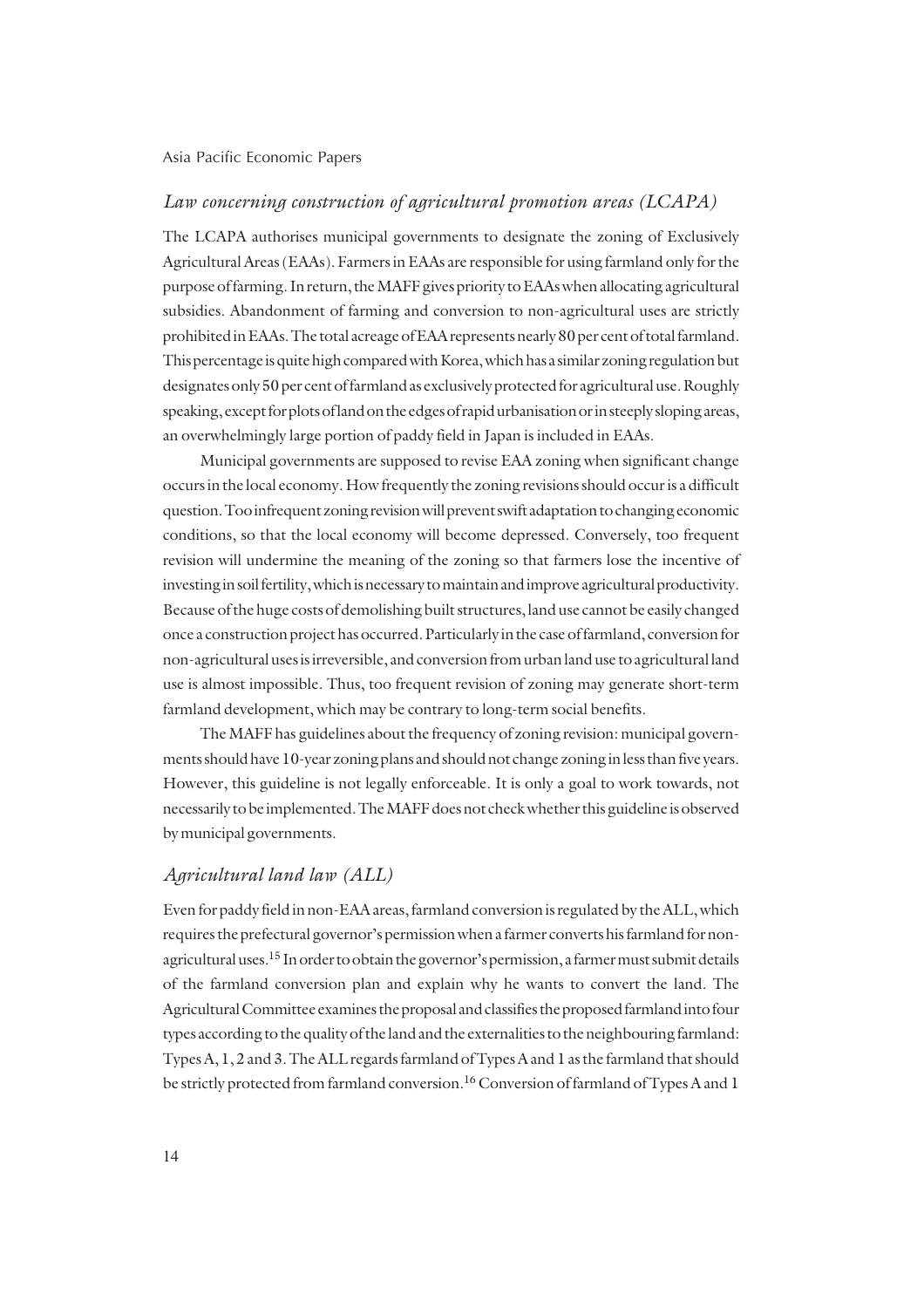is permitted only in rare and exceptional cases. Permission for conversion is relatively easy to obtain for farmland of Type 3. The tightness of farmland conversion permission for farmland of Type 2 is between those of Types 1 and 3. Farmland is classified under this system only after an application for farmland conversion is filed. Unless a farmer applies for farmland conversion, he does not know what type of farmland he owns.

## *City planning law (CPL)*

The LCAPA and the ALL are within the MAFF's jurisdiction. Besides them, the MLIT's CPL also stipulates the UCA zoning regulation as mentioned above. The CPL regards farmland conversion in UCAs as 'land development'. The CPL stipulates that all the land development in UCAs needs permission from the Development Committee. The Development Committee examines land development plans in advance. If it recognises that a plan is inconsistent with systematic urban development, the Development Committee is qualified to place a veto on the land development plan. However, as discussed above, it is often the case that the Development Committee is won over to the side of the developers. Unless some obvious violation of the law is found, the land development plan will be easily approved by the Development Committee.

In sum, in order to convert farmland that is included in both an EAA and a UCA, three conditions must be satisfied. First, the farmland should be excluded from an EAA according to the municipal government's revision of the EAAs. Second, the farmer should obtain the ALL's permission for farmland conversion. Third, the farmer (or the developer) should obtain the CPL's permission for 'land development'.

## *Practical problems in implementing farmland conversion regulations*

What is stipulated in the written laws often differs from what is actually practised in Japanese land-use regulations. Many of the requirements stipulated in the ALL and the LCAPA are not observed strictly. For the mass media and researchers, written requirements are easier to study than examining the practice of farmland regulations in reality. Thus, they are biased to oversimplify farmland problems, scrutinising only what is stipulated in writing in laws and ignoring what is actually practiced under regulations.

On the surface, regulations for farmland conversion are strict. In practice, however, the Agricultural Committees and the municipal governments often stretch their interpretation of the stipulations to suit themselves. For example, the EAA zoning is revised so frequently and so flexibly according to the demands for farmland conversion that the principle of protection for high-quality farmland is ineffectual.<sup>17</sup> More precisely, while the MAFF stipulates that the zoning should be unchanged for at least five years except for 'very rare and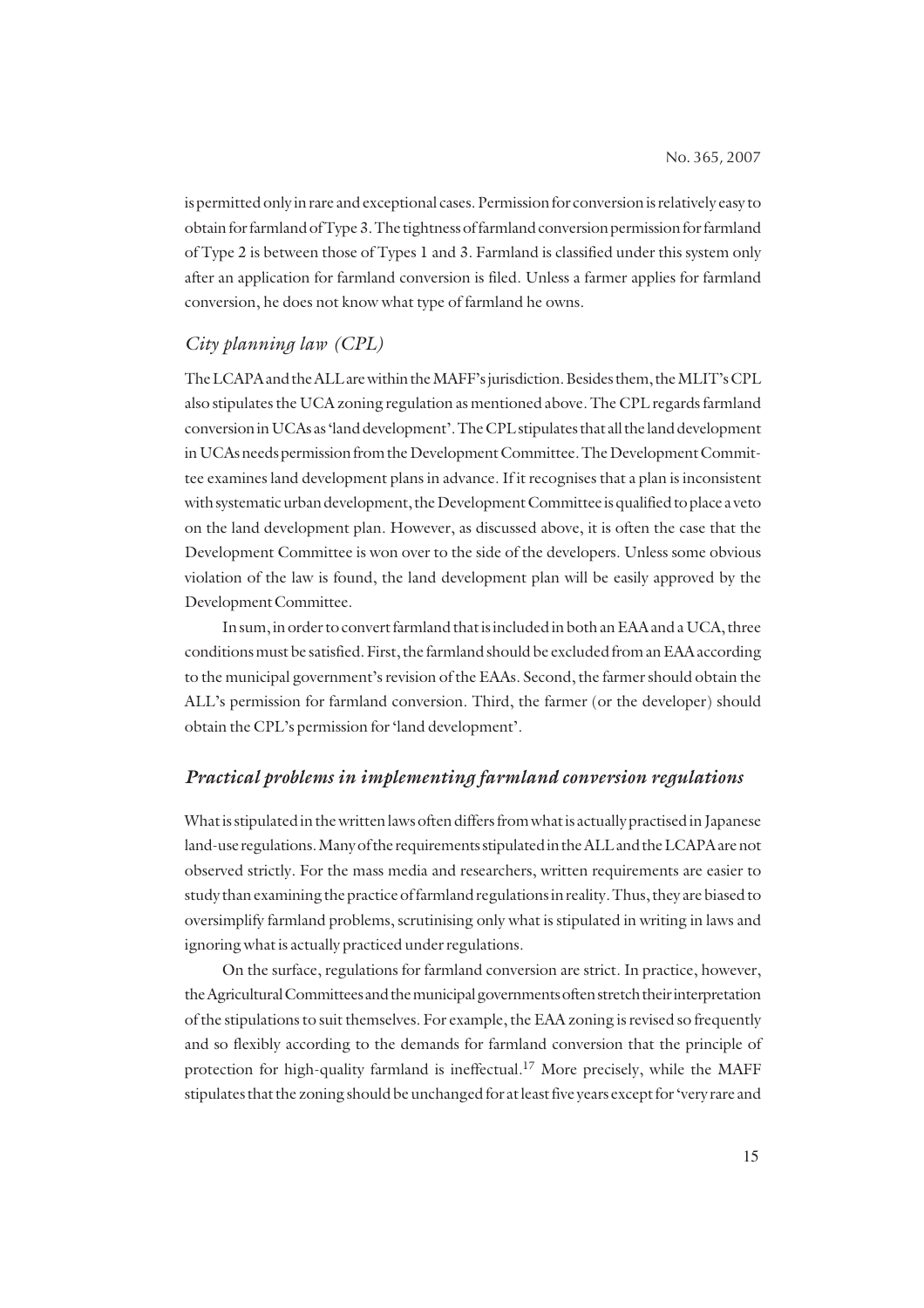exceptional cases', more than half the municipalities change EAA zoning more than twice every year, regarding the cases as being 'very rare and exceptional cases'.18 Likewise, conversion of farmland of Type A and Type 1 (as discussed above, in the MAFF's guideline on ALL, farmland of Type A and Type 1 should be strongly protected from conversion) is relatively easily permitted, and often regarded as a 'very rare and exceptional case'.

While it is prohibited for municipal governments to conceal the records of EAA zoning revisions and the permissions for farmland conversion, they are unwilling to announce such information openly. Currently, unless citizens dare to request the municipal governments to provide such information, they do not know details of the EAA zoning and the reason for permission for farmland conversion. All the governmental bodies, including the MAFF and the MLIT, are reluctant to investigate and reveal poor practices under the LCAPA, the ALL and the CPL. However, a provocative report by the Management and Coordination Agency (MCA, 1992) is an exception. The report revealed the stark reality of the widespread neglect and stretched interpretation of farmland conversion regulations. Unfortunately, it did not affect the MAFF's farmland policy. As a response to the report, the MAFF issued two notices that obliged the local authorities to make sincere efforts for stricter implementation of the LCAPA and the ALL. These two notices were toothless, however, because only 'efforts' are required; there is no need for actual changes.

Worse still, illegal farmland conversion is not rare. The number of revealed cases of illegal farmland conversion has risen to nearly 10,000 every year. In some cases, the municipal government and/or the Agricultural Committee themselves assist illegal farmland conversion. Even if illegal farmland conversion is exposed, the MAFF imposes only light punishments in most cases.19

The reason for such inappropriate implementation of farmland-use regulations is political pressure from farmers. Farmers are aware that farmland prices rise more than 30 times if farmland is purchased for conversion for non-agricultural uses (see Figure 1). They also know that the farmland in EAAs receives favourable treatment in the distribution of agricultural subsidies and in property taxes. Thus, in order to enjoy subsidies and tax privileges in ordinary times and capital gains when a land development plan occurs, farmers want to manipulate farmland-use regulations.

In other words, a farmer's desirable scenario is that, in ordinary times, his farmland is included in an EAA so that he can enjoy agricultural subsidies and the MAFF's farmland improvement investments, as well as a reduction in asset taxes. The MAFF investments increase not only agricultural productivity, but also the value for non-agricultural land use when conversion is permitted. Then, when a farmland conversion plan (such as for a shopping centre or a public construction project) occurs, his farmland will be excluded from an EAA and the plan will be permitted by the local governor swiftly so that the farmer can enjoy capital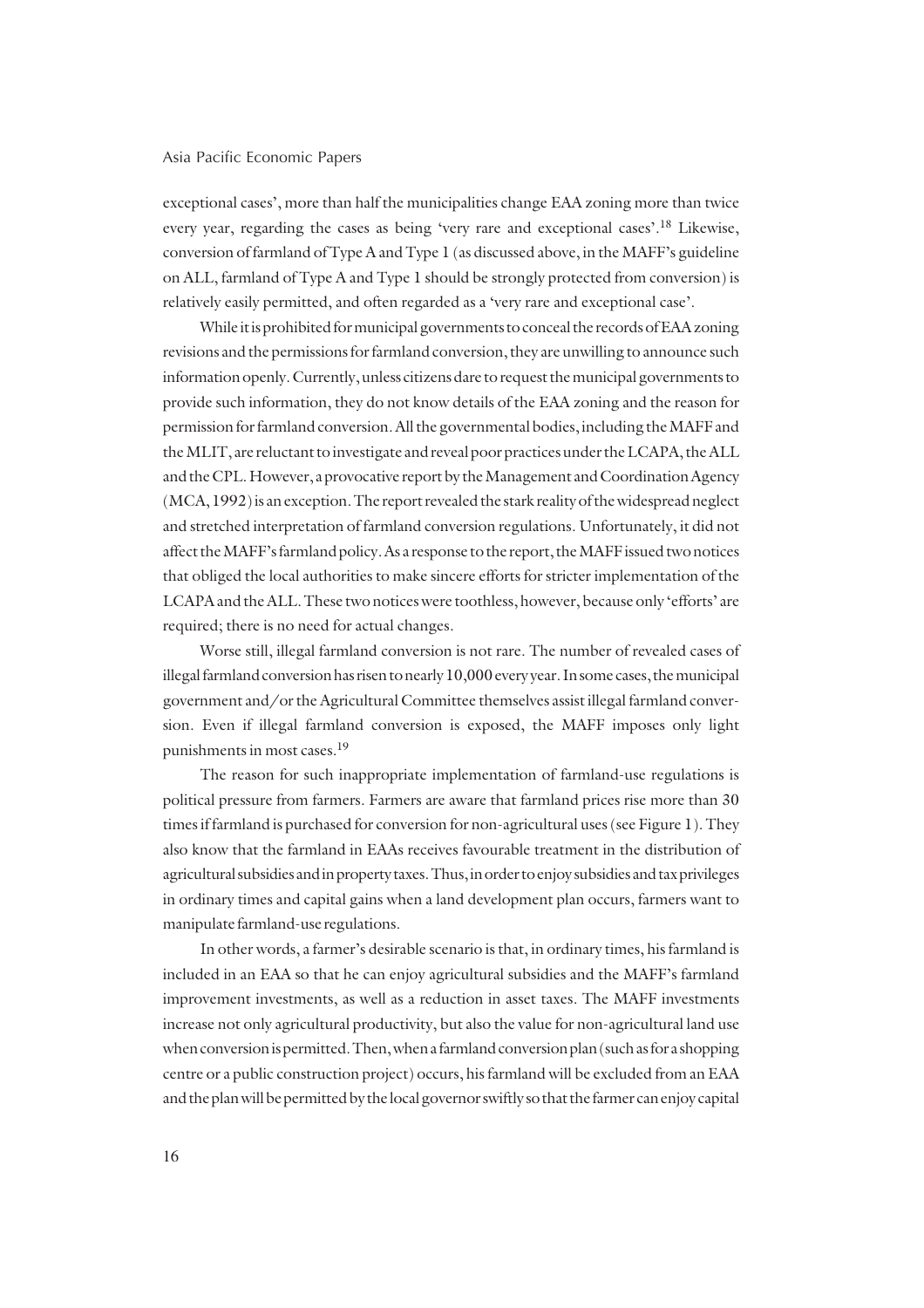gains. Until the opportunity of farmland conversion plan is pursued, the Agricultural Committee will keep silent even if the farmer leaves the farmland idle.

In order to realise this 'desirable' scenario, farmers combine to pressure the local authorities and politicians. The critical part is when and how a farmland conversion plan will occur, and no farmer is certain of that. The best case is a public construction project. The public sector usually purchases farmland at a higher price than the private sector, and favourable tax treatment is available when farmland is sold for public sector use. A large private development such as a factory site or a shopping centre is the second-best case because farmland price tends to increase in such a large-scale development. However, the opportunities for public construction projects or large private development plans are limited. Even with a politician's best efforts, it is not easy to deliver such desirable opportunities to the farmers who support him. However, in the long run, the possibility of the desirable scenario increases depending on the politician's efforts.

In this sense, farmers regard their farmland as a lottery in which they obtain benefits for nothing. While the timing and the type of project may be uncertain, farmers eagerly wait to 'win the chance of farmland conversion'. A special feature of this farmland lottery is that the prize money and the possibility of winning the prize are changeable according to the political power of the farmers. In the current farmland-use regulations, political pressure can be sometimes more effective than legal stipulations. Whatever is written in the laws, farmlanduse regulations can be manipulated if strong political pressure is imposed. In order to manipulate farmland-use regulations as desired, good ties with the Agricultural Committee, the municipal government and politicians are necessary. For political purposes, the structure of the traditional small farming community has an advantage.

The traditional small farming community is attractive as a voting group for politicians. Since the farmers share the same water, they must observe each other's daily activities. Traditional farmers live in the same place for generations, so that they can be stable and longterm supporters of a politician.20 Since agricultural policy has plenty of room for 'pork barrel' behaviour such as construction of agricultural joint facilities, allocation of agricultural subsidies and introduction of farmland conversion plans, a politician can attract farmers (voters) strongly by dangling political privileges in front of them.

Until 1996, the lower house elections were conducted under a multi- member constituency system. The Liberal Democratic Party (LDP), which stayed in office most of the time since the 1950s, had more than one member elected in a single constituency. Thus, the LDP had to allocate its supporters' votes among the LDP lawmakers within a constituency. For that purpose, farmers, who live in geographically compact areas, are useful for the party.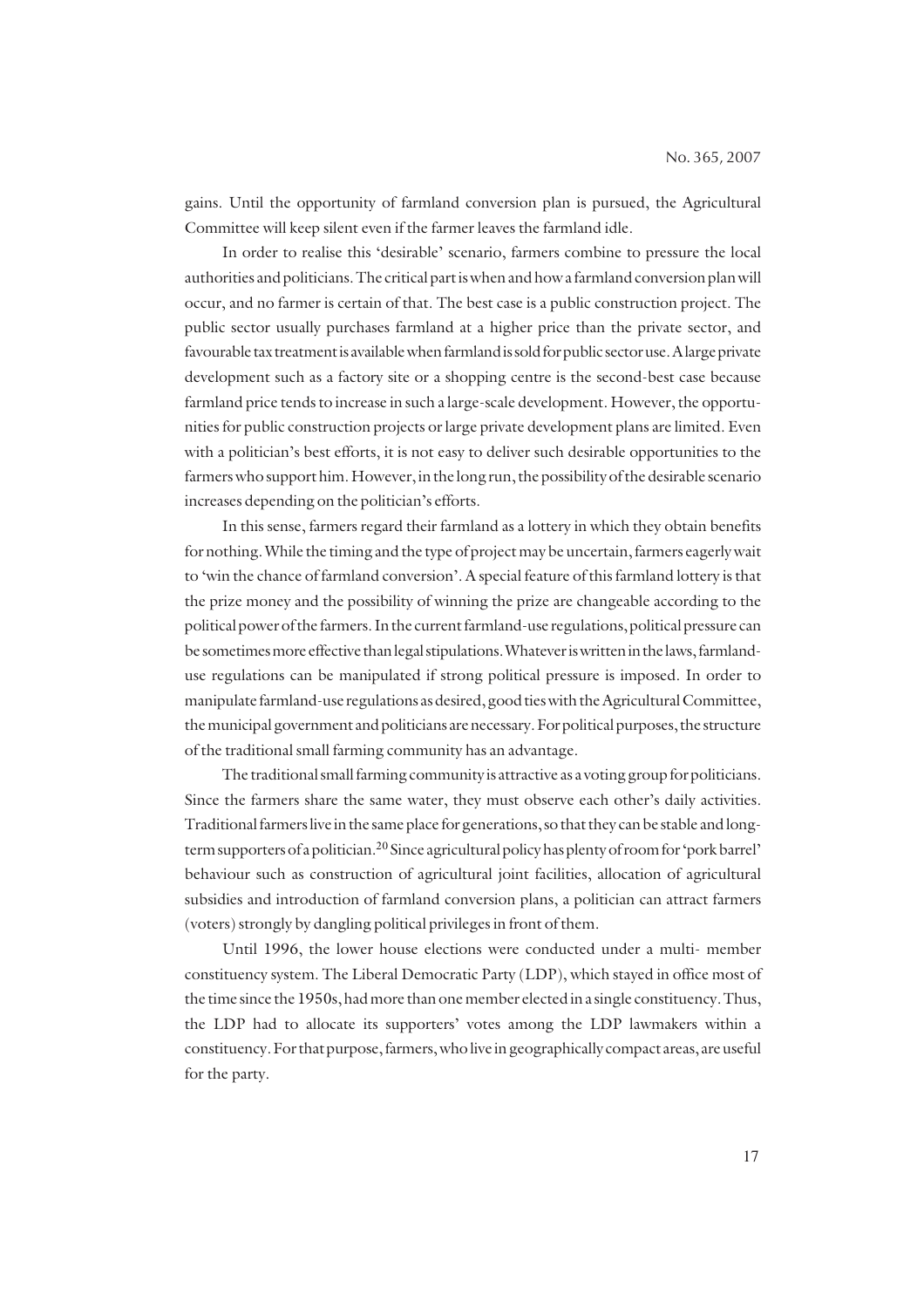If a large number of traditional small farmers were to be replaced by a small number of large farmers according to market mechanisms, their attractiveness as a voting group would be reduced. Thus, small farmers, who are concerned with obtaining capital gain from farmland conversion, try to prevent free competition in the farmland market.

Since Japan is a developed capitalist country, it is not easy to block market mechanisms in the farmland market. The Agricultural Committees function as an elaborate system to do that. While the official role of the Agricultural Committees is to promote agricultural production (including liquidation of farmland as discussed above) by coordinating water and farmland use, the Agricultural Committees do not strictly enforce their official role. Instead, abusing their authorising powers over farmland use, they often manipulate farmland-use regulations according to the interests of the small farmers. Since the electoral eligibility and voting rights for the Agricultural Committee are extended to farmers who own at least 0.5 hectares, the Committee's decisions incline to the small farmers' interests rather than to those of large farmers because the small farmers outnumber the large.

The Agricultural Committees often tighten their guard against outsiders entering farming for the first time. As explained above, the Agricultural Committees are obliged to investigate the abilities of those who want to start farming in their farming community. The original (or official) aim of this investigation is the overall improvement of water and farmland use within the farming community. However, this examination is often used for a different purpose—maintaining the political power of the farming community. The Agricultural Committees tend to require high hurdles for permitting newcomers to purchase or rent farmland. In contrast, they are lenient towards existing small farmers. For example, the Agricultural Committees usually turn a blind eye to existing farmers' illegal farmland conversion and abandonment of farming. Such inconsistent attitudes prove that the Committees' concerns are not agriculture, but politics.

### **5 The new and harmful direction of farmland policy**

#### *Changes in agricultural political dynamics in the 1990s*

The previous section describes the traditional agricultural political dynamics established in the 1950s and basically maintained since then. However, there was a turning point in agricultural political dynamics in the middle of the 1990s, which was brought about by three factors. First, the organising ability of agricultural cooperatives, which play a key role in aligning farmers' requests to politicians' pork barrelling, decreased after the agricultural cooperatives' financial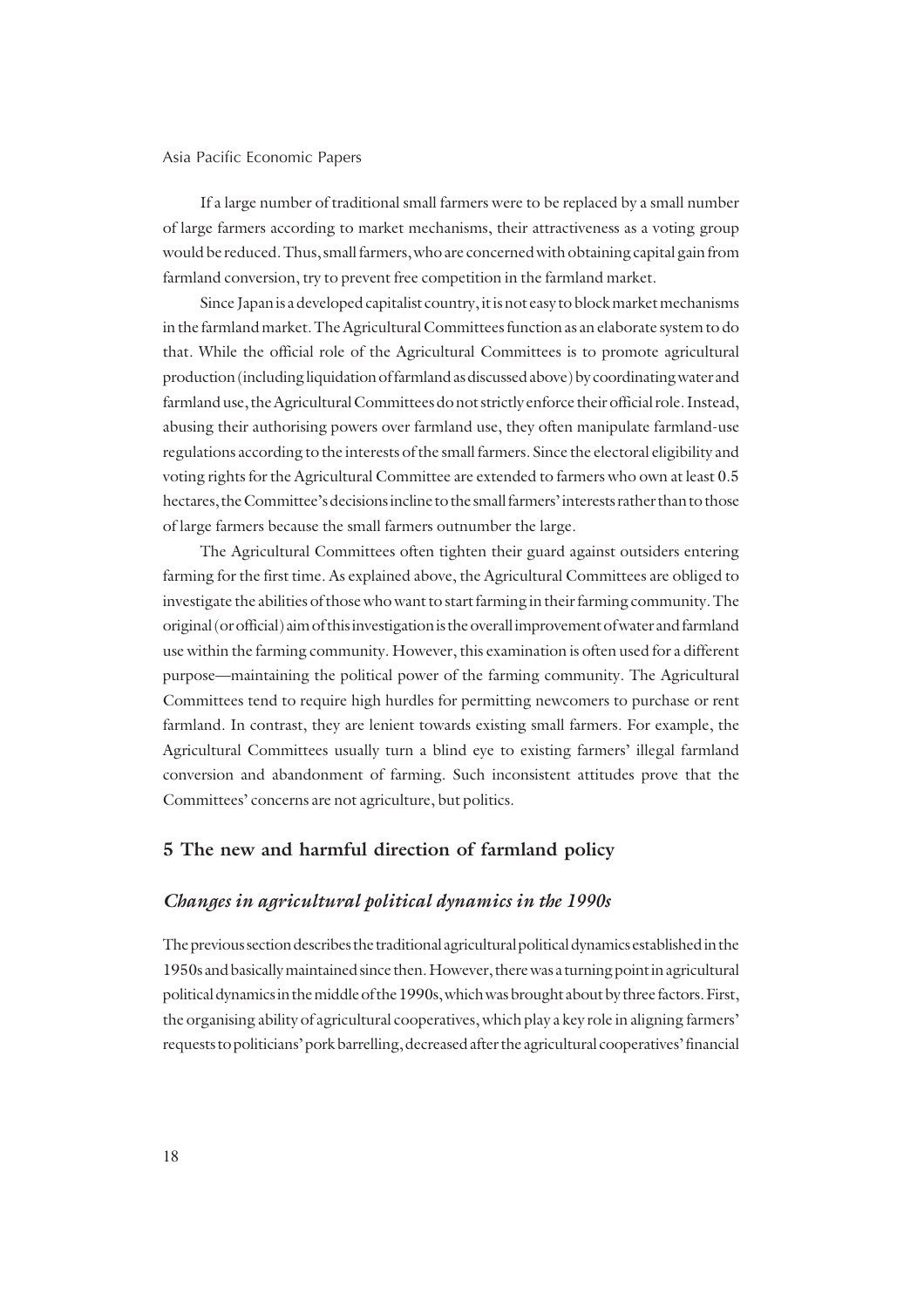crunch in the middle of the 1990s.<sup>21</sup> Second, the reform of the lower house election system reduced the voting power of farmers by allocating more seats to the urban areas and replacing the multi-seat system by the single-seat system whereby the LDP no longer needs to segment supporters' votes by returning a multiple number of lawmakers in a single constituency.<sup>22</sup> Third, the government launched a cutback of the public construction budget because the fiscal deficit reached an intolerable level and because Japanese citizens started to become more critical of public construction works after a series of mass media reports on the dissipation of public construction budget funds.

Thus, farmers' expectations of the support of politicians for public construction works decreased in the 1990s. Until the early 1990s, farmers could wait for opportunities of farmland conversion for the purpose of public construction works. The public sector often offers higher procurement prices for farmland for public construction works than the private companies. In addition, farmers can enjoy preferential treatment on income tax when they sell their farmland to the public sector. So, they preferred to await public construction projects or large private development plans even if they lost money by farming. However, since the turning point of agricultural political dynamics in the middle of the 1990s, farmers have been hastier in finding opportunities for farmland conversion. The national budgets for public construction projects have been cut back. Demands for factory sites are shrinking because many manufacturers are shifting to China. Demands for commercial facilities are also limited because the total population in Japan is decreasing. Under such conditions, farmers have been more and more inclined to sell farmland at a middling price rather than miss any chance of farmland conversion by waiting for public construction projects or private development plans.

Since the turning point of the mid-1990s, farmers are increasingly requesting freedom of farmland conversion (in particular for the conversion of high-quality paddy field). Such requests are supported by construction companies too. Construction companies, as well as farmers, have backed the LDP for years, and public construction projects are major sources of income for them. The decrease in government expenditure on public construction works since the mid-1990s worsened the financial position of construction companies. To compensate, they began looking to private projects for farmland conversion (farmland conversion accompanies construction work such as raising ground level and building up facilities).

In some extreme cases, farmers try to sell their farmland as industrial waste sites.<sup>23</sup> Officially, the ALL prohibits dumping of industrial waste on farmland. In practice, however, the acreage of illegal dumping is increasing.<sup>24</sup> This is also a new tendency since the middle of the 1990s.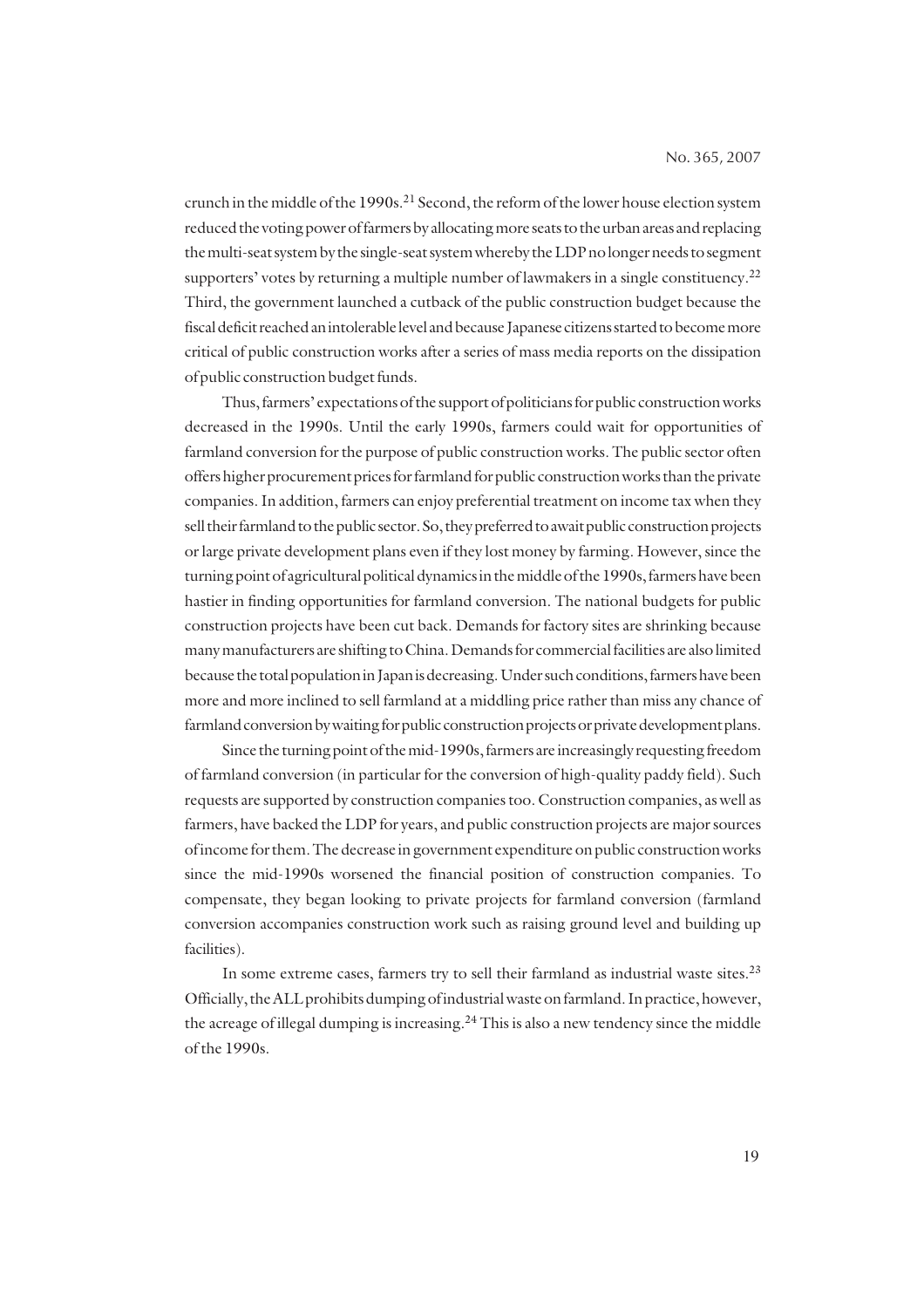### *Introduction of* **laissez faire** *on farmland use*

As discussed above, the unclearness and opacity in the implementation of farmland-use regulations hinder free competition in the farmland market. The manipulation of farmlanduse regulations is so rampant that those who are committed to farming and fertility investments will find themselves fooled. Those who are good at politics will enjoy huge easy money from farmland conversion. Under these circumstances, Japanese agriculture cannot be improved. In order to improve Japanese agriculture, the introduction of clarity and transparency in the implementation of farmland-use regulations is needed most urgently and critically.

However, the MAFF is moving in the opposite direction. As discussed in the previous subsection, farmers and construction companies have been increasing their requests to allow them freedom of farmland conversion since the middle of the 1990s. Responding to these requests, the MAFF has been revising laws with regard to farmland use to allow more 'flexible' implementation of farmland-use regulations under the pretext of 'deregulation' and 'decentralisation'. For example, in 2002, the MAFF announced its plan to deregulate the ALL in order to allow farmers to divide their land into small plots and sell them for housing lots.25 In the same year, under the pretext of decentralisation, the MAFF released its plan for creating a new system that allows municipal governments to escape all the MAFF's farmland-use regulations (such as the ALL and the LCAPA).26 Once these plans are put into practice, patchy and short-sighted farmland conversion will spread across the nation quickly, particularly with high-quality farmland. These plans have not yet been realised. It is not certain whether the MAFF has given up this plan or is still looking for the chance to implement it.

In 2003, the MAFF launched a new program whereby the authority for permission for farmland conversion can be transferred from the prefectural governors to the Agricultural Committees.27 The MAFF introduced this program under the pretext of decentralisation. Since the members of the Agricultural Committees are farmers, this decentralisation will promote self-serving farmland conversion. Another noticeable shift by the MAFF is the provision of more chances for non-agricultural companies to purchase farmland. According to the ALL, the ownership of farmland is allowed only for farm households and a special type of private corporations. These special corporations are referred as 'agricultural production legal entities'. When a non-agricultural company wants to purchase farmland, the company starts up an agricultural production legal entity as an affiliated company. The MAFF is moving toward relaxation of the requirements for the qualification of agricultural production legal entities. In 2000, the MAFF allowed stock company-style agricultural production legal entities to be set up—before 2000, only limited liability company-style companies were allowed. In 2003, the MAFF relaxed the qualification requirements for investors in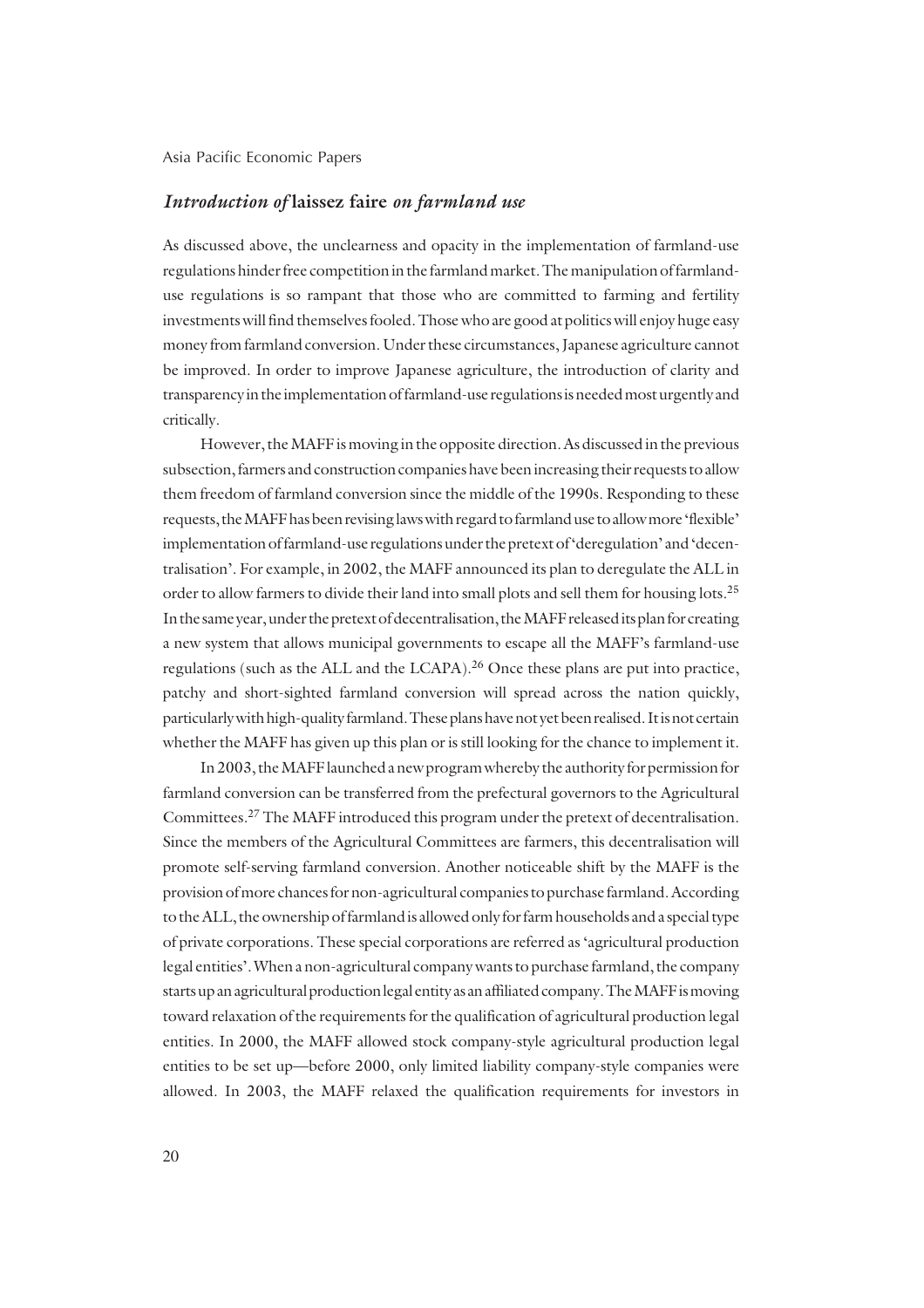agricultural production legal entities.<sup>28</sup> Such deregulations make non-agricultural companies easier to own farmland.

The MAFF announced that the deregulation of farmland ownership would promote new entries to the agricultural sector and therefore would improve farmland use. Since the MAFF's submission of *Shoku to No no Saisei Plan* (the draft for the revitalisation of Japanese food and agricultural industries), the MAFF has been repeatedly making such assertions. However, this is an example of exaggeration by the MAFF, because anyone could start a farming business by contract farming without purchasing farmland even before 2000 (see below for details of contract farming). Contrary to the MAFF announcement, the MAFF's deregulation provokes speculation on farmland. For example, it is reported that more and more industrial waste collectors are trying to start up agricultural production legal entities to own farmland.29 It is obvious that those industrial waste collectors' intentions are not farming but securing sites for disposal of industrial waste.

Obviously, the MAFF's connivance encouraged unclearness and opacity of farmlanduse regulations, yet the MAFF was enthusiastic about deregulation and decentralisation. This means that deregulation and decentralisation do not aim to liven up the agricultural industry but to fuel speculation in farmland.

In fact, those who seek the 'pure' purpose of farming criticise the MAFF's deregulation and decentralisation. For example, Messrs Takemoto and Sakamoto, both well-known as among the most innovative farmers in Japan, assert that the MAFF's deregulation and decentralisation will arrest the development of the agricultural sector by encouraging farmland speculation.<sup>30</sup> Once farmland speculation spreads, farmland prices will increase, reflecting the expectation that farmland conversion will be for non-agricultural uses. Such a hike in farmland prices will please small farm owners who possess farmland for the purpose of obtaining easy money. On the other hand, those who need farmland purely for agricultural use will be discouraged because they cannot afford to offer high prices for land. For the same reason, agribusiness stock companies do not welcome the MAFF's deregulation and decentralisation either.

Even before the MAFF's deregulation and decentralisation, agribusiness stock companies had already entered farming businesses by making special contracts with farmers (without starting up agricultural production legal entities as affiliated companies). Although the ALL did not allow farmland ownership by stock companies, it did not prohibit farmers from making contracts with any economic entities (such as buyers for farm products) on details of farming (such as how to eradicate insect pests and blight, what variety of crop should be planted, when to be harvested, and so on). Thus, even without ownership, agribusiness stock companies can *de facto* enter farming businesses. This style of farming, known as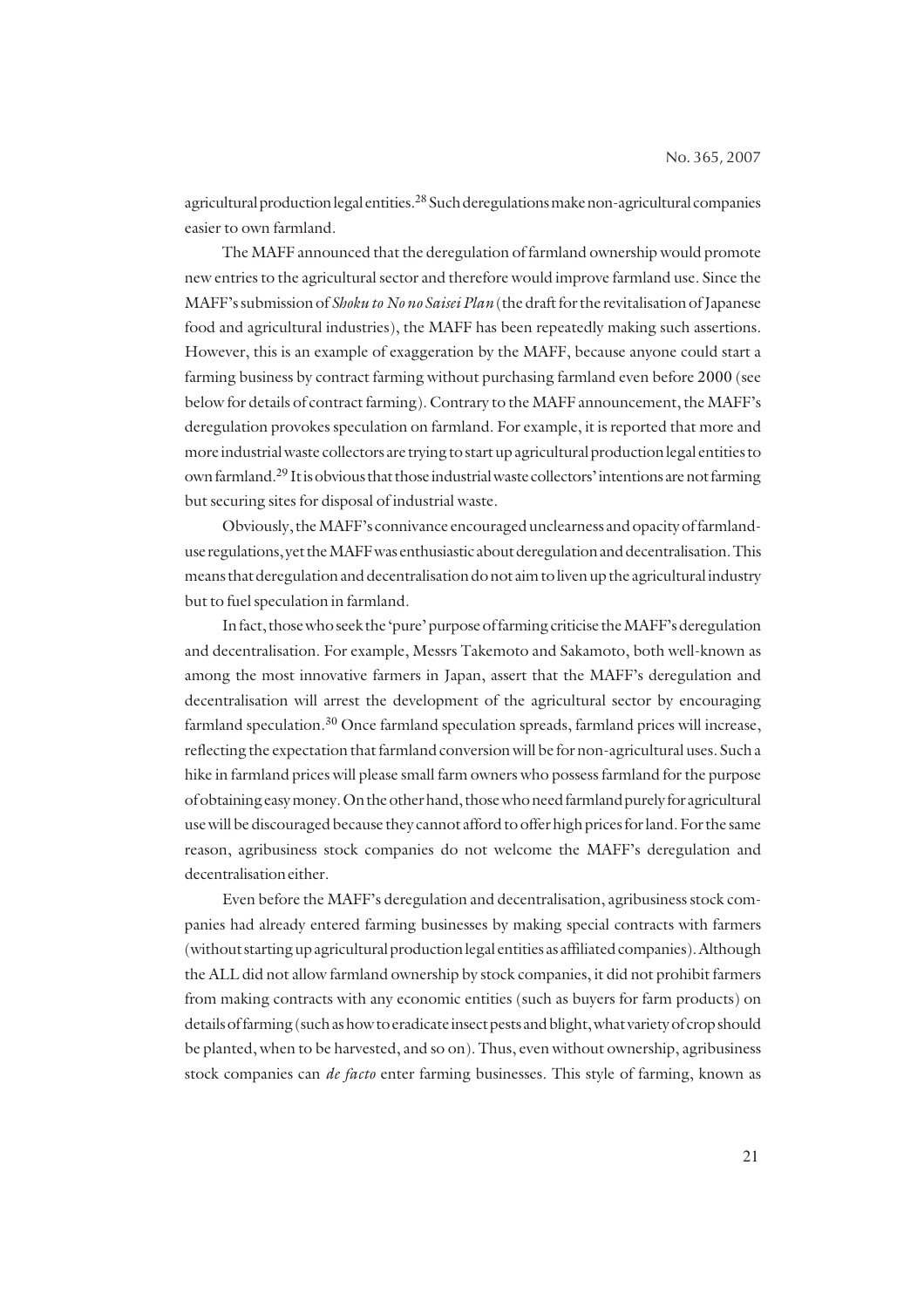'contract farming', worked so well that agribusiness stock companies did not show any interest in MAFF's deregulation and decentralisation.<sup>31</sup>

Ironically, construction companies and industrial waste collectors, rather than innovative farmers such as Messrs Takemoto and Sakamoto, welcomed the MAFF's deregulation and decentralisation. Construction companies, which have been suffering from the decrease in fiscal spending on public construction works since the mid-1990s, wanted to use farming as a buffer for employees. However, many surveys report that most of the construction companies that started farming businesses after the MAFF's deregulations lost money in farming.32 Because farmland conversion is one of the main businesses of construction companies, pressure for farmland conversion will increase from now on. Industrial waste collectors are also interested in ownership of farmland as a *de facto* waste site. More and more waste collectors are dumping sludge and leftover food on farmland, claiming these to be fertility improvement measures.33

Local governments also receive strong demands for manipulation of farmland-use regulations from farmers and construction companies in their jurisdictions. Farmers and construction companies play important positions in local politics. Thus, the heads and assembly members of prefectural and municipal governments are also requesting the MAFF to deregulate and decentralise farmland-use regulations.<sup>34</sup> Today, all the central and local governments have joined the chorus of support for the MAFF's deregulation and decentralisation<sup>35</sup>

While most of the Agricultural Committees are not concerned with the protection of high-quality farmland, there are some exceptional municipalities whose Agricultural Committees are adhering firmly to their official role and are seriously concerned with the protection of high-quality farmland from urban development. Their seriousness, however, is not praised by the mayors and municipal assembly members. Regarding such serious Agricultural Committees as nuisances, the mayors and the city councils treat them coldly. Worse still, instead of supporting those serious Agricultural Committees, the MAFF is moving to provide the legal power for the dissolution of Agricultural Committees to municipal governments. In the revision of the ACL in 2004, the MAFF allowed the municipal governments to downsize or dissolve Agricultural Committees under certain conditions (here again the MAFF revised the ACL under the pretexts of deregulation and decentralisation).

In sum, the MAFF is introducing a *laissez faire* policy on farmland-use regulations. Given that Japan lacks clear and transparent land-use planning, the MAFF's *laissez faire* policy will promote short-sighted and patchy farmland conversion. This will damage not only the agricultural sector but the Japanese economy overall (in particular, for future generations, because farmland conversion is irreversible). The MAFF has been driving in this harmful direction since the middle of the 1990s.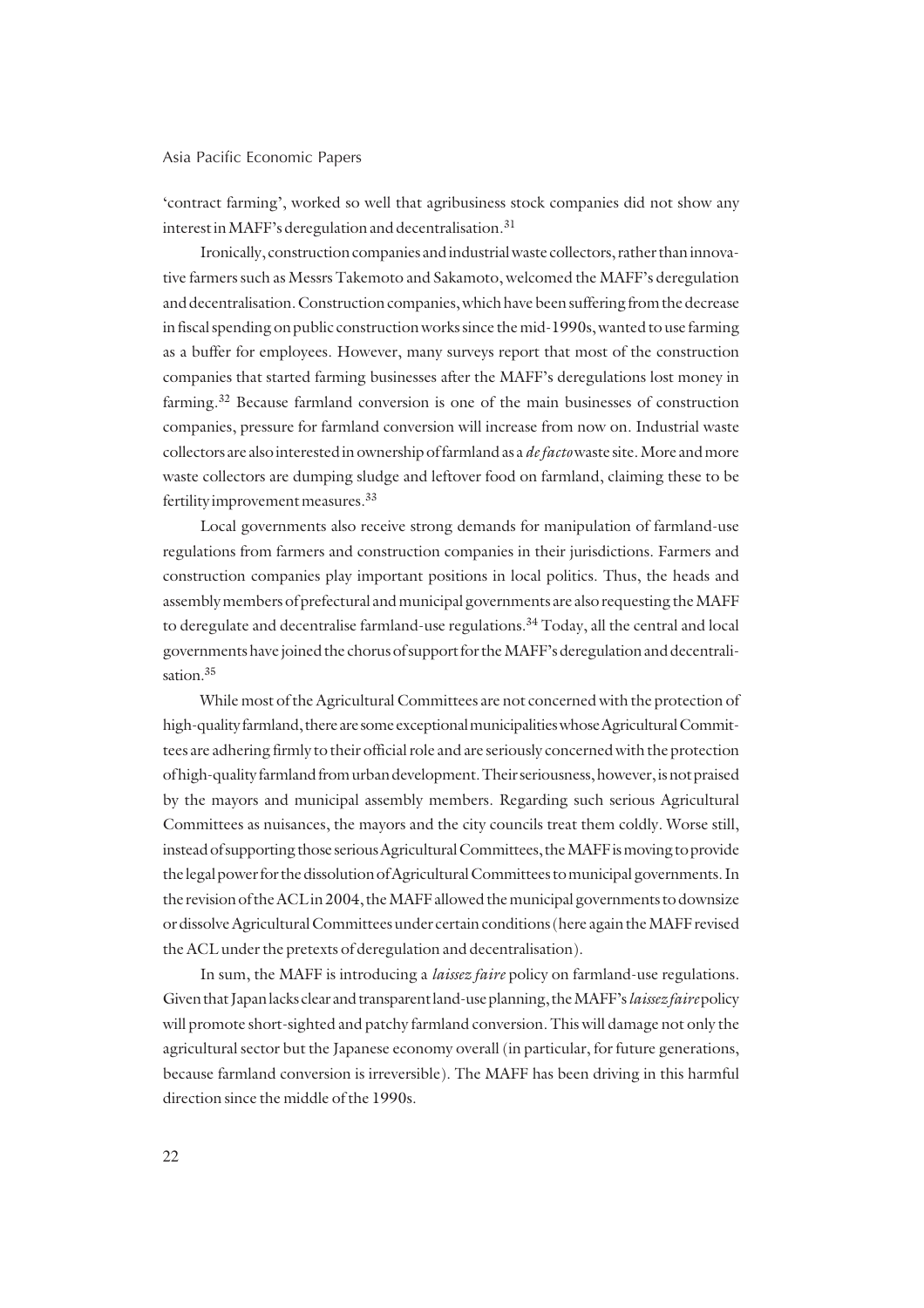### **6 Popular but misguided discussions over farmland problems**

## *The popular pattern of misunderstandings distributed by the mass media and researchers*

In spite of the seriousness of the issue, the unclearness and opacity of farmland-use regulations have been seldom discussed. On the contrary, it is often the case that farmers and developers complain that regulations are too tight. The mass media and researchers are often supportive of such complaints. The most popular pattern of opinion in favour of agricultural policy reform among them is that 'the MAFF should deregulate and decentralise its farmland regulations so as to activate agriculture by introducing competitiveness. However, the MAFF resists allowing outsiders' new entries because the MAFF wants to protect vested interests of existing farmers and the MAFF itself<sup>36</sup>.

It is noticeable that this popular opinion stems from serious misunderstandings. For example, the MAFF does not resist allowing the new entry of deregulation but rather promotes deregulation on its own initiatives. As early as 1992, the MAFF announced its policy view that agricultural production legal entities should be the new 'bearers' of the agricultural industry.37 Since then, the MAFF has supported the establishment of agricultural production legal entities and has relaxed the requirements to do so (see above).

Japanese business leaders are requesting the entire removal of the ALL's farmland ownership regulations.<sup>38</sup> It is uncertain how much Japanese business leaders know about the reality of farmland problems. In any event, it is unlikely that business leaders are really interested in farming.<sup>39</sup> On the contrary, it is quite likely that business leaders demand farmland for conversion to non-agricultural purposes in the near future. Once they obtain farmland ownership, they will oppose any further regulations on farmland conversion on the false grounds that this would be an intrusion of private rights, as discussed above. Small farm owners welcome such requests in the expectation that non-agricultural stock companies will purchase farmland at high prices for non-agricultural purposes.

Accordingly, the MAFF, the Agricultural Committees and agricultural cooperatives, all of which indulge the views of small farm owners, privately welcome requests by business leaders, a fact that they do not disclose to the mass media or to urban consumers. This is because they are recipients of huge agricultural expenditure from the national treasury under the official objective of 'promotion of Japanese agriculture'. Thus, they pretend to be eager to protect farmland from conversion for non-agricultural uses. Their 'desirable' and 'welldevised' scenario is: (1) gain time by pretending to oppose the lifting of the ban on nonagricultural stock companies' ownership of farmland, saying that stock companies will disturb farmers' collaboration for farming; (2) using that time, introduce 'freedom' of farmland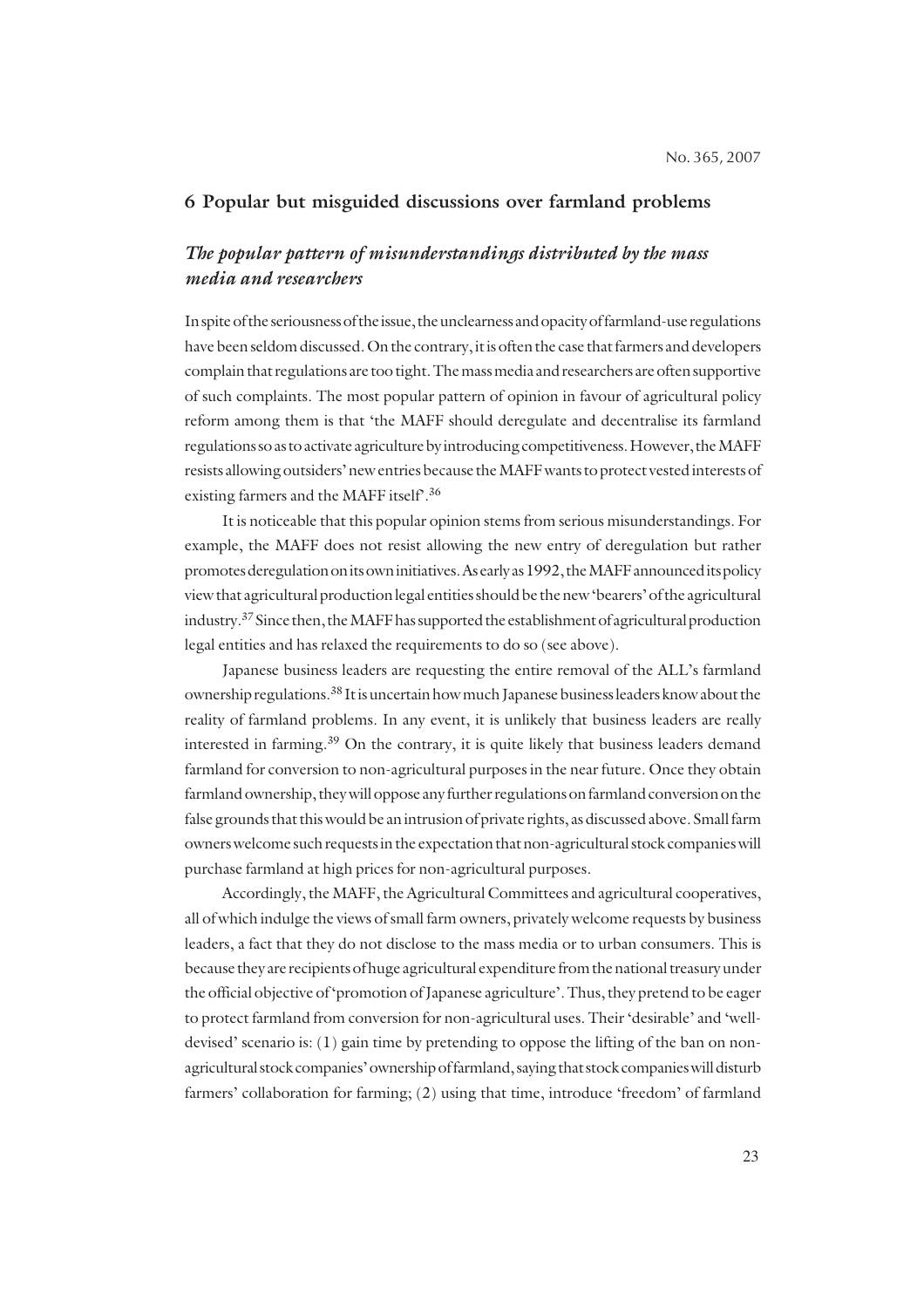conversion to the utmost extent; (3) pretending that they yield to business leaders' strong requests, they accept the liberalisation of farmland ownership for all non-agricultural stock companies (actually, all of them feel extremely happy to liberalise).

The mass media and researchers also support the requests of business leaders for farmland ownership. In fact, deregulation and decentralisation have been in vogue in policy debate since the 1990s. The mass media and researchers can easily label themselves as reformers by asserting the advantages of deregulation and decentralisation before the general public.

Originally, deregulation and decentralisation are not objectives of policy reform: promotion of market mechanisms is the real objective. Deregulation and decentralisation should be regarded as some of the possible measures for promotion of market mechanisms. Unfortunately, in today's political discussions, the real objective and policy measures are often mixed up. In fact, deregulation and decentralisation were the slogans of former Prime Minister Koizumi, who was greeted by the general public as a determined reformer when he took up his position in 2001. Mr Koizumi demonstrated his strong initiative in breaking up the bureaucrats' vested interests and reactivating the price mechanism of the market economy by promoting new entries to the markets formerly controlled by the bureaucrats. In particular, 'promotion of new entry of stock companies by deregulation' was Mr Koizumi's favourite slogan.

Mr Koizumi assumed that schools, hospitals and agriculture were typical examples that had prohibited stock companies' entry to the businesses. In the case of schools and hospitals, there is no loophole such as 'contract farming' in agriculture. Therefore, Koizumi reforms provided the chance of stock companies' new entry to school and hospital businesses. The Ministry of Health, Labour and Welfare (the authority to supervise hospitals) and the Ministry of Education, Culture, Sports, Science and Technology (the authority to supervise schools) resisted Prime Minister Koizumi's idea of an open-door policy for stock companies. However, as described above, the case of agriculture is totally different from those of school and hospital businesses. Unfortunately, neglecting these differences, the mass media and academics raise the dogmatic assertion that bureaucrats (the MAFF) should deregulate and decentralise farmland-use regulations.

#### *The reason for expansion of misinformation*

The previous sections revealed the reality of farmland-use problems. This reality has been seldom discussed among the mass media and academics. Instead, the false idea that more deregulation and decentralisation are necessary has been widely discussed. A big question is why the mass media and academics avoid scrutinising the real farmland issues. We should be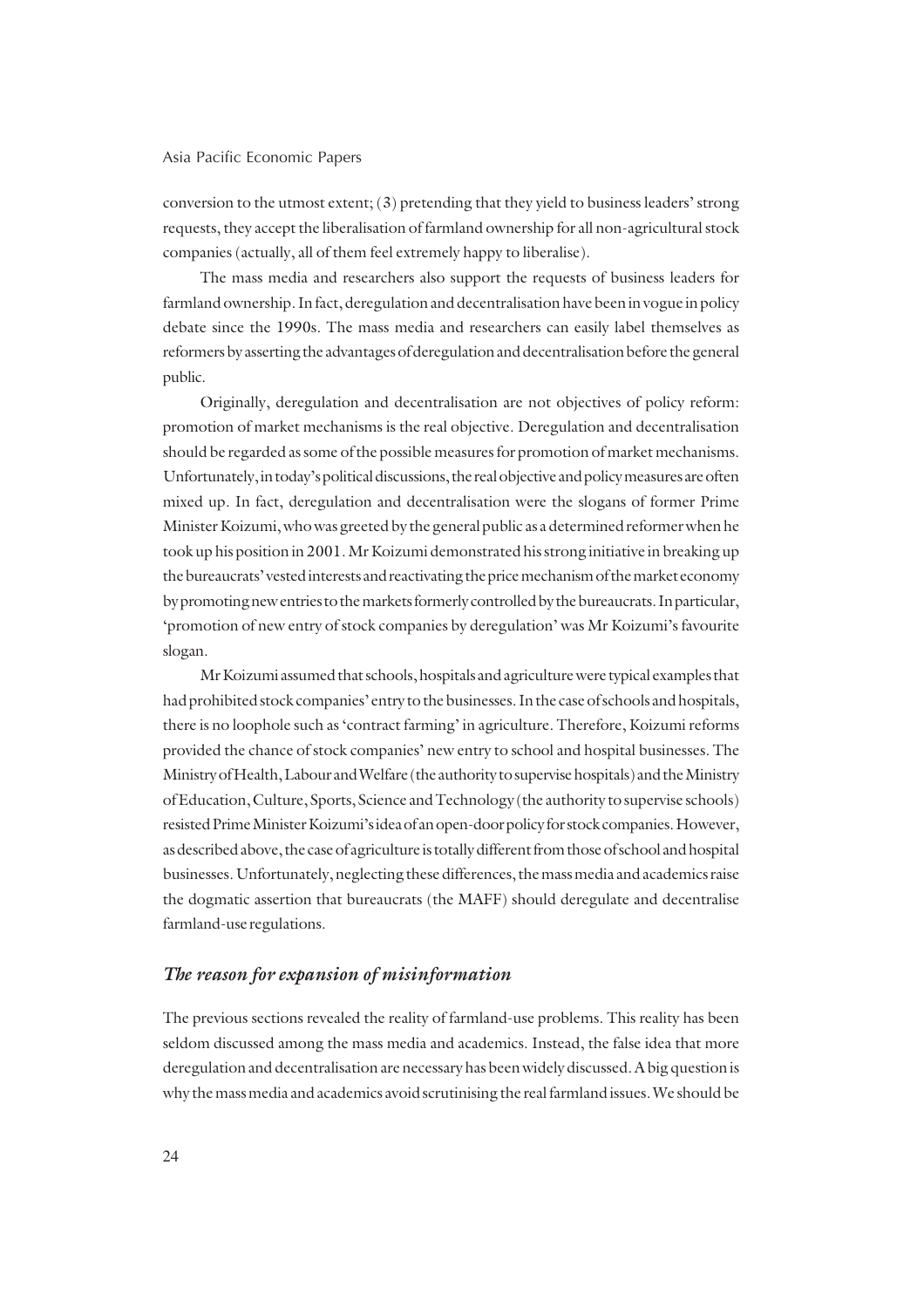careful not to seek too hasty an answer, but it seems plausible to argue that Japanese citizens avoided facing uncomfortable realities and choose to 'leave the bill for future generations'.

Today's landowners (small farmers) and developers may enjoy short-lived benefits from short-sighted and haphazard farmland conversion, but future generations will suffer the disadvantages of such actions. In that sense, today's citizens are exploiting future generations. The self-interested behaviour of farmers on farmland use is similar to the self-interested behaviour of urban residents on the high-rise building problem (as discussed in Section 3). This similarity makes urban residents reluctant to discuss the reality of farmland problems openly. Urban residents feel that they are in a weak position if they try to criticise the selfish behaviours of farmers: if urban residents do so, farmers, in return, may criticise urban residents' selfish behaviour on urban land use. Thus, both farmers and urban residents choose the attitude of being unconcerned about land-use problems in both rural and urban areas.

The mass media and academics also play to the sympathies of farmers and urban citizens by attributing all the blame to bureaucrats. Yet bureaucrats in the MAFF inwardly welcome demands for deregulation and decentralisation of farmland-use regulations. In this way, leaving the bill to future generations turns out to be a stable solution (although it is a makeshift one that damages future generations). In this sense, Japanese society is in the situation of selfhypnosis—an overwhelming majority of Japanese citizens collude with each other to avoid facing up to harsh realities and thereby transfer the bill to future generations.<sup>40</sup> History tells us that Japanese society did a similar thing in the pre-war period: it avoided facing up to the bitter reality of its failure of heavy industrialisation and attributed all its evils to foreign countries. In the pre-war period, the central government initiated the practice of spreading misinformation. In the case of today's land-use problems, in contrast, citizens are deluding themselves.

#### **7 Policy suggestions for new farmland regulations and taxation**

The fundamental solution for farmland-use problems is the introduction of US-style participatory democracy in the planning and implementation of land-use regulations. Today, various laws refer to land use separately and the entire structure of those laws is hard to understand, even for government officials and academics.<sup>41</sup> Japan should overhaul all the regulations, and have a unified system of land-use regulations. The new system should be comprehensive enough to control both farmland use and urban land use systematically, because these two uses are inseparable because of Japan's limited flat areas.

The system of City Planning Councils in the United States (discussed in Section 3 above) provides useful hints. This paper suggests that Japan should have US-style local committees where residents, business leaders, green groups and politicians get together for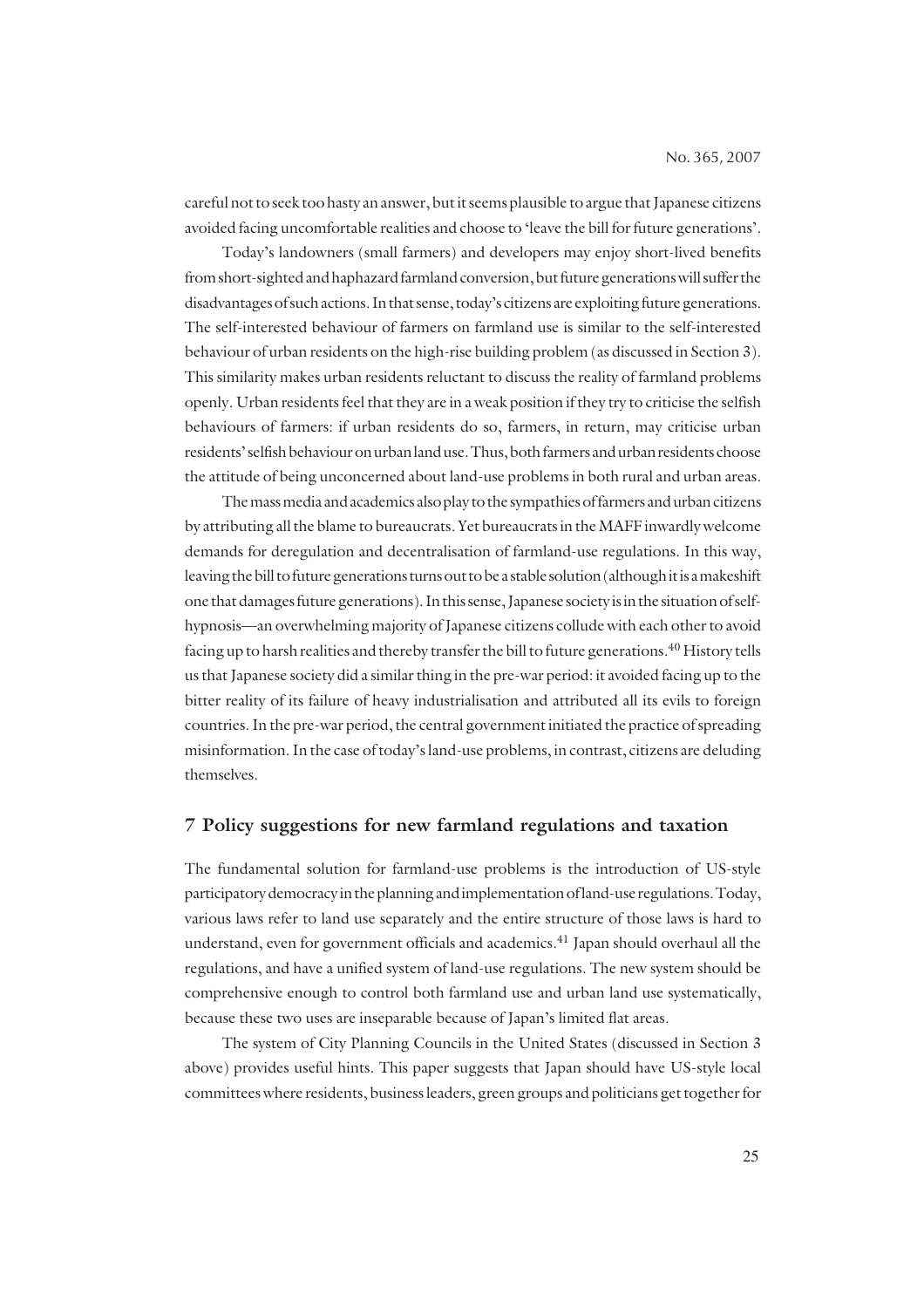discussion on land-use regulations. All the stake-holders should bear the responsibility of participation in planning and implementing land-use regulations. The central government should provide the broad guidelines and macroeconomic conditions for the supply and demand of land by land-use type. The details of land planning should be decided by the local committees. For example, a local committee may designate particular plots of paddy field as a 'firefly area' where farmers cannot use agricultural chemicals and neighbouring residents must help chemical-free farming by supplying manual labour for weeding. Such flexible planning should be promoted at the local level.

There are some fields where collective decisions by all the affected farmers are necessary, for example, usage of irrigation water and prohibition of exploitation of fertility. For those fields, farmers' collective decisions should be emphasised.

While the development of participatory democracy is the ultimate solution for land-use problems, it would not be achieved in a short time. However, if Japan waits for the development of participatory democracy, its agriculture and land use may be damaged irreparably. Thus, Japan needs immediate policy measures, too. Following are the author's proposals.

## *Proposal for a bidding system for farmland conversion rights*

Farmers' expectations of capital gain from farmland conversion are the root of all evils associated with farmland problems. Therefore, stricter regulations are necessary. Absolute prohibition of farmland conversion is, however, unrealistic, because economic conditions of society keep changing. Are there any good solutions for this dilemma?

The author's proposal is to introduce a system of bidding for farmland conversion rights. Such a system might be implemented in the following way. Every year, the government could set a quota for farmland conversion and auction the right to carry out conversion. Farmers (that is, farmland owners) would submit farmland conversion plans under joint signature with developers to the government. The government would assess all the plans before the auction. Based on the assessment, the government would determine a multiplier for each proposed plan. A better plan would receive a lower multiplier. For example, if a proposed plan benefits the local economy and does not include high-grade paddy field, the government assigns it a low multiplier. Being informed of an assigned multiplier, the farmer and developer bid their price (in yen per tan: 1 tan =  $991.7 \text{ m}^2$ ) for farmland conversion rights under joint signature. The concession amount would be calculated not at the bidding price, but at the adjusted bidding price that equals the product of the bidding price and the multiplier.

The difficult part of this bidding system is how to set the quota and determine the multipliers. These questions are sufficiently controversial to provoke fierce disputes among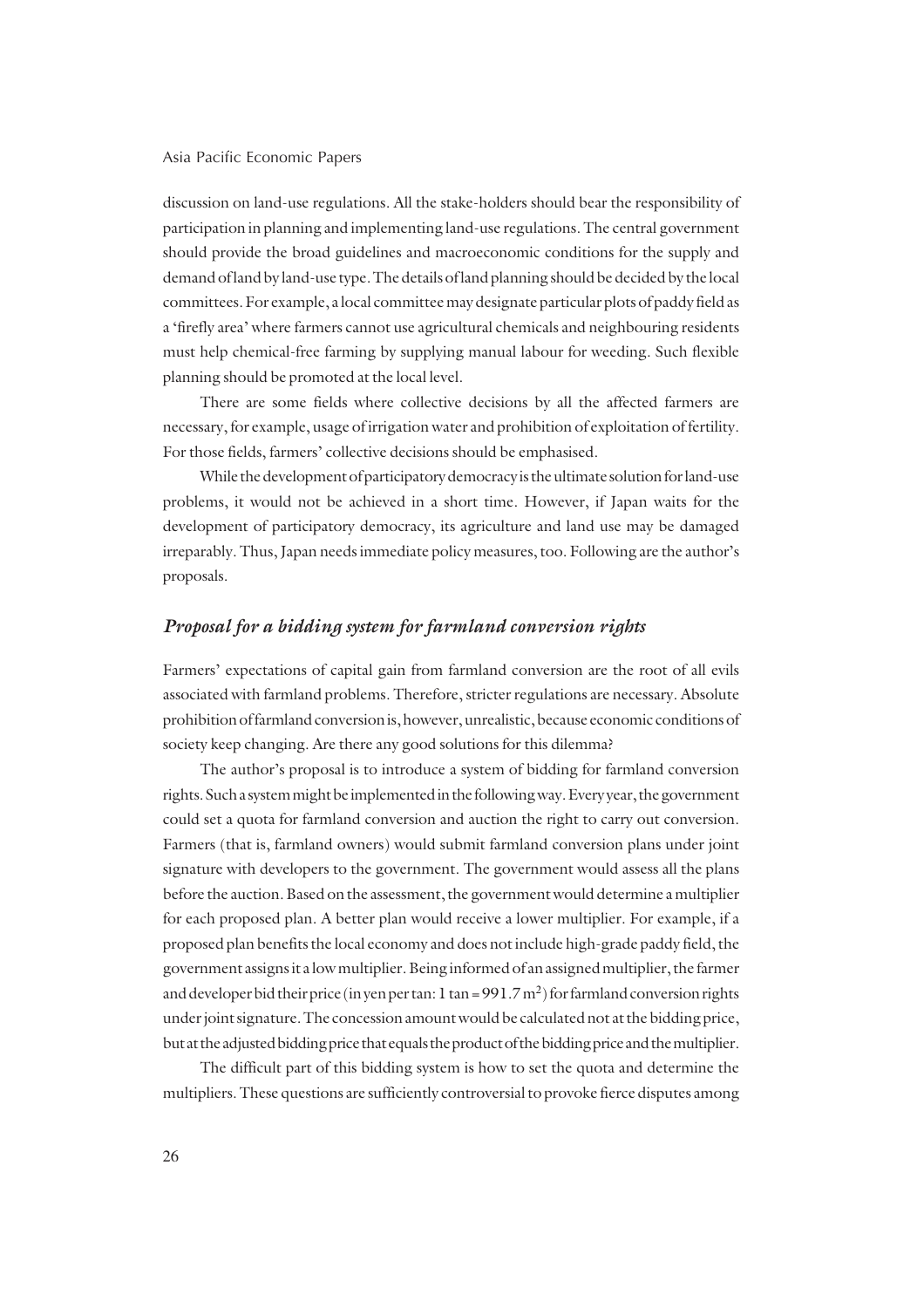farmers, developers, business leaders, urban consumers, environmentalists, researchers and the government. Fierce disputes are exactly what should be introduced now in Japan. So far, Japanese society has tended to avoid them. Even in local issues for which citizens must find a solution by themselves, Japanese citizens tend to defer to the government, in anticipation of the government's 'wise' decision. Then, if there is any problem, Japanese citizens simply blame the government without giving a thought to their own responsibilities. By contrast, in North American countries, citizens bear the responsibility of preparing and implementing land-use plans that include penal provisions. This is one reason that North American countries have much better land-use plans than Japan.

The author's bidding system siphons off a large portion of capital gain from farmland conversion, and thus discourages those who own farmland in expectation of future opportunities for farmland conversion. Those who own farmland for 'real' farming purposes are the beneficiaries of this system. Most citizens would agree with the general idea of controlling the total acreage of farmland conversion. While it is difficult to suppress the greedy requests of farmers individually, the general consensus on the necessity of total acreage control is easier to form. In this sense, the bidding system is a realistic and effective policy suggestion. The bidding system is effective in keeping macroeconomic externalities of farmland at a favourable level. As this paper points out in Section 4, there are two types of externalities in farmland: one is externality for neighbouring farmland and the other is macroeconomic externality. The regulations of the LCAPA and the ALL are concerned with the first type of externality only. Currently, there is no effective measure to cope with the second type of externality in today's system of farmland-use regulations.

In contrast to today's regulations, the author's bidding system is effective in curbing violations and evasion of farmland-use regulations. Those who fail in the bidding will feel resentment toward those who violate or evade regulations. Thus, a farmer will be pressured by neighbours not to violate or circumvent the regulations. The government will also be pressured not to shirk its duty to implement farmland-use regulations transparently. This is just the opposite of today's situation. Today, a farmer tends to turn a blind eye to neighbouring farmers' violations or evasion of farmland-use regulations because he expects he will also be able to follow suit in the near future.

Under the author's bidding system, local governments should be allowed to have flexible local land-use plans that include penal provisions and at the same time reflect citizens' originality and ingenuity. The 'multiplier' should be used to promote good local land-use planning. For example, if a farmland conversion plan includes a comprehensive and consistent community development, the multiplier for the plan should be lowered.

The characteristics of Japanese society are changing from the traditional homogeneous society to a more and more heterogeneous society. In such a situation, citizens' responsibility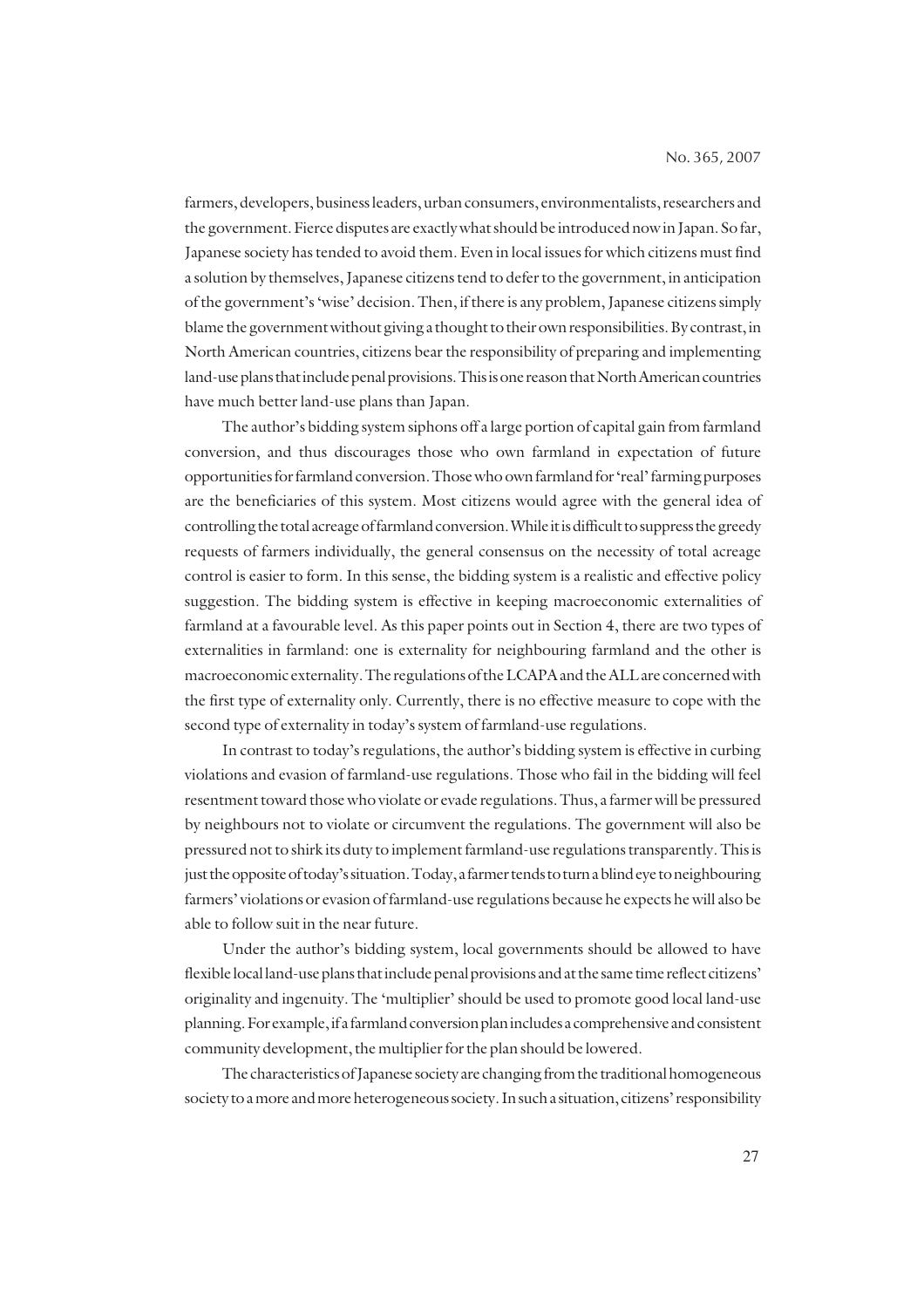of participatory democracy is inevitable. This is not a matter of whether Japanese citizens like or dislike participatory democracy.

#### *Proposal for a self-reporting system for farmland assessment*

The Japanese farmland taxation system is complicated.42 The assessment methodology of farmland differs according to the type of tax. The assessed values are not open to the public. Although researchers cannot observe the real tax burden of farmland property, much evidence indicates that the burden of farmland property taxes is very low.<sup>43</sup> Therefore, farmers hold farmland expecting capital gain from farmland conversion, bide their time waiting for this to occur, and as a result pay little property tax. As for inheritance tax, farmland in EAAs is assessed so low that farmers can inherit farmland from their parents at almost no tax cost. There are various reductions and exemptions for capital gain from farmland conversion, too. In sum, today's farmland taxes benefit farmers who own farmland not for farming, but in expectation of future capital gain.

The current farmland taxation system needs improvement in two major ways. First, farmland assessment should be more transparent and open to the public. Second, a heavier tax burden should be imposed on those who hold farmland for the expectation of capital gain from farmland conversion. The author's suggestion is to introduce a self-reporting system for farmland assessment. Farmland assessment is a difficult task because farmland value reflects not only earning capacity for agricultural use, but also expectation of capital gain from farmland conversion. Thus, for the tax authorities to introduce a self-reporting system is more realistic than to try to estimate the expectation of future capital gain. Both property and inheritance taxes should be levied according to the reported value. When farmland is purchased, the gap between the purchase price and reported price should be taxed heavily. The reported price should be publicised.

This proposed system discourages those who own farmland from the expectation of capital gain from farmland conversion. If they want to reduce tax on capital gain, they must set their reporting prices higher, which increase the holding cost, for example incurring a heavier burden of property and inheritance taxes. If they want to avoid the holding cost by reporting lower prices, they must pay more tax when they obtain capital gain from farmland. Those who own farmland for 'real' farming purposes are the beneficiaries of this system.

## *Suggestion for opening the agricultural labour market to foreigners*

Today, there are a large number of foreign workers in Japanese farms. Some work using the system of in-service training; some work illegally. While there are no official statistics on the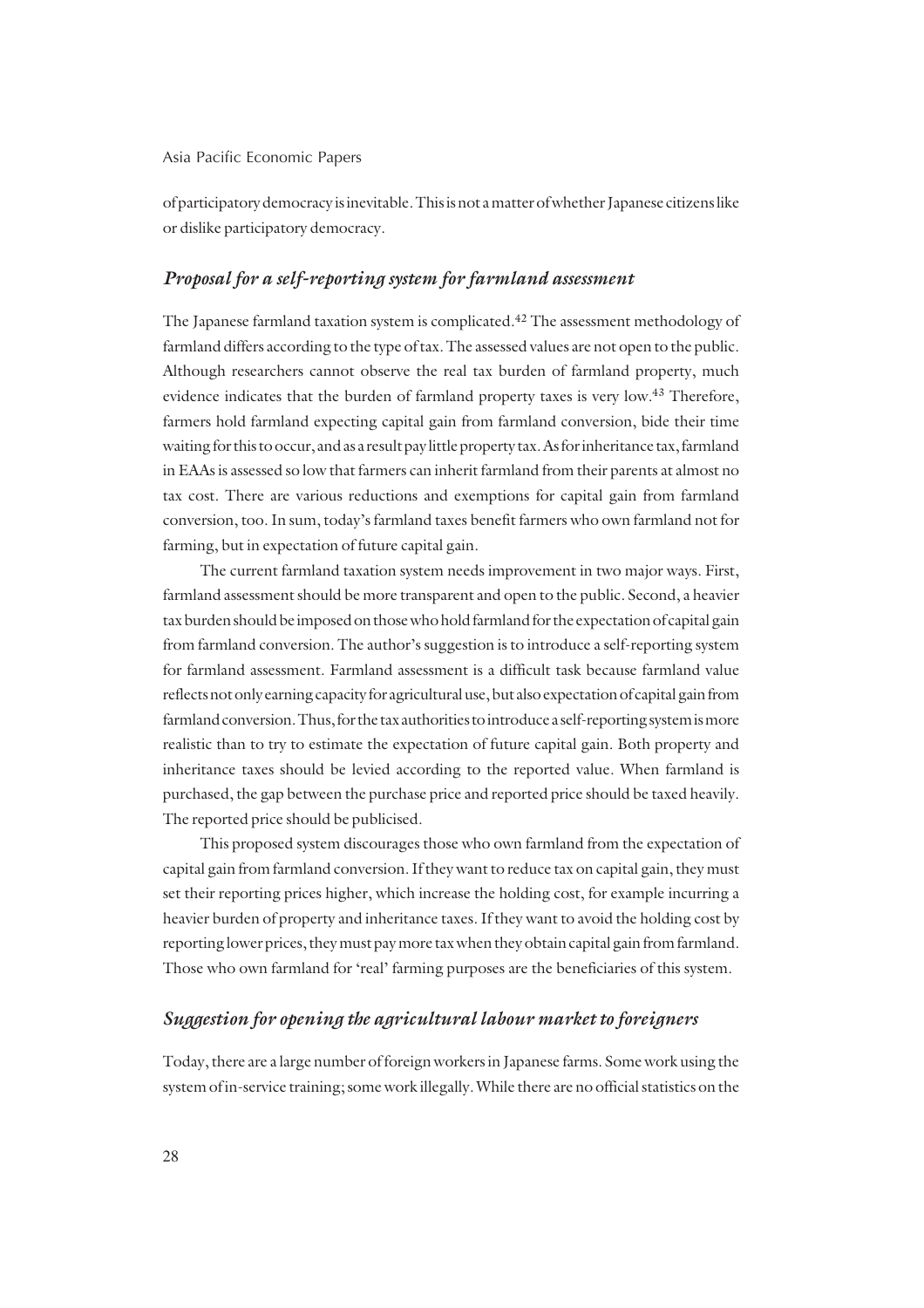number of foreign agricultural workers, it is an open secret that quite a number of foreigners are working on Japanese farms.<sup>44</sup> It is not rare that foreign workers cause social and/or legal problems in rural communities. Foreign worker problems are so touchy that none of the authorities, the mass media or researchers wants to discuss them openly. However, considering the increasing trend of globalisation, it seems inevitable that Japan should accept more and more foreign agricultural workers in the near future.

This paper advocates that not only agricultural commodity markets, but also the Japanese agricultural industry itself should be open to foreigners. Foreign capital and labour influx to the agricultural industry will revitalise this long-stagnant industry.<sup>45</sup> In addition, accepting farmers from the less developed countries (LDCs) contributes to poverty reduction in the world.46 The language barrier is relatively low in farming. Farming provides good opportunities for cultural exchange between foreigners and local citizens. Thus, agriculture is the best sector to accept workers from the LDCs.

To open up the Japanese agricultural industry to foreigners, transparency and openness of farmland regulations and taxation are necessary. This paper's proposal for new regulatory and taxation systems is effective in meeting the necessary conditions. As far as the rule of how farmland should be used is observed, there is no reason to prohibit foreigners from entering the Japanese agricultural sector.

### **8 Concluding remarks**

The centrepiece of the farmland-use problems is that private rights should be democratically controlled in the public interest. In other words, simple *laissez faire* policy will not work. Obviously it is wrong to describe the removal of traffic regulations as 'deregulation'. It is also obviously wrong to transfer the authority for controlling the use of public roads to local communities under the pretext of 'decentralisation'. In this sense, farmland-use regulations are similar to traffic regulations. Both in traffic and farmland-use regulations, clearness, transparency and fairness in planning and implementation of regulations are necessary (instead of removal of regulations).

However, the farmland-use regulation problems are more difficult than traffic regulation problems. In the case of traffic regulations, we can entrust all the planning to the central government. Simultaneously, we can entrust all the implementation of traffic regulations to police officers, who function above individual economic activities. In contrast, in the case of farmland use problems, citizens must bear the responsibility for planning and implementation.

The most fundamental problem is the lack of participatory democracy in Japan. In order to have clearness and transparency in land use, citizens' participation in planning and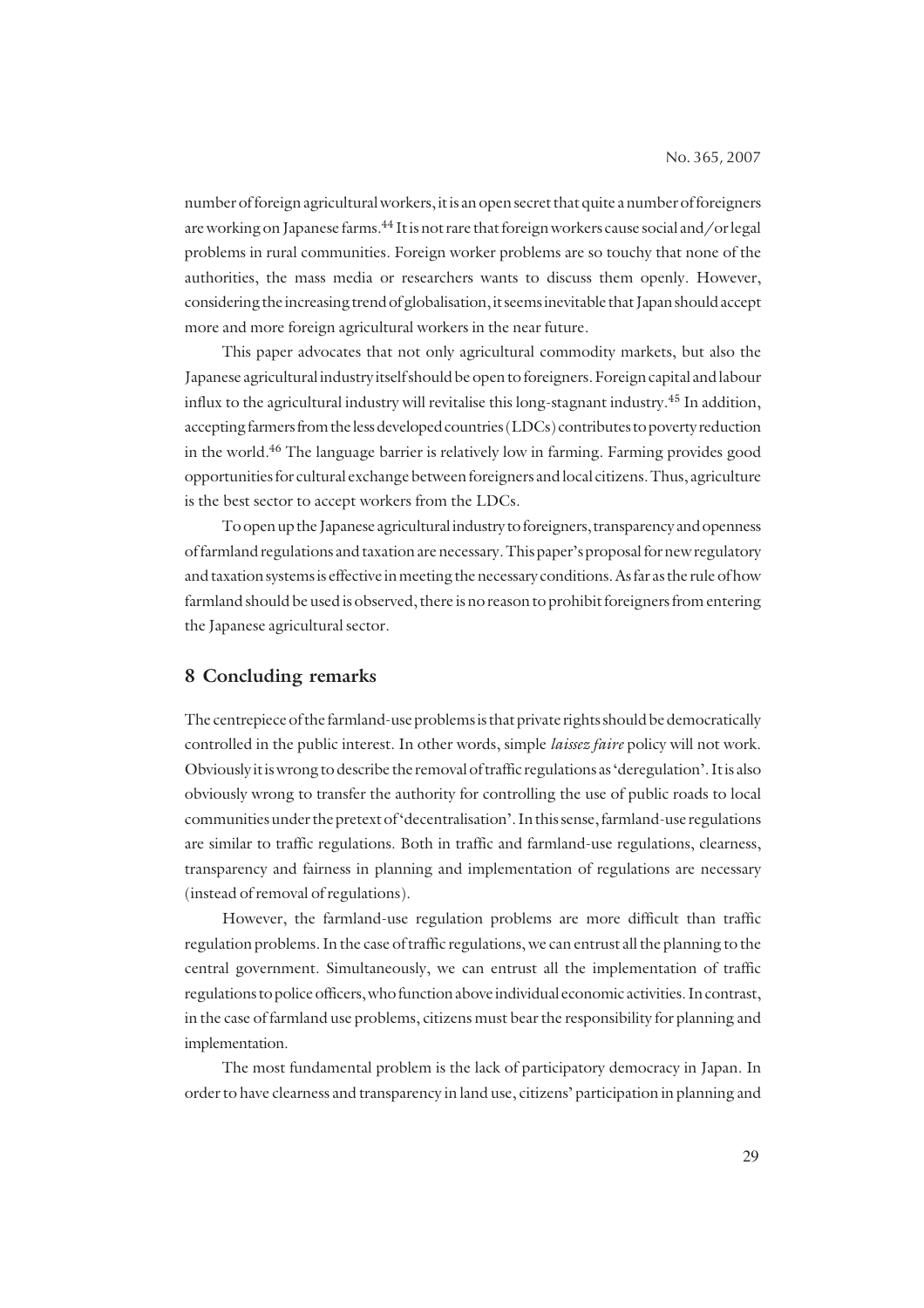implementing land-use regulations is necessary. However, Japanese citizens (both farmers and urban residents) do not seem ready to bear the civic responsibilities for participatory democracy. The mass media and academics are playing on the attitudes of citizens by attributing all the evils to bureaucrats (and the old-fashioned economic entities protected by bureaucrats) without mentioning the necessity of participatory democracy. In addition, ironically, such bureaucrat bashing is welcomed (inwardly) by bureaucrats and the oldfashioned economic entities (such as the MAFF, small farm owners and local construction companies), because they can protect their vested interests by fabricating a story of policy reform (Section 6).

If the lack of participatory democracy is the fundamental reason for Japan's poor use of farmland, do we have any solution for such a difficult situation? The author proposes new regulatory and taxation systems in order to solve Japan's farmland problems (Section 7): a bidding system for farmland conversion rights and a self-reporting system for farmland assessment. These systems would benefit not only the Japanese agricultural industry but also Japan's neighbouring countries because the systems would encourage liberalisation of international movements of agricultural capital and labour.

It is expected that Free Trade Agreements (FTAs) will be concluded in East Asia in the near future. If so, the liberalisation of farmland use is even more necessary. In addition, FTAs may require that member countries reach an accommodation among themselves on their domestic agricultural policies. In that case, farmland use problems will pose some critical issues. Thus, agricultural economists should be prepared for serious and constructive discussions on farmland use problems.

In East Asia, where a large population resides in limited flat areas, it is common that huge capital gain occurs if farmland is converted for non-agricultural uses. In the cases of the Republic of Korea, the Republic of China, and the People's Republic of China, the governments have exploited most of the capital gains from farmland conversion. However, democratisation is progressing in those countries. Thus, they are likely to suffer from the same farmland problems as Japan does. As the front runner in East Asia's economic catching up with the West, Japan is expected to present a model of farmland policy. To be a model case for East Asian countries, Japan should start real farmland policy reform immediately. This paper's final proposals represent a realistic way to start real farmland policy reform.

#### **Notes**

<sup>\*</sup> Professor of Economics, Meiji Gakuin University, 1-2-37 Shirokane-dai, Minato-ku, Tokyo 108-8636, Japan. Tel. 81-3-5421-5628 (Dial-in), 81-3-5421-5206 (Dept. of Economics) Fax. 81-3-5421-5207 (Dept. of Economics) Email: godo@eco.meijigakuin.ac.jp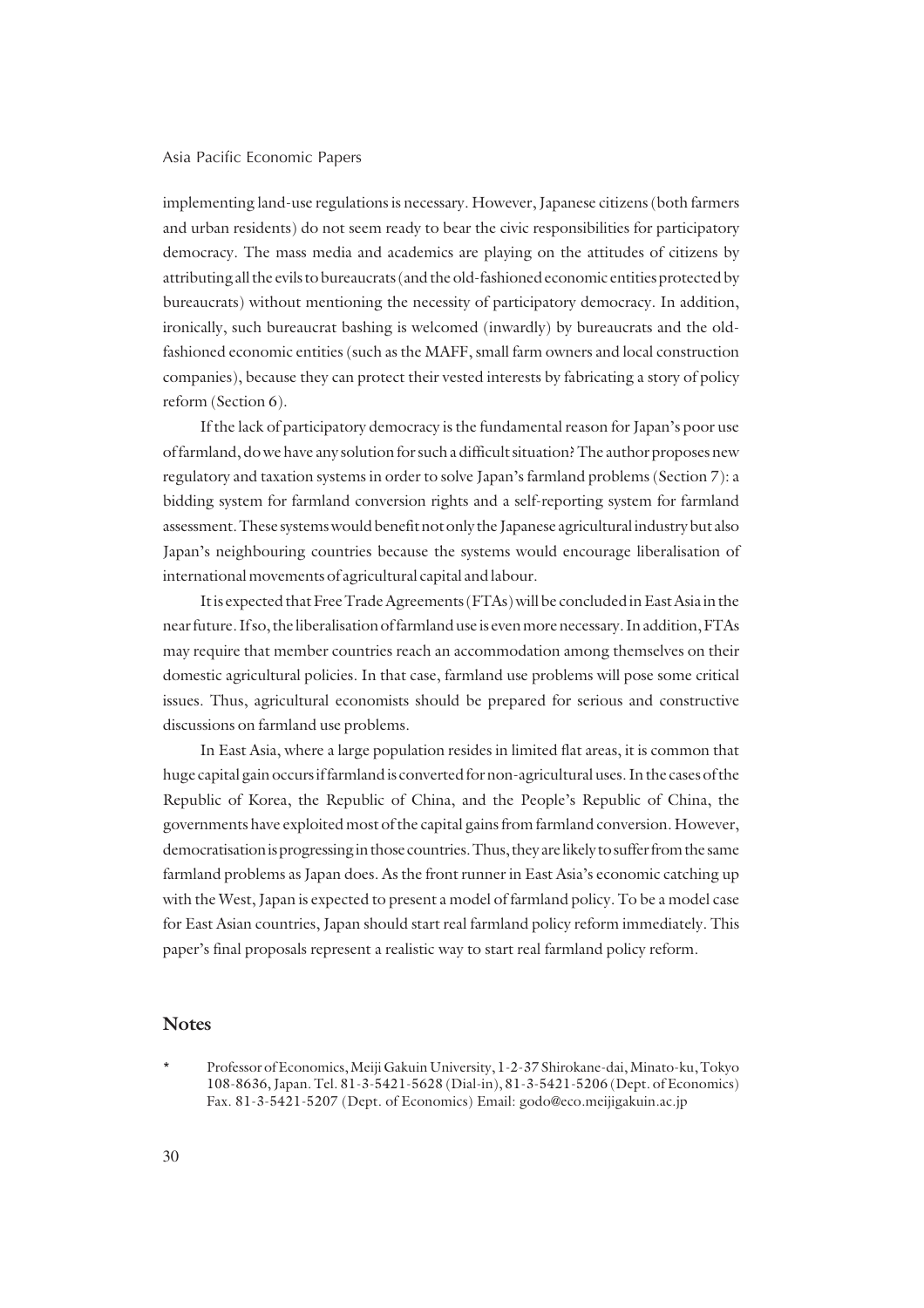- 1 According to MAFF (1992), optimal farm size is 10–20 hectares. Considering the development of labour-saving technologies since 1992, it would be legitimate to estimate that optimal farm size is at least 15 hectares.
- 2 This figure is taken from the data for the totalled results for all prefectures except Hokkaido in the 2000 Agricultural Census.
- 3 For example, see Sota (1997).
- 4 Godo (2006), a 300-page-long Japanese book, received the 28th Suntory Award, one of the most famous awards for Japanese academic books.
- 5 While some small countries including Norway, Switzerland and Iceland have higher protection rates than Japan, it would be legitimate to consider Japan's agricultural protection is at the highest level among the major economies in the world.
- 6 MAFF (1992).
- 7 Godo and Owens (1998) provide the border price ratio of rice whereby the quality difference between foreign and domestic rice is adjusted and miscellaneous indirect costs for rice imports are included.
- 8 Many Japanese urban economists point out the serious inefficiency of Japan's urban land use. For example, Ito, Kobayashi, and Onishi (2004), Hashimoto (1995), Igarashi and Ogawa (1993), Ono and Habe Evans (1992), Iwata, Kobayashi and Fukui (1992) and Nomura Research Institute (1991) compare urban land use among developed countries and assert that Japan's lack of strict urban planning is the major reason for Japan's poor urban land use.
- 9 According to the survey by the *Asahi Shimbun* (14 June 2006 morning edition, page 37), more than 50 per cent of citizens want to escape from jury duty).
- 10 This resembles the case of imitation production technology. While light industry technology is easy to imitate, heavy industry technology is difficult to imitate. When Japan started modern economic growth around the 1880s, light industry was the leading industry. Japan's performance was relatively good till around 1920 when the centre of gravity of industrialisation shifted from light to heavy industry. Japan's struggle with heavy industry generated a long economic slump and social unrest. This difficulty resulted in pre-war Japan's devastating military adventures. This bitter experience tells us that society will fall into a difficult situation when imitation moves from an easier stage to a more difficult stage.
- 11 Strictly speaking, there are two types of members: elected members and nominated members. Elected members are elected by mutual vote among farmers. Nominated members are appointed by the municipal government and are often seen as mere decoration because they do not play an important role in the Committee's decision-making processes (see Fueki's accounts in volume 217 of *Nogyo Kozo Mondai Kenkyu*).
- 12 Japan's ratio of total population to total acreage of land is smaller than those of Korea, Belgium and Holland. Otomo (1982) argues, however, that in terms of geographical shortage of flat areas, Japan is more congested than those three countries.
- 13 Illegal farmland conversion is estimated to have increased by nearly 50 per cent in the past ten years (*Asahi Shimbun* 15 June 2003, morning edition, page 1).
- 14 Some plots in fringe areas may not have significant externalities over other plots. The magnitude of externalities depends on the location of the plot of land.
- 15 The ALL stipulates a different process for large farmland conversion (over 4 hectares). The MAFF, instead of the prefectural governors, is the authoriser for large conversions.
- 16 Type A is top-grade farmland in Urbanisation Control Areas (UCAs). Type 1 is top-grade farmland not in UCAs.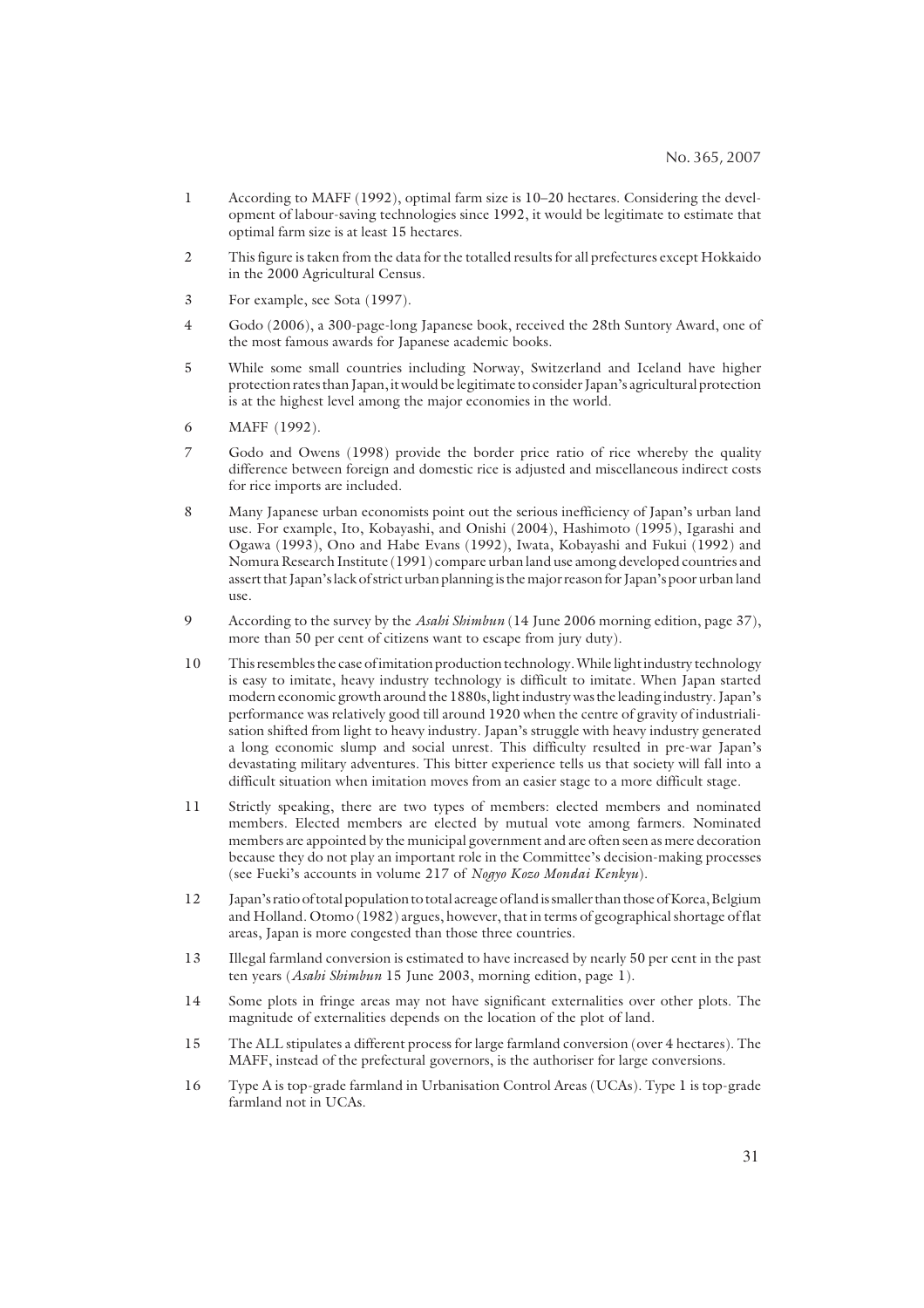- 17 Two articles in the *Asahi Shimbun* (8 March 2003, morning edition, page 10: and 8 November 2003, morning edition, page 8) and Japan Management and Coordination Agency (1992) provide valuable information on the frequency of the revision of the EAA zoning.
- 18 Toyota (1998) describes how the Agricultural Committees stretch the meanings of 'very rare and exceptional cases'.
- 19 The number of exposed cases of illegal farmland conversion is reported in the MAFF's *Nochi Chosa Nempo* (Annual Survey Report of Farmland). The reports indicate that the MAFF hands out only slight administrative punishments for most of the cases.
- 20 Under the longstanding single-party government of the Liberal Democratic Party (LDP), surviving at least five times at the lower house election was an implicit requirement for being nominated to become a cabinet member. Thus, long-term supporters were particularly valuable for LDP politicians.
- 21 Godo (2005) describes the financial liberalisation which ironically, instead of agricultural market liberalisation, undermined the organising ability of agricultural cooperatives in the 1990s.
- 22 Mulgan (2000) analyses historical change of the inequality in the value of the single vote between rural and urban areas.
- 23 A typical case is reported in 'Rural Japan: Where have all the young men gone?', *Economist*, August 26–September 1 2006, pages 23–24.
- 24 Ando (2005) and Ando and Tomoda (2006) provide detailed case studies on illegal dumping of industrial waste into farmland.
- 25 *Nihon Keizai Shimbun,* 28 July 2002, morning edition, page 3.
- 26 This plan was discussed in an advisory council of the MAFF in 2002.
- 27 In order to obtain the right to permit farmland conversion, the Agricultural Committee needs an approval of transfer of the right from the local governor and the mayor. As of 2004, the Agricultural Committees in 44 municipalities had obtained the right to permit farmland conversion. The number is expected to increase steadily.
- 28 Before the revision of the ALL in 2005, investment by non-agricultural entities in an agricultural production legal entity were limited to less than 25 per cent of its total fund. The MAFF increased the percentage to 50 per cent in the revision.
- 29 The Federation of the Agricultural Committees in Chiba Prefecture submitted a special report on the movement of waste collectors towards establishing agricultural production legal entities for the purpose of purchasing farmland in 2004.
- 30 Mr Takemoto opposed the MAFF's deregulation and decentralisation in an interview with a weekly edition of *Zenkoku Nogyo Shimbun* (19 July 2002, page 1). Mr Sakamoto presented a similar opposition at the Cabinet Office's open meeting of the special economic zone evaluation team on 16 December 2003.
- 31 Godo (2006) provides more concrete discussions on contract farming and the attitude of agribusiness stock companies to the MAFF's deregulation and decentralisation.
- 32 Mr Michio Ide, a senior council member of the MAFF, also admits that the construction companies' motivation for entering farming business is not for earning agricultural income but for sheltering surplus construction workers (*Toshi to Noson wo Musubu,* June 2005 edition).
- 33 See Godo (2006) for case studies of such dubious 'fertility improvement investments'.
- 34 *Nihon Keizai Shimbun*, 21 January 2004, morning edition, page 7.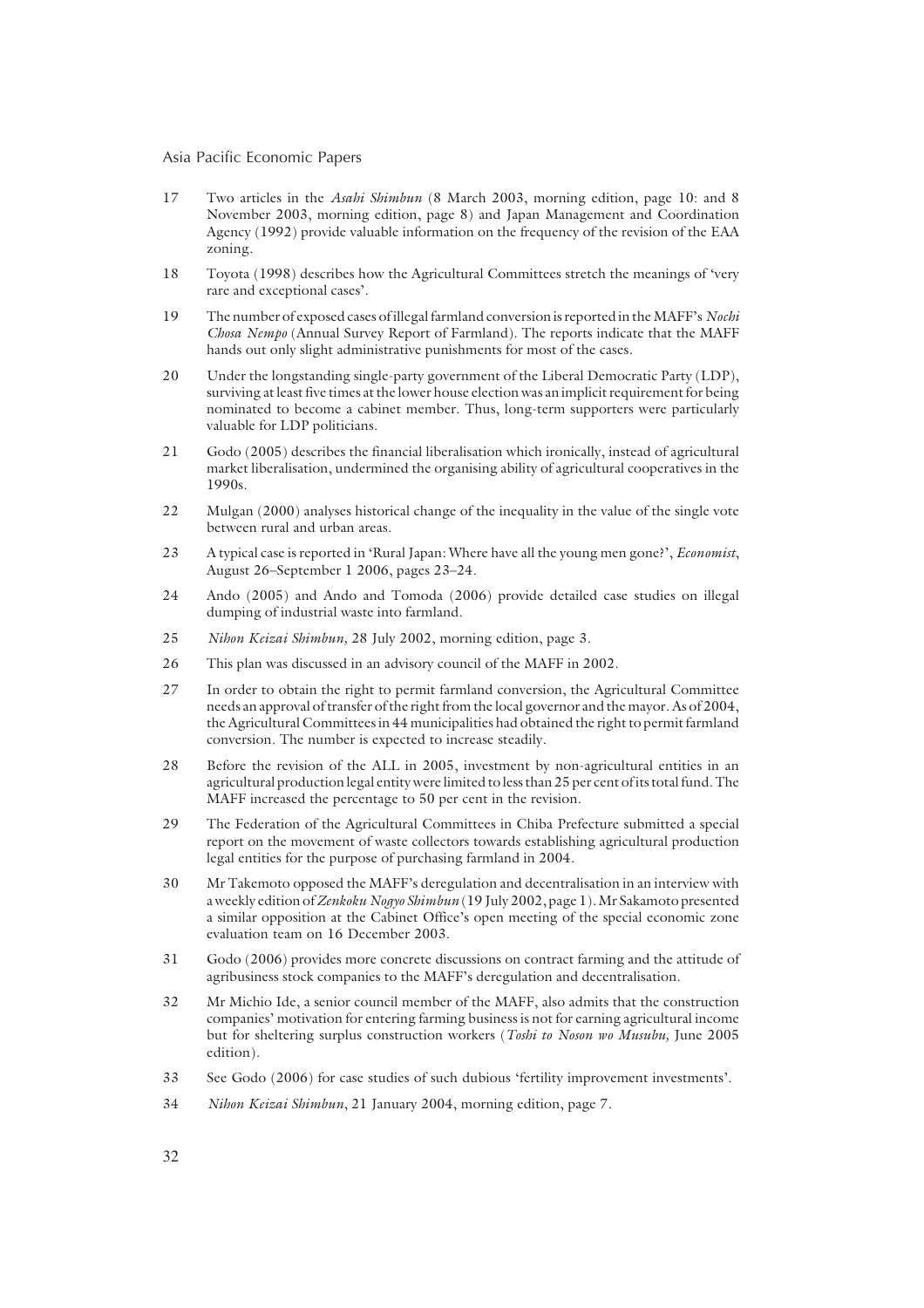- 35 Mr Toranosuke Katayama, the then-Minister of Public Management, Home Affairs, Posts and Telecommunications, advocated decentralisation of farmland-use regulations (reported in *Nihon Keizai Shimbun* 27 May 2002, morning edition, page 2)*.*
- 36 The *Nihon Keizai Shimbun* presented this kind of assertion in editorial articles many times (for example, three times during the three months of February, March and April alone in 2003).
- 37 MAFF (1992).
- 38 For example, the Japan Federation of Economic Organisations, one of the most influential business leaders' groups in Japan, made special requests to the Minister of Agriculture for liberalisation of farmland ownership (*Nihon Nogyo Shimbun*, 7 July 2002, page 1). More than a decade earlier, Mr Ken Nagano, the-then President of the Japan Federation of Employers' Associations, requested then-Prime Minister Hosokawa to allow non-agricultural companies to use farmland freely, including conversion for non-agricultural purposes (*Nihon Keizai Shimbun*, 2 March 1994, morning edition, page 1).
- 39 *Nihon Sangyo Shimbun* (1996) presents such a view based on interviews with business leaders.
- 40 Citizens do not like to sacrifice the interests of their own descendants, but are not concerned about the interests of an unspecified number of people in future generations.
- 41 This point is emphasised in the final report of the Council for Regulatory Reform (an advisory board for the Japanese Prime Minister), 22 December 2003.
- 42 Godo (1994) provides a comprehensive description about the farmland tax system.
- 43 Godo (1994) provides numerical information on the level of farmland tax burden.
- 44 Ando (2006) and Ando and Tomoda (2006) provide informative case studies on foreign agricultural workers in the Kanto area of Japan. Some 'serious' farmers do not wait for the authorities, the mass media and academics to discuss foreign agricultural worker problems. For example, Maruta, a stock company founded by nearly 800 innovative farmers, held a symposium on foreign agricultural worker problems on 27–28 January 2007.
- 45 An example is organic agricultural products, for which Japanese consumers' demands are increasing. Since organic agricultural products need intensive labour input, employing farm labourers from the LDCs is an effective way to supply organic agricultural products at not too high prices.
- 46 Even now, not a negligible number of foreign workers (including illegal or law-evading workers) are working on Japanese farms. The liberalisation of international labour markets is irreversible in the 21st century. The Japanese tend to look down on manual workers from the LDCs as unskilled workers, but this reflects the arrogance of the Japanese, whose will to work is no longer as high as it was in the 1980s.

#### **References**

- Ando, M., 2005. *Kita Kanto Nogyo no Kozo* (Structure of agricultural industry in northern Kanto District), Norintokei Kyokai, Tokyo.
- ——, 2006. '*Kita Kanto Hatasaku Chitai ni okeru Gaikokujin Rodoryoku no Donyu* (Recruiting foreign farm workers in northern Kanto District)', *Toshi To Noson Wo Musubu*, October.
- —— and Tomoda, S., 2006. *Keizai Kozo Tenkan-ki no Kyosei Nogyo Sisutemu* (Coexisting systems in a period of changing economic structure), Norintokei Kyokai.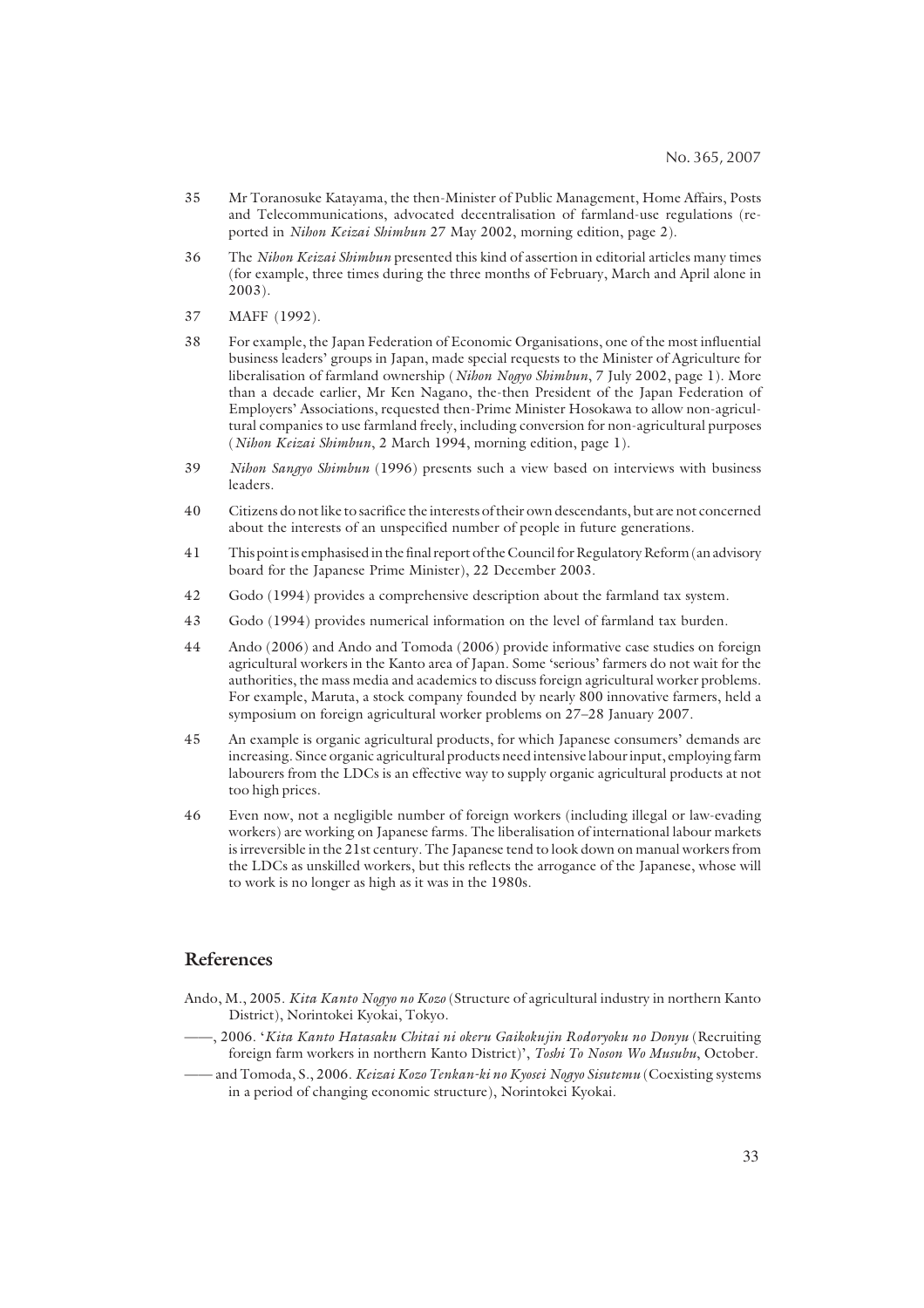- Fueki, A., 2003. '*Nogyo Keiei Kozo no Tenkai to Nochi Seido no Kadai* (Development of Situation of Farm Management with Reference to Agricultural Land System),' *Nogyo Kozo Mondai Kenkyu* (Study on Agricultural Structure), No. 217.
- Godo, Y., 1994. *Nochi Kisei Nochi Zeisei no Mondaiten to Kaizen Hoko* (Problems and Policies of Farmland Regulations and Taxation), *Seisaku Koso Forum* (The Forum for Policy Innovation).
- ——, 2005. 'Financial Liberalization and Japan's Agricultural Cooperatives', in Chung Hua Institute for Economic Research (ed.), *The Proceedings of Dr Sam Chung Hsieh Memorial Conference*, Institute for Economic Research, Chung Hua Institute for Economic Research, Taipei.
- ——, 2006. *Nihon no Shoku to Nou* (Food and Agriculture in Japan), NTT Shuppan, Tokyo.
- —— and Owens, L., 1998. 'An Estimation of the Border Price Ratio of Rice in Japan', *The Papers and Proceedings of Economics,* Meiji Gakuin University: 110.
- Hashimoto, J., 1995. *Sengo no Nihon Keizai* (Japanese economy in the postwar period), Iwanami Shoten, Tokyo.
- Igarashi, T. and Ogawa, A., 1993. *Toshi Keikaku* (City Planning), Iwanami Shoten, Tokyo.
- ——, 2003. *Toshi Saisei wo Tou* (Controversial Points on City Renovation), Iwanami Shoten, Tokyo.
- Ito, S., Kobayashi, S., and Onishi, T., 2004. *Obei no Machizukuri Toshikeikaku* (City Planning in the North American and European Countries), Gyosei, Tokyo.
- Iwata, K., Kobayashi, S., and Fukui, H., 1992. *Toshi to Tochi no Riron* (Theoretical Framework for City and Land Development), Gyosei, Tokyo.
- Management and Coordination Agency, Bureau of Administration Inspective, 1992. *Sogoteki Keikakuteki na Nogyo no Shinko wo Mezashite* (Aiming at Comprehensive and Systematic Promotion of Agriculture), Printing Bureau, Ministry of Finance, Tokyo.
- Ministry of Agriculture, Forestry and Fisheries, 1992. *Atarashii Shokuryo Nogyo Noson Seisaku no Hoko* (New Policy Direction of Food, Agriculture and Rural Policies), Tokyo.
- Mulgan, A.G., 2000. *Japan's Interventionist State,* Routledge, London.
- Nihon Sangyo Shimbun, 1996. *No wo Kaeru Kigyo* (Corporations who Reform Japanese Agricultural Industry), Nihon Keizai Shimbun, Tokyo.
- Nomura Research Institute, 1991. *Chika to Shosai Toshi Keikaku* (Land Price and City Planning), Nomura Research Institute, Tokyo.
- Ono, T., and Habe Evans, R., 1992. *Toshi Kaihatsu wo Kangaeru* (Considerations on City Development), Iwanami Shoten, Tokyo.
- Otomo, A., 1982. *Chiiki Bunseki Nyumon* (Introduction to Regional Studies), Toyo Keizai Shimbunsha, Tokyo.
- Sota, O., 1997. '*No-ringyo*' (Agriculture and Forestry in Japan), Asahi Newspaper ed. *Chiezo 1998,* Asahi Newspaper, Tokyo.
- Toyota, Y., 1998. *'Nogyo Iinkai ni yoru Nochi no Koteki Kanri no Genkai to Kaizen Hoko* (Limitations and Possible Solutions for the Agricultural Committees: Controllability on Farmland Use)', *Research on Agricultural Law* 33.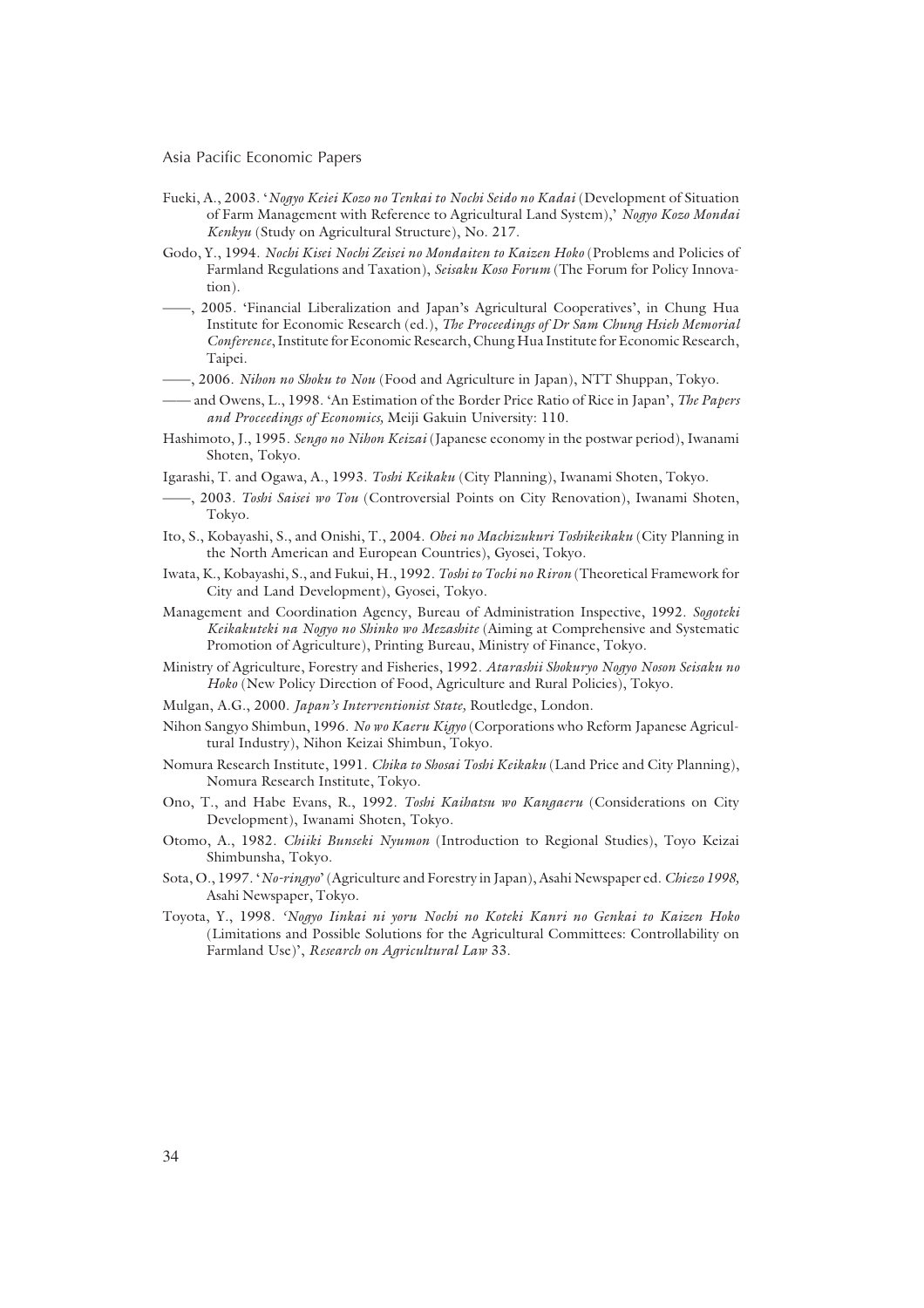#### **Previous** *Asia Pacific Economic Papers*

- 364 How should one evaluate fiscal conditions? A study based on the comparison between Japan and Australia *Jun Ikeda*, 2007
- 363 Political institutions and distributive politics in Japan: getting along with the opposition *Yusaku Horiuchi*, 2007
- 362 Negotiating the Australia–Japan basic treaty of friendship and cooperation: reflections and afterthoughts *Garry Woodard, Moreen Dee and Max Suich*, 2007
- 361 China and East Asian energy: prospects and issues Vol. 1 *Peter Drysdale, Kejun Jiang and Dominic Meagher*, 2007
- 360 Agriculture and political reform in Japan: the Koizumi legacy *Aurelia George Mulgan*, 2006
- 359 Nothing new in the (north) east? Interpreting the rhetoric and reality of Japanese corporate governance *Luke Nottag*e, 2006
- 358 Multinational corporations and Pacific regionalism *Philippa De*e, 2006
- 357 Reliability of structural shocks estimates from a bivariate SVAR model: the case of Southeast Asian countries *Arief Ramayand*i, 2006
- 356 RMB exchange rate and local currency price stability: the case of China and ASEAN+3 *Xiao Bing Fen*g, 2006
- 355 Technical efficiency and its determinants in Gansu, West China *Sizhong Sun*, 2006
- 354 The making of Asia's first bilateral FTA: Origins and regional implications of the Japan– Singapore economic partnership agreement *Takashi Terada*, 2006
- 353 US and EU trade policies and East Asia *Peter Drysdale and Christopher Findlay*, 2006
- 352 The Japan–Australia partnership in the era of the East Asian community: can they advance together? *Takashi Terada*, 2005
- 351 Trade policy at the crossroads *Bill Carmichael*, 2005
- 350 East Asian economic integration and its impact on future growth *Philippa De*e, 2005